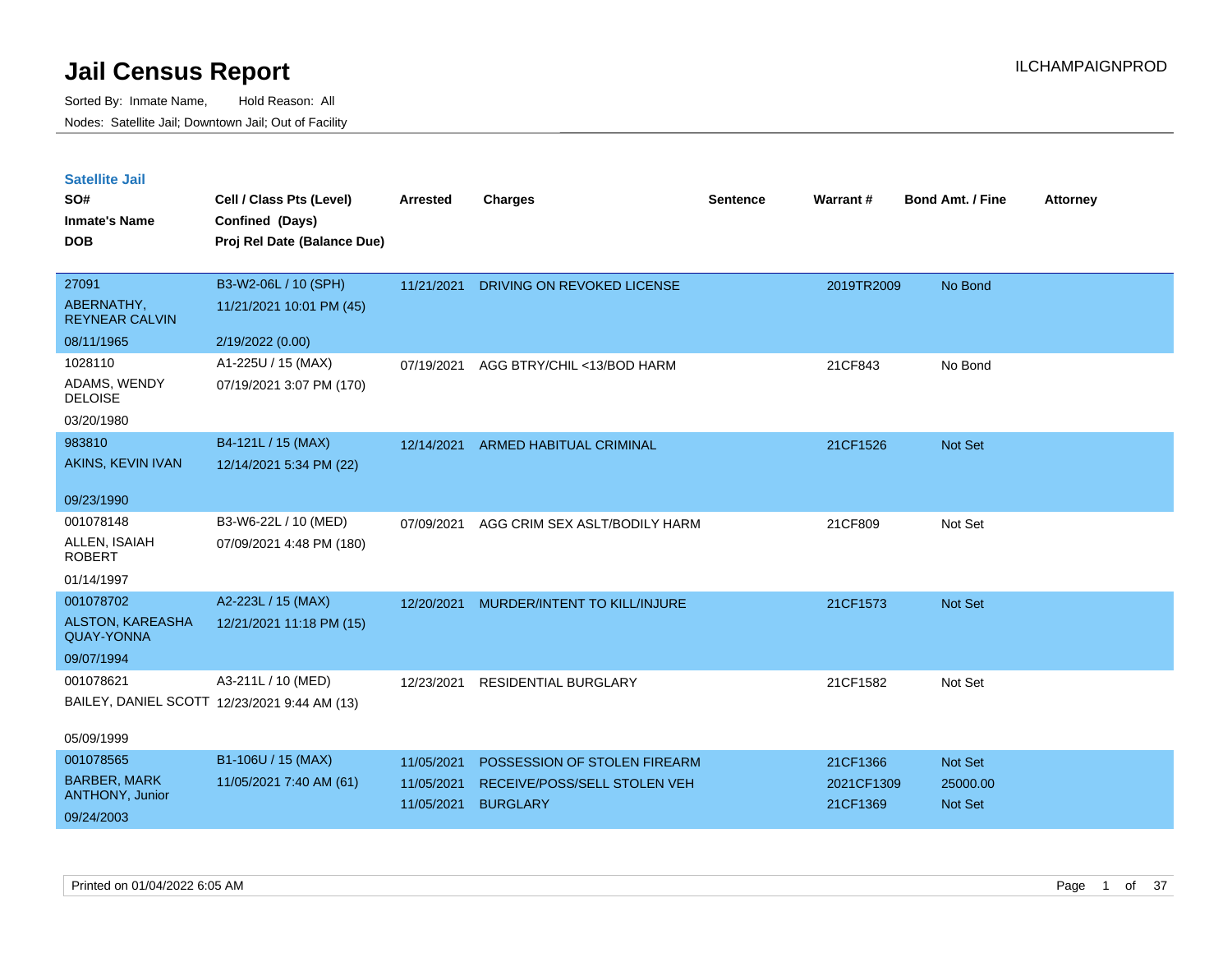| rouco. Calcinic Jan, Downtown Jan, Out of Facility |                                                                            |                 |                                           |                 |             |                         |                 |
|----------------------------------------------------|----------------------------------------------------------------------------|-----------------|-------------------------------------------|-----------------|-------------|-------------------------|-----------------|
| SO#<br>Inmate's Name<br>DOB                        | Cell / Class Pts (Level)<br>Confined (Days)<br>Proj Rel Date (Balance Due) | <b>Arrested</b> | <b>Charges</b>                            | <b>Sentence</b> | Warrant#    | <b>Bond Amt. / Fine</b> | <b>Attorney</b> |
|                                                    |                                                                            |                 |                                           |                 |             |                         |                 |
| 1073281<br><b>BASLER, MONET</b>                    | A2-222L / 5 (ADS)<br>11/15/2021 11:08 PM (51)                              | 11/15/2021      | DOM BTRY/CONTACT/1-2 PRECONV              |                 | 2021CF206   | 5000.00                 |                 |
| MARISA                                             |                                                                            |                 |                                           |                 |             |                         |                 |
| 08/17/1994                                         |                                                                            |                 |                                           |                 |             |                         |                 |
| 001078535                                          | B2-T2-07U / 15 (SPH)                                                       | 10/26/2021      | CRIM SEX ASSAULT/FORCE                    |                 | 21CF1305    | Not Set                 |                 |
| BERRY, DAVID ISAAC                                 | 10/26/2021 10:52 AM (71)                                                   |                 |                                           |                 |             |                         |                 |
| 09/23/2000                                         |                                                                            |                 |                                           |                 |             |                         |                 |
| 1057334                                            | B4-221U / 15 (MAX)                                                         | 10/27/2021      | MURDER/INTENT TO KILL/INJURE              |                 |             | No Bond                 |                 |
| BEVERLY, DAVID<br><b>BENJAMIN</b>                  | 10/27/2021 1:42 PM (70)                                                    |                 |                                           |                 |             |                         |                 |
| 03/31/1987                                         |                                                                            |                 |                                           |                 |             |                         |                 |
| 29626                                              | B1-105U / 10 (MED)                                                         | 11/09/2021      | MFG/DEL 15<100 GR COCA/ANALOG             |                 | 21CF1387    | Not Set                 |                 |
| <b>BISHOP, DARRELL</b><br>EDWARD                   | 11/09/2021 4:46 PM (57)                                                    |                 |                                           |                 |             |                         |                 |
| 07/18/1968                                         |                                                                            |                 |                                           |                 |             |                         |                 |
| 963337                                             | B2-T3-09U / 10 (MED)                                                       | 12/14/2021      | CRIMINAL DAMAGE <\$500/SCHOOL             |                 | 21CF262     | <b>Not Set</b>          |                 |
| <b>BONE, DALLAS</b><br>LOWELL                      | 12/14/2021 11:37 AM (22)                                                   |                 |                                           |                 |             |                         |                 |
| 06/12/1984                                         |                                                                            |                 |                                           |                 |             |                         |                 |
| 001078029                                          | <b>BOOKH-7 / 5 (MIN)</b>                                                   |                 | 12/31/2021 VIOLATE ORDER PROTECTION       |                 | 2021-CM-237 | 1000.00                 |                 |
| <b>BROCK, VERNELL</b><br>CHRISTOPHER               | 12/31/2021 11:08 PM (5)                                                    |                 |                                           |                 |             |                         |                 |
| 03/11/1993                                         |                                                                            |                 |                                           |                 |             |                         |                 |
| 001077579                                          | BOOKH-7                                                                    |                 | 01/03/2022 CRIM DAMAGE TO PROPERTY <\$500 |                 | 2021CF77    | No Bond                 |                 |
| <b>BROMM, RUSSELL</b><br>DEAN                      | 01/03/2022 2:13 PM (2)                                                     |                 |                                           |                 |             |                         |                 |
| 03/22/1968                                         | 1/6/2022 (0.00)                                                            |                 |                                           |                 |             |                         |                 |
| 51247                                              | B1-202U / 10 (MED)                                                         | 04/15/2021      | FELON POSS/USE WEAPON/FIREARM             |                 | 21CF411     | Not Set                 |                 |
| <b>BROWN, DANTE</b><br><b>MAURICE</b>              | 04/15/2021 6:24 PM (265)                                                   |                 |                                           |                 |             |                         |                 |
| 04/19/1979                                         |                                                                            |                 |                                           |                 |             |                         |                 |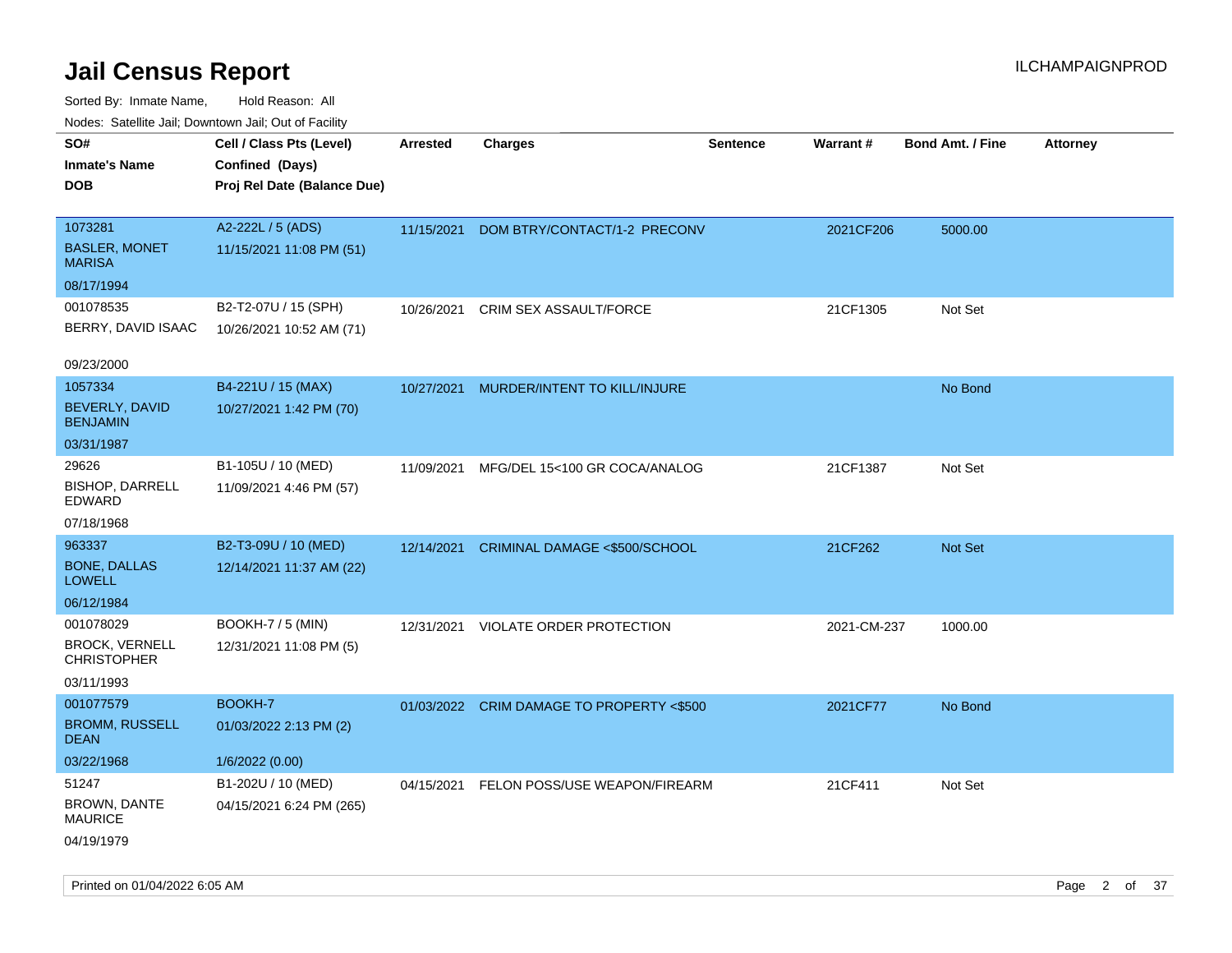| roaco. Catolino dall, Downtown dall, Out of Fability        |                             |                 |                                           |                 |            |                         |                 |
|-------------------------------------------------------------|-----------------------------|-----------------|-------------------------------------------|-----------------|------------|-------------------------|-----------------|
| SO#                                                         | Cell / Class Pts (Level)    | <b>Arrested</b> | <b>Charges</b>                            | <b>Sentence</b> | Warrant#   | <b>Bond Amt. / Fine</b> | <b>Attorney</b> |
| <b>Inmate's Name</b>                                        | Confined (Days)             |                 |                                           |                 |            |                         |                 |
| <b>DOB</b>                                                  | Proj Rel Date (Balance Due) |                 |                                           |                 |            |                         |                 |
|                                                             |                             |                 |                                           |                 |            |                         |                 |
| 29957                                                       | B4-222L / 15 (MAX)          | 11/13/2021      | FELON POSS/USE WEAPON/FIREARM             |                 | 21CF1390   | Not Set                 |                 |
| <b>BROWN, RODNEY</b><br>LOUIS                               | 11/13/2021 8:57 PM (53)     |                 | 11/13/2021 AGG CRIM SX AB/>5 YR OLDER VIC |                 | 2019CF0718 | 250000.00               |                 |
| 01/07/1968                                                  |                             |                 |                                           |                 |            |                         |                 |
| 001077945                                                   | A1-225L / 10 (MED)          | 11/13/2021      | AGG ASLT PEACE OFF/FIRE/ER WRK            |                 | 2021CF637  | 1000.00                 |                 |
| <b>BROWN, SIDREA</b>                                        | 11/13/2021 10:49 AM (53)    | 11/13/2021      | <b>BURGLARY</b>                           |                 | 2021CF543  | 50000.00                |                 |
| RENEIA                                                      |                             | 11/17/2021      | <b>BURGLARY</b>                           |                 | 21CF1264   | 1000.00                 |                 |
| 07/23/1992                                                  |                             |                 |                                           |                 |            |                         |                 |
| 995894                                                      | A4-106L / 10 (ADS)          |                 | 12/28/2021 FELON POSSESS WEAPON/2ND+      | 5y (DOC)        | 2020CF709  | No Bond                 |                 |
| BUTLER, JAMES LYNN 12/28/2021 11:05 AM (8)                  |                             |                 |                                           |                 |            |                         |                 |
|                                                             |                             |                 |                                           |                 |            |                         |                 |
| 12/04/1991                                                  |                             |                 |                                           |                 |            |                         |                 |
| 56936                                                       | B2-T1-01U / 15 (SPH)        | 11/01/2021      | PUBLIC INDECENCY/EXPOSURE/3+              | 3y/0m/0d (DO    |            | Not Set                 |                 |
| CALDWELL, STEVEN<br>ANDRE                                   | 11/01/2021 1:09 PM (65)     |                 |                                           |                 |            |                         |                 |
| 04/19/1982                                                  |                             |                 |                                           |                 |            |                         |                 |
| 39474                                                       | B1-101U / 10 (ADS)          | 07/06/2021      | MFG/DEL 15<100 GR HEROIN/ANLG             |                 | 21CF792    | Not Set                 |                 |
| <b>CAMPBELL, AARON</b><br><b>JACOB</b>                      | 07/06/2021 11:56 PM (183)   |                 |                                           |                 |            |                         |                 |
| 07/18/1974                                                  |                             |                 |                                           |                 |            |                         |                 |
| 001078729                                                   | A4-105L / 15 (MAX)          |                 | 01/02/2022 MURDER/INTENT TO KILL/INJURE   |                 | 20CF396    | 1000000.00              |                 |
| CARTER, TROY<br><b>DEMON</b>                                | 01/02/2022 10:29 AM (3)     |                 |                                           |                 |            |                         |                 |
| 01/02/2004                                                  |                             |                 |                                           |                 |            |                         |                 |
| 001078092                                                   | A4-102L / 10 (ADS)          | 12/27/2021      | AGG BATTERY/PUBLIC PLACE                  |                 | 2021CF1042 | 5000.00                 |                 |
| CHOUNARD, STANLEY 12/27/2021 10:47 PM (9)<br><b>WILLIAM</b> |                             |                 |                                           |                 |            |                         |                 |
| 06/25/1986                                                  |                             |                 |                                           |                 |            |                         |                 |
| 001077485                                                   | A1-226L / 15 (MAX)          | 12/21/2021      | MURDER/INTENT TO KILL/INJURE              |                 | 2021CF1282 | 1000000.00              |                 |
| COLBERT, ARIEANA<br><b>FELICIA</b>                          | 12/21/2021 2:08 PM (15)     |                 |                                           |                 |            |                         |                 |
| 12/13/2000                                                  |                             |                 |                                           |                 |            |                         |                 |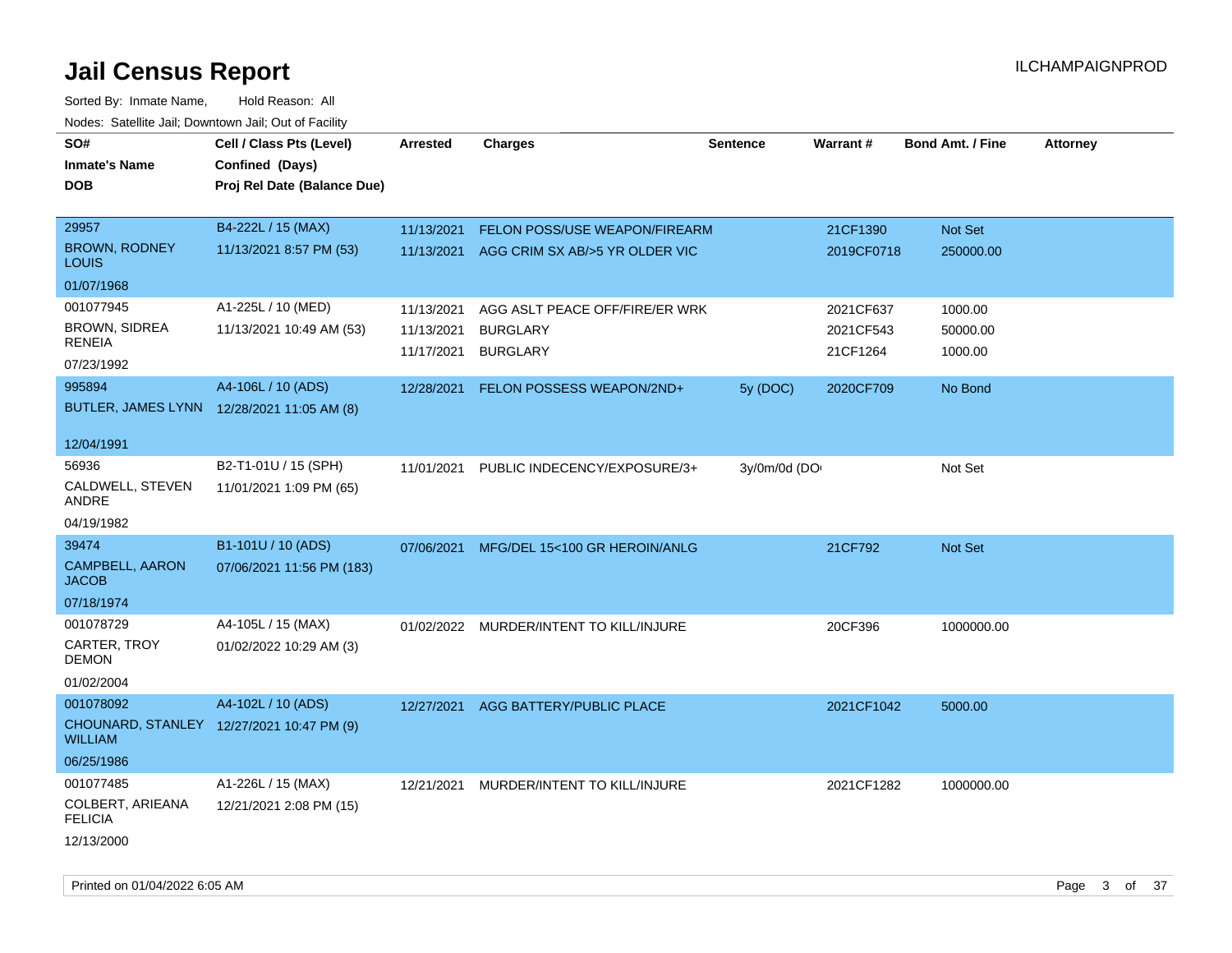Sorted By: Inmate Name, Hold Reason: All Nodes: Satellite Jail; Downtown Jail; Out of Facility

| SO#<br><b>Inmate's Name</b>                                           | Cell / Class Pts (Level)<br>Confined (Days)      | <b>Arrested</b>                        | <b>Charges</b>                                                                       | <b>Sentence</b> | Warrant#                         | <b>Bond Amt. / Fine</b>       | <b>Attorney</b> |
|-----------------------------------------------------------------------|--------------------------------------------------|----------------------------------------|--------------------------------------------------------------------------------------|-----------------|----------------------------------|-------------------------------|-----------------|
| <b>DOB</b>                                                            | Proj Rel Date (Balance Due)                      |                                        |                                                                                      |                 |                                  |                               |                 |
| 1048488<br><b>COLSON, WAYNE</b><br><b>ARTHUR, Third</b><br>10/14/1995 | A4-105U / 10 (MED)<br>12/30/2021 8:27 AM (6)     |                                        | 12/30/2021 ARMED VIOLENCE/CATEGORY I                                                 |                 | 2022CF4                          | Not Set                       |                 |
| 34805<br>CONERLY, KIN JOSEPH 10/01/2021 1:53 AM (96)<br>11/16/1971    | B4-223U / 15 (MAX)                               | 10/01/2021<br>10/01/2021<br>10/06/2021 | <b>DOMESTIC BATTERY</b><br>ARMED HABITUAL CRIMINAL<br>POSS STOLEN VEHICLE > \$25,000 |                 | 21CF1183<br>21CF1184<br>19CF1786 | Not Set<br>Not Set<br>Not Set |                 |
| 1074319<br><b>CRAIG, DAVUCCI</b><br><b>DAVION</b><br>08/02/2001       | B2-T1-04L / 15 (SPH)<br>10/12/2021 11:36 AM (85) | 10/12/2021<br>10/14/2021               | AGGRAVATED CRUELTY TO ANIMALS<br><b>MURDER</b>                                       |                 | 21CF1238<br>21CF1239             | Not Set<br>Not Set            |                 |
| 001077549<br>CRISTOBAL-MATEO,<br><b>CRISTOBAL</b><br>12/02/1988       | B2-T3-10L / 10 (SPH)<br>12/22/2020 1:17 PM (379) | 12/22/2020                             | PRED CRIM SEX ASLT/VICTIM <13                                                        |                 | 2020CF1469                       | Not Set                       |                 |
| 988538<br>DAVIDSON, HARLEY<br><b>KYLE SCOTT</b><br>08/05/1990         | B1-107U / 10 (MED)<br>12/21/2021 5:45 AM (15)    | 12/21/2021                             | AGGRAVATED DOMESTIC BATTERY                                                          |                 | 21CF1564                         | Not Set                       |                 |
| 1023587<br>DAVIS, MARTIN<br><b>DENNIS</b><br>12/02/1994               | B1-203U / 15 (MAX)<br>09/24/2021 9:38 PM (103)   | 09/24/2021<br>09/24/2021               | MFG/DEL CANNABIS/2.5-10 GRAMS<br>ARMED HABITUAL CRIMINAL                             |                 | 21CF1155<br>2021-CF681           | Not Set<br>500000.00          |                 |
| 001078538<br>DAWKINS, LEN<br>03/23/1987                               | B1-205L / 10 (MED)<br>10/26/2021 8:18 PM (71)    | 10/26/2021                             | <b>CRIM SEX ASSAULT/FORCE</b>                                                        |                 | 21CF1301                         | Not Set                       |                 |
| 56972<br>DAY, DANIEL JOSEPH                                           | B3-W8-32L / 10 (MED)<br>08/30/2021 3:07 PM (128) | 08/30/2021<br>09/04/2021               | POSS STOLEN VEHICLE > \$25,000<br><b>BURGLARY</b>                                    |                 | 21CF1044<br>21CF1054             | Not Set<br>Not Set            |                 |

10/16/1982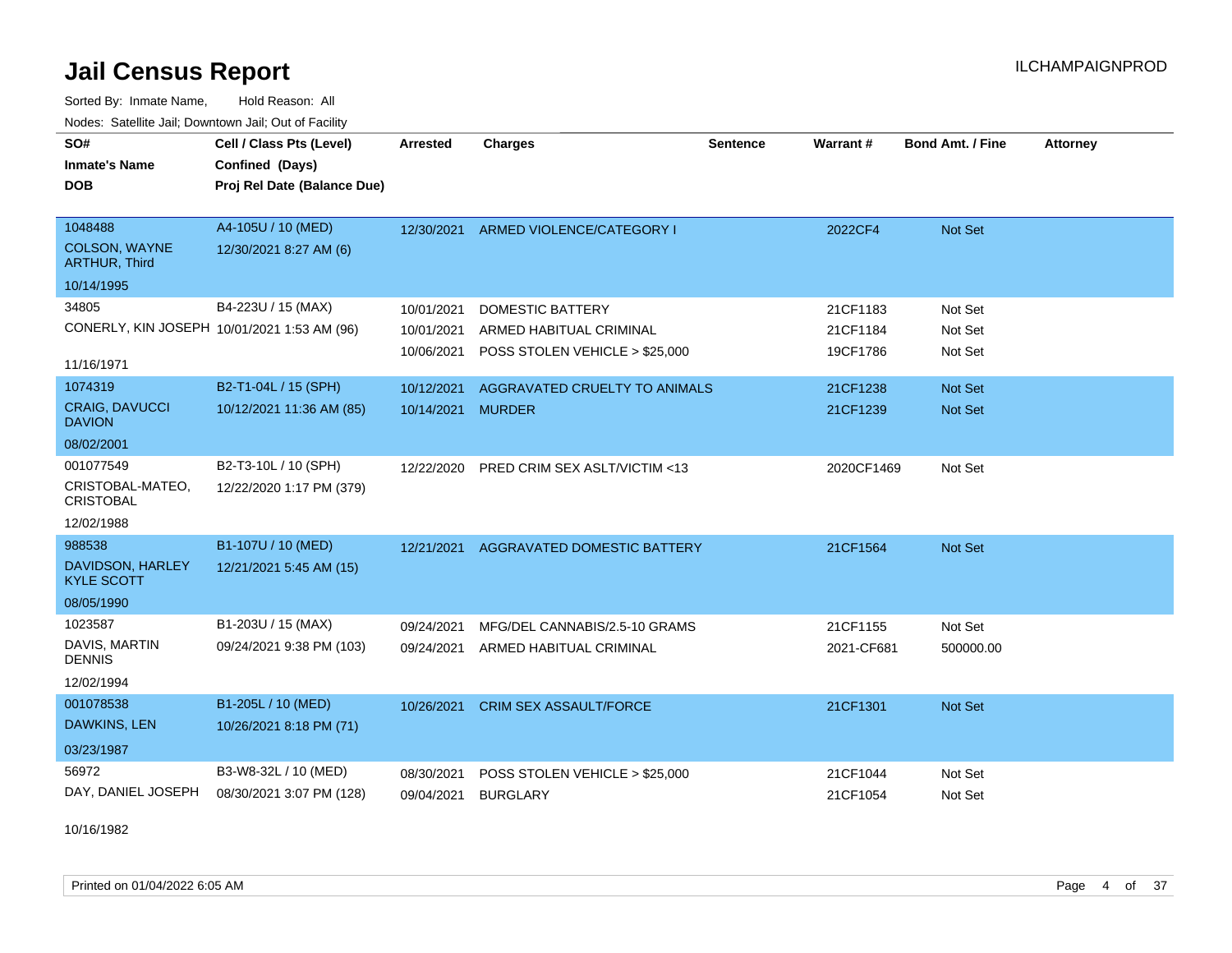Sorted By: Inmate Name, Hold Reason: All Nodes: Satellite Jail; Downtown Jail; Out of Facility

| SO#<br><b>Inmate's Name</b><br><b>DOB</b>     | Cell / Class Pts (Level)<br>Confined (Days)<br>Proj Rel Date (Balance Due) | <b>Arrested</b> | <b>Charges</b>                           | <b>Sentence</b> | Warrant#    | <b>Bond Amt. / Fine</b> | <b>Attorney</b> |
|-----------------------------------------------|----------------------------------------------------------------------------|-----------------|------------------------------------------|-----------------|-------------|-------------------------|-----------------|
| 49972<br>DICKERSON,<br><b>RAYMOND COLLIER</b> | A4-104U<br>01/03/2022 11:10 AM (2)                                         |                 | 01/03/2022 FELON POSS/USE WEAPON/FIREARM | 2y (DOC)        | 20CF1476    | No Bond                 |                 |
| 08/16/1978                                    |                                                                            |                 |                                          |                 |             |                         |                 |
| 25659                                         | B4-125L / 15 (MAX)                                                         | 06/15/2021      | <b>RESIDENTIAL BURGLARY</b>              |                 | 2020CF1218  | 50000.00                |                 |
| DORRIS, LORENZO                               | 06/15/2021 6:17 AM (204)                                                   | 06/15/2021      | <b>BURGLARY</b>                          |                 | 21CF689     | Not Set                 |                 |
| 07/19/1966                                    |                                                                            |                 |                                          |                 |             |                         |                 |
| 1024895                                       | B1-104L / 10 (MED)                                                         | 12/15/2021      | MFG/DEL 100<400 GR COCA/ANLG             |                 | 21CF1535    | <b>Not Set</b>          |                 |
| <b>EDWARDS, GEORGE</b><br><b>CORTEZ</b>       | 12/15/2021 12:26 PM (21)                                                   | 12/15/2021      | <b>AGGRAVATED BATTERY</b>                |                 | 21CF1536    | Not Set                 |                 |
| 06/19/1994                                    |                                                                            |                 |                                          |                 |             |                         |                 |
| 987328                                        | A2-122L / 10 (MED)                                                         | 12/11/2021      | AGG ASLT PEACE OFF/FIRE/ER WRK           |                 | 21CF1515    | Not Set                 |                 |
| ERVIN, DEIDRA ANN<br>RUTH                     | 12/11/2021 8:48 PM (25)                                                    |                 |                                          |                 |             |                         |                 |
| 04/15/1991                                    |                                                                            |                 |                                          |                 |             |                         |                 |
| 45194                                         | B3-W7-28L / 10 (MED)                                                       | 10/20/2021      | DOMESTIC BATTERY/OTHER PRIOR             |                 | 21CF1265    | Not Set                 |                 |
| <b>FALLS, ANDREW</b>                          | 10/20/2021 12:59 AM (77)                                                   |                 |                                          |                 |             |                         |                 |
| 08/15/1976                                    |                                                                            |                 |                                          |                 |             |                         |                 |
| 527081                                        | B3-W6-24L / 10 (MED)                                                       | 09/06/2021      | ARSON/REAL/PERSONAL PROP>\$150           |                 | 2021 CF 797 | 25000.00                |                 |
| FERGUSON,<br><b>CHRISTOPHER</b>               | 09/06/2021 1:18 PM (121)                                                   |                 |                                          |                 |             |                         |                 |
| 12/21/1981                                    |                                                                            |                 |                                          |                 |             |                         |                 |
| 1039744                                       | B4-224U / 15 (MAX)                                                         | 12/06/2021      | <b>MURDER</b>                            |                 | 20CF959     | 1000000.00              |                 |
| <b>FONVILLE, TREVOY</b><br><b>JERMAINE</b>    | 12/06/2021 10:52 AM (30)                                                   |                 |                                          |                 |             |                         |                 |
| 01/13/1996                                    |                                                                            |                 |                                          |                 |             |                         |                 |
| 518395                                        | B2-T3-12L / 15 (SPH)                                                       | 07/07/2020      | <b>CRIMINAL SEXUAL ASSAULT</b>           |                 | 2020-CF735  | 250000.00               |                 |
|                                               | FRANDLE, MARK RYAN 07/07/2020 3:42 PM (547)                                |                 |                                          |                 |             |                         |                 |

09/10/1985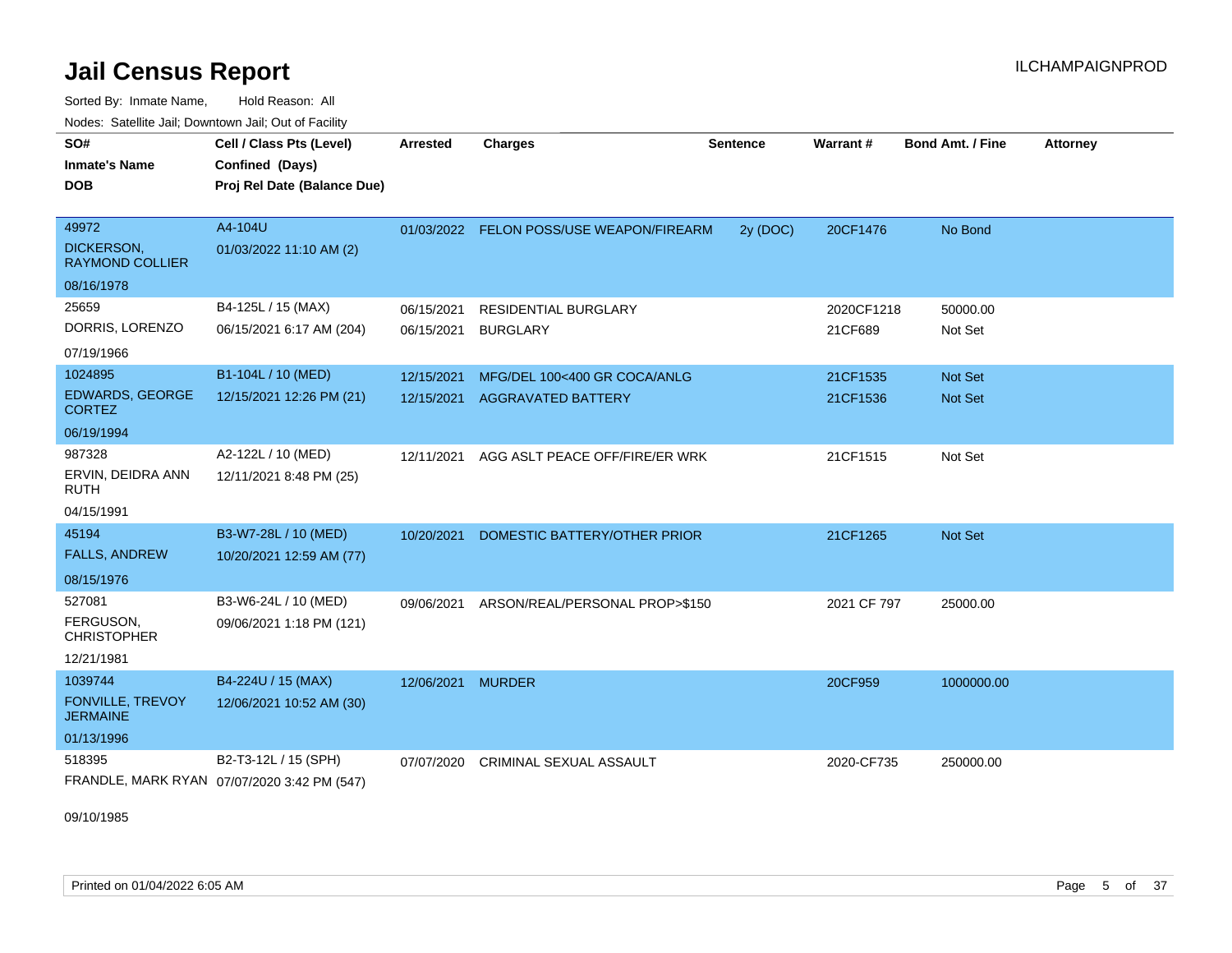| roaco. Catolino cali, Domntonn cali, Out of Facility |                                            |            |                                |                 |           |                         |                 |
|------------------------------------------------------|--------------------------------------------|------------|--------------------------------|-----------------|-----------|-------------------------|-----------------|
| SO#                                                  | Cell / Class Pts (Level)                   | Arrested   | <b>Charges</b>                 | <b>Sentence</b> | Warrant#  | <b>Bond Amt. / Fine</b> | <b>Attorney</b> |
| <b>Inmate's Name</b>                                 | Confined (Days)                            |            |                                |                 |           |                         |                 |
| <b>DOB</b>                                           | Proj Rel Date (Balance Due)                |            |                                |                 |           |                         |                 |
|                                                      |                                            |            |                                |                 |           |                         |                 |
| 001077934                                            | A1-224L / 10 (MED)                         | 08/22/2021 | <b>DOMESTIC BATTERY</b>        |                 | 21 CM 172 | 10000.00                |                 |
| FREED, LOGAN<br><b>SUZANNE</b>                       | 08/22/2021 11:45 PM (136)                  | 08/22/2021 | AGG DUI/ACCIDENT/DEATH         |                 | 21CF1024  | Not Set                 |                 |
| 08/18/1996                                           |                                            |            |                                |                 |           |                         |                 |
| 001078290                                            | A1-125U / 10 (ADS)                         | 08/19/2021 | MACHINE GUN/AUTO WEAPON/VEH    |                 | 21CF1012  | Not Set                 |                 |
| FREEMAN, ANGEL<br><b>JANILA KAY</b>                  | 08/19/2021 1:26 AM (139)                   |            |                                |                 |           |                         |                 |
| 12/25/1995                                           |                                            |            |                                |                 |           |                         |                 |
| 001078633                                            | B2-T4-13U / 15 (MAX)                       | 12/01/2021 | PRED CRIM SEX ASLT/VICTIM <13  |                 | 21CF1416  | 250000.00               |                 |
| GONZALEZ-GUILLEN,<br><b>EDWARD</b>                   | 12/01/2021 12:08 PM (35)                   |            |                                |                 |           |                         |                 |
| 08/25/2002                                           |                                            |            |                                |                 |           |                         |                 |
| 001078607                                            | B4-221L / 15 (MAX)                         | 11/22/2021 | FELON POSS/USE FIREARM/PAROLE  |                 | 21CF1437  | Not Set                 |                 |
| GRAY, WILLIAM<br>DA'VON                              | 11/22/2021 2:57 PM (44)                    | 11/22/2021 | ATTEMPT (FIRST DEGREE MURDER)  |                 | 21CF1435  | Not Set                 |                 |
| 04/18/1984                                           |                                            |            |                                |                 |           |                         |                 |
| 56342                                                | B1-206L / 10 (MED)                         | 10/21/2021 | THEFT CONTROL INTENT <\$500    |                 | 17CF1451  | 10000.00                |                 |
| <b>GRIFFIN, NATHAN</b>                               | 10/21/2021 4:20 PM (76)                    | 10/21/2021 | DRIVING ON REVOKED LICENSE     |                 | 20TR1979  | 3000.00                 |                 |
| <b>EUGENE</b>                                        |                                            | 10/21/2021 | <b>ARMED HABITUAL CRIMINAL</b> |                 | 21CF1279  | <b>Not Set</b>          |                 |
| 02/24/1969                                           |                                            |            |                                |                 |           |                         |                 |
| 1049103                                              | A4-203L / 5 (ADS)                          | 12/27/2021 | DOMESTIC BATTERY               |                 | 2021CM595 | Not Set                 |                 |
| HAGGARD, RYAN<br>PHILIP                              | 12/27/2021 9:15 PM (9)                     |            |                                |                 |           |                         |                 |
| 06/01/1983                                           |                                            |            |                                |                 |           |                         |                 |
| 1038973                                              | B4-122U / 10 (MED)                         | 11/05/2021 | AGG DOMESTIC BATTERY/STRANGLE  |                 | 21CF1365  | Not Set                 |                 |
|                                                      | HAYS, DAMIEN CLYDE 11/05/2021 8:59 PM (61) |            |                                |                 |           |                         |                 |
| 03/19/1994                                           |                                            |            |                                |                 |           |                         |                 |
| 001078488                                            | B2-T3-11U / 15 (SPH)                       | 10/14/2021 | PRED CRIM SEX ASLT/VICTIM <13  |                 | 21CF1232  | 500000.00               |                 |
| HERNANDEZ-LOPEZ,<br><b>ERNESTO</b>                   | 10/14/2021 3:15 PM (83)                    | 10/14/2021 | <b>FUGITIVE FROM JUSTICE</b>   |                 | 21CF1246  | Not Set                 |                 |
| 11/28/1975                                           |                                            |            |                                |                 |           |                         |                 |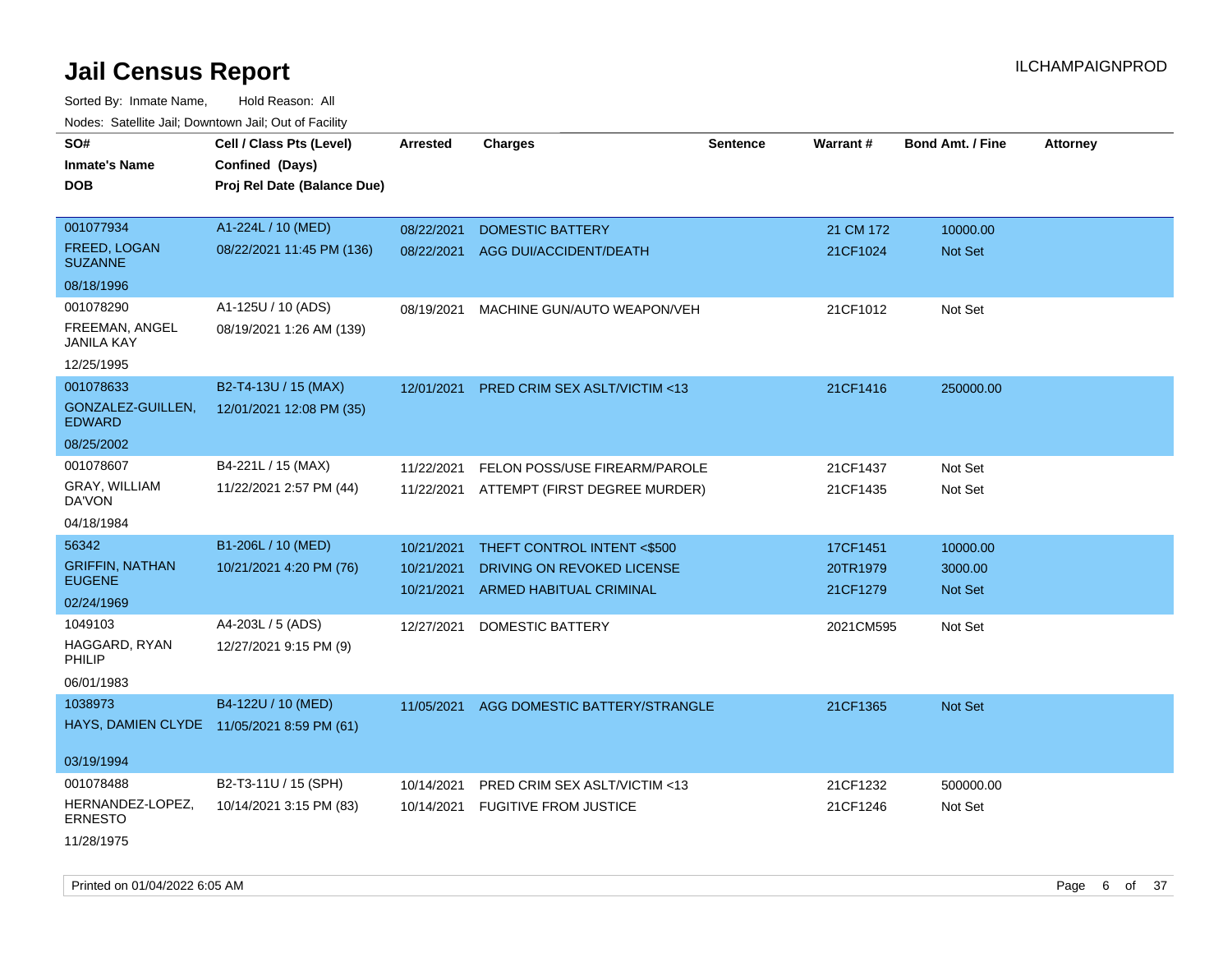| SO#<br><b>Inmate's Name</b><br><b>DOB</b>                         | Cell / Class Pts (Level)<br>Confined (Days)<br>Proj Rel Date (Balance Due) | <b>Arrested</b>                                      | <b>Charges</b>                                                                                                                                             | <b>Sentence</b>       | Warrant#                                                 | <b>Bond Amt. / Fine</b>                                    | <b>Attorney</b> |
|-------------------------------------------------------------------|----------------------------------------------------------------------------|------------------------------------------------------|------------------------------------------------------------------------------------------------------------------------------------------------------------|-----------------------|----------------------------------------------------------|------------------------------------------------------------|-----------------|
| 975293<br>HILL, JACOB MILES<br>02/06/1988                         | B2-T4-14L / 10 (SPH)<br>07/21/2021 8:43 PM (168)                           | 07/21/2021<br>07/21/2021<br>07/25/2021<br>08/18/2021 | VIO ORDER/PRIOR VIO OF ORDER<br><b>STALKING</b><br><b>PAROLE REVOCATION</b><br><b>HARASS WITNESS/FAMILY MBR/REP</b><br>09/09/2021 AGG STALKING/BODILY HARM |                       | 21CF914<br>2021CF863<br>CH2104646<br>21CF992<br>21CF1073 | No Bond<br>Not Set<br><b>Not Set</b><br>Not Set<br>Not Set |                 |
| 48471<br>HILL, RAMESH<br><b>JERMAINE</b><br>12/11/1978            | B1-207L / 15 (MAX)<br>08/08/2021 4:45 AM (150)                             | 08/08/2021                                           | AGG BATTERY/DISCHARGE FIREARM                                                                                                                              |                       | 21CF946                                                  | Not Set                                                    |                 |
| 1043704<br><b>HOUSTON, STEVEN</b><br><b>CORDELL</b><br>01/24/1989 | B4-223L / 15 (MAX)<br>07/13/2021 5:56 AM (176)                             | 07/13/2021                                           | ARMED ROBBERY/ARMED W/FIREARM                                                                                                                              | 12y (DOC)             | 21CF815                                                  | Not Set                                                    |                 |
| 999198<br>HOWARD, BRION LIN<br>06/10/1992                         | B4-226L / 15 (MAX)<br>11/30/2021 10:41 AM (36)                             | 11/30/2021                                           | FELON POSS/USE FIREARM PRIOR                                                                                                                               |                       | 21CF1377                                                 | 500000.00                                                  |                 |
| 1061996<br>HUBBARD, REBEKIAH<br><b>DIONA</b><br>04/08/1998        | A1-124L / 5 (MIN)<br>10/30/2021 1:37 PM (67)                               | 10/30/2021<br>10/30/2021<br>10/31/2021               | DRVG UNDER INFLUENCE OF DRUG<br>RETAIL THEFT/DISP MERCH/<\$300<br>USE FORGED CR/DEBIT CARD/<\$300                                                          | 180d (CJ)<br>2y (DOC) | 2018CF1302                                               | No Bond<br>20000.00<br>No Bond                             |                 |
| 953555<br>HUNT, TAVARIS EARL<br>12/29/1987                        | B4-122L / 15 (MAX)<br>03/10/2021 4:58 AM (301)                             | 03/10/2021<br>04/14/2021                             | <b>CRIM TRESPASS TO RESIDENCE</b><br>AGG FLEEING POLICE/21 MPH OVER                                                                                        | 3y (DOC)              | 21CF272<br>2020CF94                                      | Not Set<br>10000.00                                        |                 |
| 001078639<br>JACKSON, GREGORY<br><b>LYNN</b><br>11/22/1994        | B1-107L / 10 (MED)<br>12/02/2021 3:43 AM (34)                              | 12/02/2021                                           | <b>FUGITIVE FROM JUSTICE</b>                                                                                                                               |                       | 21CF1465                                                 | Not Set                                                    |                 |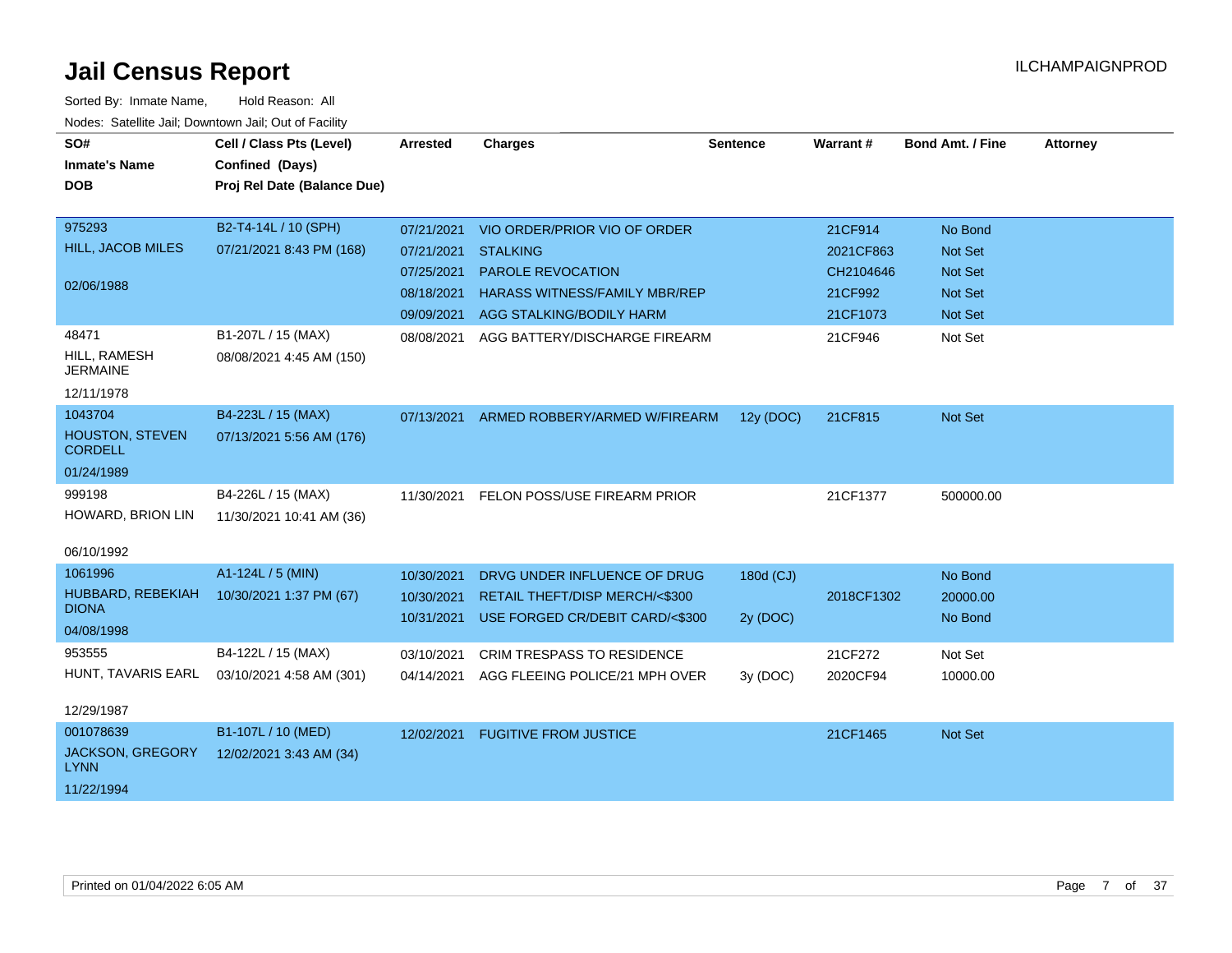Sorted By: Inmate Name, Hold Reason: All Nodes: Satellite Jail; Downtown Jail; Out of Facility

| rouco. Calcinic Jan, Downtown Jan, Out of Facility |                                            |                 |                                          |                 |             |                         |                 |
|----------------------------------------------------|--------------------------------------------|-----------------|------------------------------------------|-----------------|-------------|-------------------------|-----------------|
| SO#                                                | Cell / Class Pts (Level)                   | <b>Arrested</b> | <b>Charges</b>                           | <b>Sentence</b> | Warrant#    | <b>Bond Amt. / Fine</b> | <b>Attorney</b> |
| Inmate's Name                                      | Confined (Days)                            |                 |                                          |                 |             |                         |                 |
| DOB                                                | Proj Rel Date (Balance Due)                |                 |                                          |                 |             |                         |                 |
|                                                    |                                            |                 |                                          |                 |             |                         |                 |
| 38993                                              | B4-126L / 15 (MAX)                         |                 | 02/13/2021 ATTEMPT (FIRST DEGREE MURDER) |                 | 21CF181     | Not Set                 |                 |
| JACKSON, LAMONT<br><b>JEREMIE</b>                  | 02/13/2021 7:45 AM (326)                   |                 |                                          |                 |             |                         |                 |
| 07/31/1973                                         |                                            |                 |                                          |                 |             |                         |                 |
| 001078689                                          | B1-104U / 15 (MAX)                         | 12/17/2021      | FIREARM/FOID INVALID/NOT ELIG            |                 | 21CF1551    | No Bond                 |                 |
| JACKSON, PRENTISS<br><b>MANSION DEWAYNE</b>        | 12/18/2021 12:39 AM (18)                   |                 |                                          |                 |             |                         |                 |
| 09/02/2003                                         |                                            |                 |                                          |                 |             |                         |                 |
| 001077487                                          | B3-W8-30L / 10 (MED)                       | 12/03/2020      | FELON POSS/USE WEAPON/FIREARM            |                 | 20CF1377    | Not Set                 |                 |
| JACKSON, TERRELL<br><b>DANDRE</b>                  | 12/03/2020 10:18 AM (398)                  | 11/09/2021      | AGG DISCHARGE FIREARM/OCC VEH            |                 | 21CR0331401 | No Bond                 |                 |
| 08/11/1990                                         |                                            |                 |                                          |                 |             |                         |                 |
| 001077864                                          | B1-103L / 15 (MAX)                         | 04/18/2021      | FELON POSS/USE WEAPON/FIREARM            |                 | 21CF428     | Not Set                 |                 |
| D                                                  | JAMERSON, ANTHONY 04/18/2021 7:21 PM (262) |                 |                                          |                 |             |                         |                 |
| 01/26/1990                                         |                                            |                 |                                          |                 |             |                         |                 |
| 001078703                                          | A2-121L / 15 (MAX)                         | 12/20/2021      | MURDER/INTENT TO KILL/INJURE             |                 | 21CF1574    | <b>Not Set</b>          |                 |
| <b>JOHNS, SHAMIQUH</b><br>THERESA                  | 12/22/2021 6:41 AM (14)                    |                 |                                          |                 |             |                         |                 |
| 04/03/1992                                         |                                            |                 |                                          |                 |             |                         |                 |
| 1071536                                            | B4-127L / 15 (MED)                         | 06/17/2021      | UNLAWFUL RESTRAINT                       | 2y (DOC)        | 21CF702     | Not Set                 |                 |
| JOHNSON, ZACHERY<br>EDWARD                         | 06/17/2021 2:00 AM (202)                   |                 |                                          |                 |             |                         |                 |
| 10/30/1987                                         |                                            |                 |                                          |                 |             |                         |                 |
| 1017120                                            | B3-W4-14L / 5 (MIN)                        |                 | 10/29/2021 AGG ASLT/USE DDLY WEAPON      |                 |             | No Bond                 |                 |
|                                                    | JONES, JOSHUA LYNN 10/29/2021 3:15 AM (68) |                 |                                          |                 |             |                         |                 |
|                                                    |                                            |                 |                                          |                 |             |                         |                 |
| 05/16/1993                                         | 1/25/2022 (0.00)                           |                 |                                          |                 |             |                         |                 |
| 001078645                                          | B4-222U / 10 (MED)                         | 12/02/2021      | AGG DISCHARGE FIREARM                    |                 | 21CF1478    | No Bond                 |                 |
| JONES, KELVIN<br>KHYRIC                            | 12/02/2021 6:56 PM (34)                    |                 |                                          |                 |             |                         |                 |
| 02/27/2001                                         |                                            |                 |                                          |                 |             |                         |                 |

Printed on 01/04/2022 6:05 AM Page 8 of 37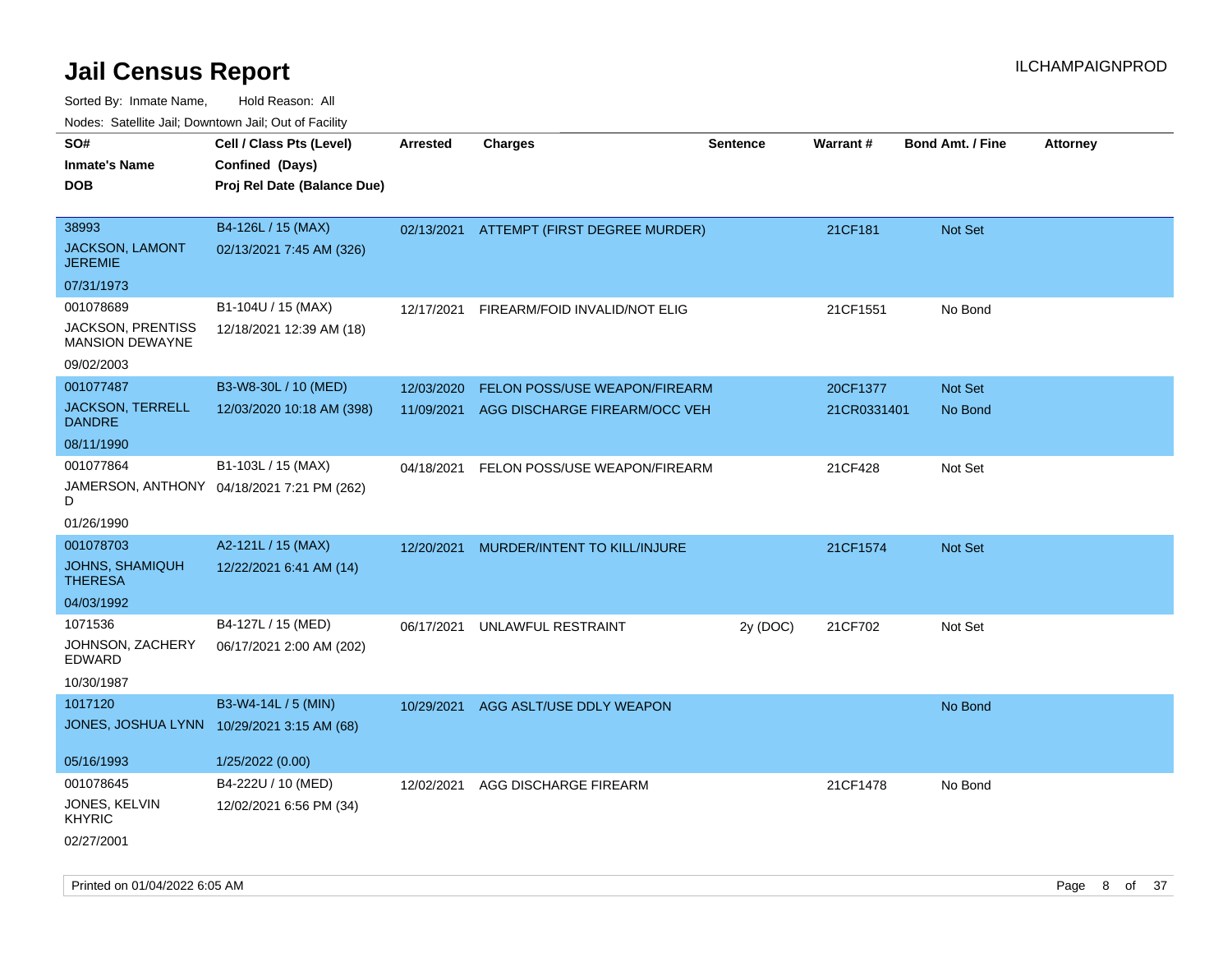| SO#<br><b>Inmate's Name</b>             | Cell / Class Pts (Level)<br>Confined (Days) | <b>Arrested</b> | <b>Charges</b>                 | <b>Sentence</b> | Warrant#     | <b>Bond Amt. / Fine</b> | <b>Attorney</b> |
|-----------------------------------------|---------------------------------------------|-----------------|--------------------------------|-----------------|--------------|-------------------------|-----------------|
| <b>DOB</b>                              | Proj Rel Date (Balance Due)                 |                 |                                |                 |              |                         |                 |
|                                         |                                             |                 |                                |                 |              |                         |                 |
| 956822                                  | B1-205U / 15 (MAX)                          | 11/25/2021      | AGGRAVATED DOMESTIC BATTERY    |                 | 21CF1442     | <b>Not Set</b>          |                 |
| <b>JONES, MARIO</b><br><b>NATHANIEL</b> | 11/25/2021 10:37 AM (41)                    | 11/25/2021      | <b>PAROLE REVOCATION</b>       |                 | CH2106361    | No Bond                 |                 |
| 10/27/1987                              |                                             | 11/25/2021      | <b>UNLAWFUL RESTRAINT</b>      |                 | 21CF1443     | <b>Not Set</b>          |                 |
| 1008468                                 | B4-226U / 10 (MED)                          | 12/01/2021      | FELON POSS/USE WEAPON/FIREARM  |                 | 21CF1472     | Not Set                 |                 |
| JONES, MARTEZ<br><b>LAMONTE</b>         | 12/01/2021 1:28 PM (35)                     | 12/02/2021      | PROBATION VIOLATION            |                 | 20CF1151     | Not Set                 |                 |
| 06/22/1993                              |                                             |                 |                                |                 |              |                         |                 |
| 506244                                  | B1-204L / 15 (MAX)                          | 07/15/2021      | ARMED ROBBERY/ARMED W/FIREARM  |                 | 2021CF791    | 250000.00               |                 |
| <b>JOSLIN, JASON LEE</b>                | 07/15/2021 4:38 AM (174)                    |                 |                                |                 |              |                         |                 |
| 12/22/1985                              |                                             |                 |                                |                 |              |                         |                 |
| 66662                                   | B1-102L / 10 (MED)                          | 12/05/2021      | POSS AMT CON SUB EXCEPT(A)/(D) | 2y (DOC)        | 18CF597      | 200000.00               |                 |
| KINTNER, WESLEY J                       | 12/05/2021 1:57 PM (31)                     |                 |                                |                 |              |                         |                 |
| 04/15/1986                              |                                             |                 |                                |                 |              |                         |                 |
| 1070011                                 | B4-124U / 15 (MAX)                          | 08/03/2021      | AGG DISCH FIREARM/1ST AID PERS |                 | 21CF929      | <b>Not Set</b>          |                 |
| LAWS, WILLIAM<br>ZARAK, Third           | 08/03/2021 3:53 PM (155)                    |                 |                                |                 |              |                         |                 |
| 07/06/1999                              |                                             |                 |                                |                 |              |                         |                 |
| 548089                                  | B1-204U / 15 (MAX)                          | 12/04/2020      | ATTEMPT (FIRST DEGREE MURDER)  |                 | 20CF1378     | Not Set                 |                 |
| LEWIS, LAWRENCE                         | 12/04/2020 4:42 AM (397)                    | 12/04/2020      | METH DELIVERY/100<400 GRAMS    |                 | 20CF1481     | Not Set                 |                 |
| PAUL, Third<br>02/08/1993               |                                             | 12/04/2020      | AGG DOMESTIC BATTERY/STRANGLE  |                 | 18CF1507     | 10000.00                |                 |
| 001077524                               | B2-T4-15U / 10 (SPH)                        |                 |                                |                 |              |                         |                 |
|                                         |                                             | 12/14/2020      | AGG BATTERY/JUDGE/EMT          |                 | 2020-CF-1212 | 10000.00                |                 |
| LEWIS, TREVOR<br><b>DANIEL</b>          | 12/14/2020 5:16 PM (387)                    | 12/14/2020      | <b>RESIDENTIAL ARSON</b>       |                 | 2020-CF-1388 | 150000.00               |                 |
| 06/03/2002                              |                                             | 12/14/2020      | AGG BATTERY/PUBLIC PLACE       |                 | 2020-CF-1231 | 50000.00                |                 |
|                                         |                                             | 12/14/2020      | AGG BATTERY/PEACE OFFICER      |                 | 2020-CF-1211 | 10000.00                |                 |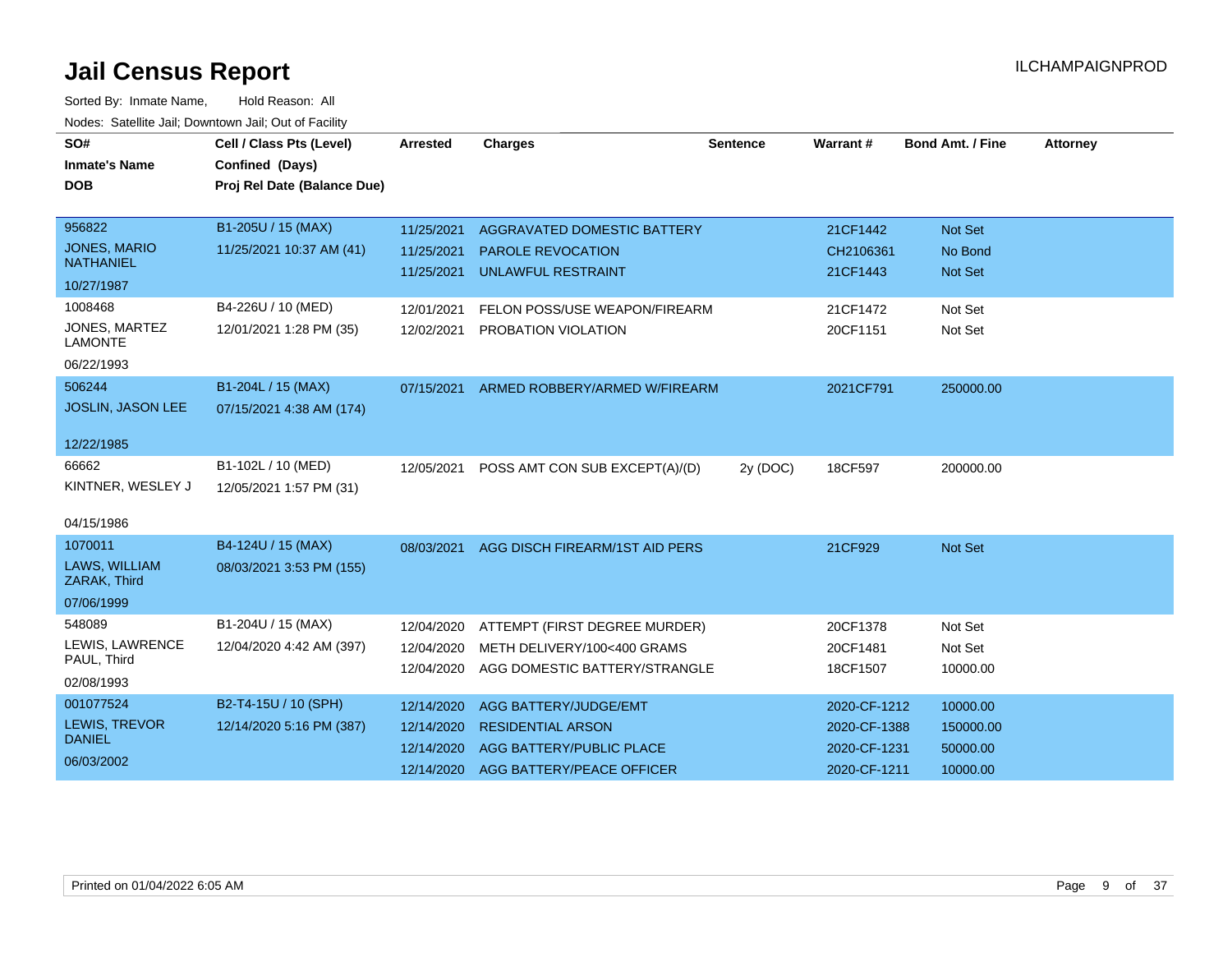| Sorted By: Inmate Name,                               | Hold Reason: All            |                 |                                           |                 |              |                         |                 |
|-------------------------------------------------------|-----------------------------|-----------------|-------------------------------------------|-----------------|--------------|-------------------------|-----------------|
| Nodes: Satellite Jail; Downtown Jail; Out of Facility |                             |                 |                                           |                 |              |                         |                 |
| SO#                                                   | Cell / Class Pts (Level)    | <b>Arrested</b> | <b>Charges</b>                            | <b>Sentence</b> | Warrant#     | <b>Bond Amt. / Fine</b> | <b>Attorney</b> |
| <b>Inmate's Name</b>                                  | Confined (Days)             |                 |                                           |                 |              |                         |                 |
| <b>DOB</b>                                            | Proj Rel Date (Balance Due) |                 |                                           |                 |              |                         |                 |
| 001078736                                             | BOOKH-3                     |                 | 01/04/2022 AGG DUI/NO VALID DL            |                 | 2022CFAWOW   | Not Set                 |                 |
| LOPEZ-PEREZ, FELIX                                    | 01/04/2022 2:16 AM (1)      |                 | 01/04/2022 AGG DUI/NO VALID INS           |                 | 2022CFAWOW   | <b>Not Set</b>          |                 |
| <b>FORTUNATO</b>                                      |                             |                 | 01/04/2022 DRVG UNDER INFLU/BAC 0.08      |                 | 2022DTAWOW   | <b>Not Set</b>          |                 |
| 11/06/1985                                            |                             |                 |                                           |                 |              |                         |                 |
|                                                       |                             |                 | 01/04/2022 OPERATE UNINSURED MTR VEHICLE  |                 | 2022TRAWOW   | <b>Not Set</b>          |                 |
|                                                       |                             | 01/04/2022      | DRVG UNDER INFLU OF ALCOHOL               |                 | 2022DTAWOW   | <b>Not Set</b>          |                 |
|                                                       |                             | 01/04/2022      | HEAD/TAIL/SIDELIGHT/1ST,2ND               |                 | 2022TRAWOW   | <b>Not Set</b>          |                 |
|                                                       |                             | 01/04/2022      | DRIVING ON SUSPENDED LICENSE              |                 | 2022TRAWOW   | <b>Not Set</b>          |                 |
|                                                       |                             |                 | 01/04/2022 REGIS EXPIRATION/1ST & 2ND     |                 | 2022TRAWOW   | <b>Not Set</b>          |                 |
|                                                       |                             |                 | 01/04/2022 DISPLAY PLATE ATTACHMENT/1-2ND |                 | 2022TRAWOW   | <b>Not Set</b>          |                 |
| 1065002                                               | B3-W7-26L / 10 (MED)        | 11/16/2021      | DOMESTIC BTRY/CONTACT/VIO O/P             |                 | 2019CF001781 | 25000.00                |                 |
| LOVELESS, DUSTIN<br>DEE.                              | 11/16/2021 11:41 AM (50)    |                 |                                           |                 |              |                         |                 |
| 06/17/1982                                            |                             |                 |                                           |                 |              |                         |                 |
| 1000869                                               | B1-106L / 15 (MAX)          |                 | 09/11/2021 FELON POSS/USE WEAPON/FIREARM  |                 | 21CF1102     | Not Set                 |                 |
| <b>MARTIN, MANNIX</b><br><b>TILMOND</b>               | 09/12/2021 12:40 AM (115)   |                 |                                           |                 |              |                         |                 |
| 07/19/1991                                            |                             |                 |                                           |                 |              |                         |                 |
| 48792                                                 | B4-225U / 10 (MED)          | 11/19/2021      | AGG BATTERY/DISCHARGE FIREARM             |                 | 21CF1425     | Not Set                 |                 |
| MCCLAIN, HURCHEL<br><b>JOSEPH</b>                     | 11/20/2021 4:11 AM (46)     |                 |                                           |                 |              |                         |                 |
| 05/01/1979                                            |                             |                 |                                           |                 |              |                         |                 |
| 001077938                                             | <b>BOOKH-2 / 15 (ADS)</b>   | 05/10/2021      | AGG KIDNAPING DISCH FIR/HARM              |                 | 21CF532      | <b>Not Set</b>          |                 |
| MCGAHA,<br><b>CHRISTOPHER D</b>                       | 05/10/2021 7:02 PM (240)    | 05/11/2021      | <b>MURDER</b>                             |                 | 2021-CF-215  | No Bond                 |                 |
| 07/27/1991                                            |                             | 05/27/2021      | <b>ESCAPE FROM DEPT OF CORRECTION</b>     |                 | 21CF600      | <b>Not Set</b>          |                 |
| 1043071                                               | A2-120L / 10 (MED)          | 11/08/2021      | CRIM DMG/GOVT PROP/<\$500                 |                 | 21CF1378     | Not Set                 |                 |
| MERRELL-<br>SUTHERLAND, ALICIA                        | 11/08/2021 2:22 AM (58)     |                 |                                           |                 |              |                         |                 |

11/26/1972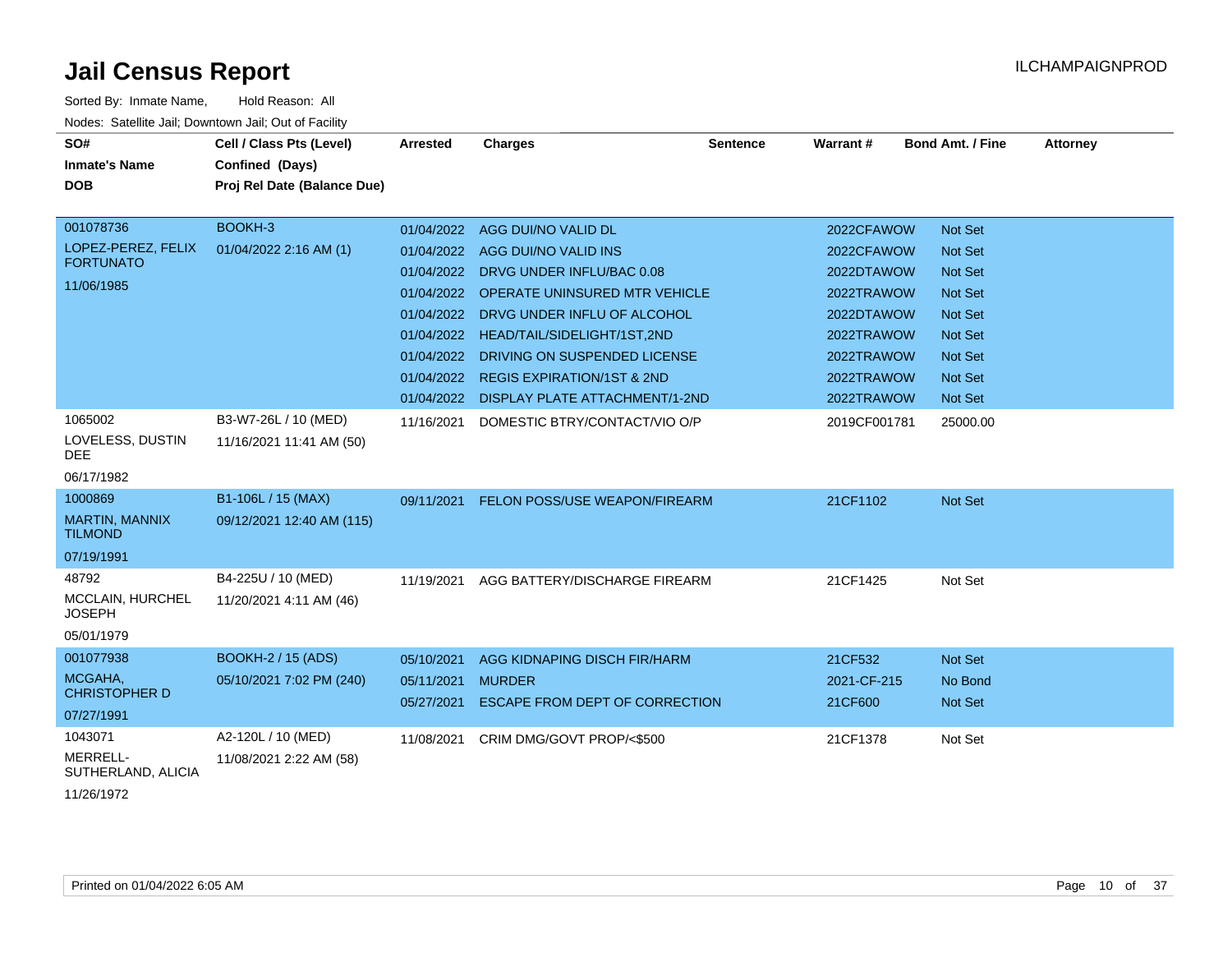| SO#                                | Cell / Class Pts (Level)                    | <b>Arrested</b> | <b>Charges</b>                            | <b>Sentence</b> | <b>Warrant#</b> | <b>Bond Amt. / Fine</b> | <b>Attorney</b> |
|------------------------------------|---------------------------------------------|-----------------|-------------------------------------------|-----------------|-----------------|-------------------------|-----------------|
| <b>Inmate's Name</b>               | Confined (Days)                             |                 |                                           |                 |                 |                         |                 |
| <b>DOB</b>                         | Proj Rel Date (Balance Due)                 |                 |                                           |                 |                 |                         |                 |
|                                    |                                             |                 |                                           |                 |                 |                         |                 |
| 1026478                            | A3-213L / 5 (MIN)                           | 12/24/2021      | AGGRAVATED DOMESTIC BATTERY               |                 | 21CF1587        | Not Set                 |                 |
| MILLER, ANTHONY                    | 12/24/2021 1:11 AM (12)                     | 12/24/2021      | DRIVING ON REVOKED LICENSE                |                 | 20TR3647        | 790.00                  |                 |
| 02/20/1994                         |                                             |                 |                                           |                 |                 |                         |                 |
| 41584                              | B4-227U / 15 (MAX)                          | 12/01/2021      | ARMED HABITUAL CRIMINAL                   |                 | 21CF1467        | Not Set                 |                 |
|                                    | MILLER, JOSE LOVELL 12/02/2021 1:04 AM (34) |                 |                                           |                 |                 |                         |                 |
|                                    |                                             |                 |                                           |                 |                 |                         |                 |
| 10/07/1975                         |                                             |                 |                                           |                 |                 |                         |                 |
| 63398                              | BOOKH-3                                     | 01/03/2022      | AGG UNLAWFUL USE OF WEAPON/VEH            |                 | 21CFAWOW        | Not Set                 |                 |
| MINER, DION                        | 01/03/2022 7:27 PM (2)                      | 01/03/2022      | FELON POSS/USE WEAPON/FIREARM             |                 | 21CFAWOW        | Not Set                 |                 |
| <b>DOMINIQUE</b>                   |                                             |                 | 01/03/2022 POSSESSION OF STOLEN FIREARM   |                 | 21CFAWOW        | Not Set                 |                 |
| 08/29/1984                         |                                             |                 |                                           |                 |                 |                         |                 |
| 001078721                          | A4-202L / 5 (ADS)                           | 12/29/2021      | VIOLATE ORDER PROTECTION                  |                 | 21CF1600        | Not Set                 |                 |
| MIRAMONTES, RAUL                   | 12/29/2021 4:02 AM (7)                      |                 |                                           |                 |                 |                         |                 |
|                                    |                                             |                 |                                           |                 |                 |                         |                 |
| 05/11/1989                         |                                             |                 |                                           |                 |                 |                         |                 |
| 001077539                          | BOOKH-3                                     |                 | 01/03/2022 THEFT/UNAUTHD CONTROL/>500<10K |                 | 2021CF1504      | 10000.00                |                 |
| MOCKBEE.                           | 01/03/2022 8:50 PM (2)                      |                 |                                           |                 |                 |                         |                 |
| <b>KRISTOPHER ALLEN</b>            |                                             |                 |                                           |                 |                 |                         |                 |
| 09/15/2002                         |                                             |                 |                                           |                 |                 |                         |                 |
| 001077902                          | A2-123L / 5 (ADS)                           | 11/23/2021      | BATTERY/CAUSE BODILY HARM                 |                 | 21CM187         | Not Set                 |                 |
| MOFFETT, CAROLYN<br>REENE          | 11/21/2021 10:31 AM (45)                    |                 |                                           |                 |                 |                         |                 |
| 10/23/1988                         |                                             |                 |                                           |                 |                 |                         |                 |
| 001078712                          | A4-107L / 10 (MED)                          | 12/23/2021      | AGG DISCH FIREARM/1ST AID PERS            |                 | 21CF1581        | Not Set                 |                 |
| MONTGOMERY,<br><b>RASHARD MYKI</b> | 12/23/2021 4:27 PM (13)                     |                 |                                           |                 |                 |                         |                 |
| 11/05/2001                         |                                             |                 |                                           |                 |                 |                         |                 |
| 39106                              | B4-227L / 10 (MED)                          | 10/12/2021      | DOMESTIC BATTERY/OTHER PRIOR              |                 | 21CF1217        | Not Set                 |                 |
| Junior                             | MOORE, ANDREW LEE, 10/12/2021 1:02 AM (85)  |                 |                                           |                 |                 |                         |                 |
| 04/12/1973                         |                                             |                 |                                           |                 |                 |                         |                 |
|                                    |                                             |                 |                                           |                 |                 |                         |                 |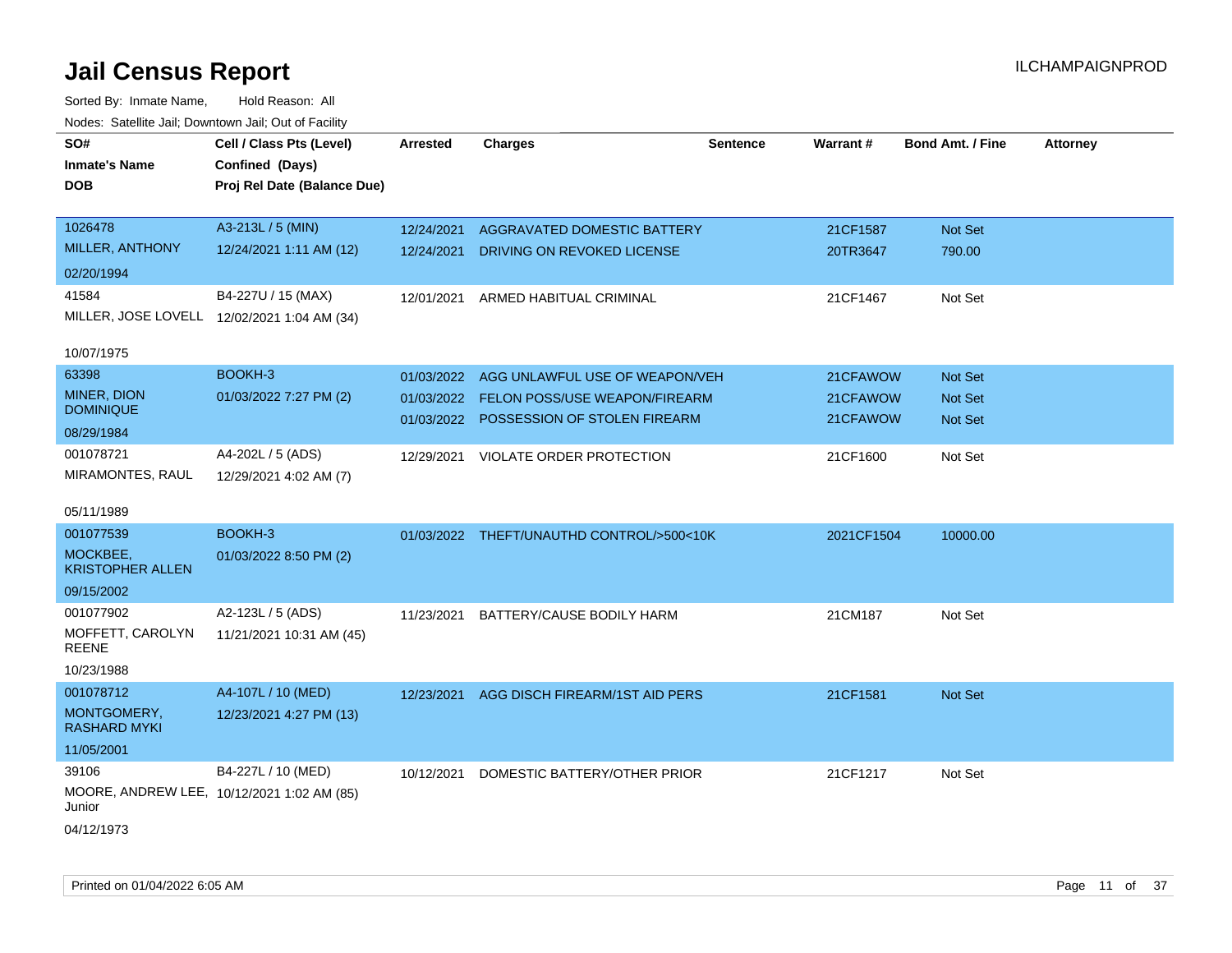Sorted By: Inmate Name, Hold Reason: All Nodes: Satellite Jail; Downtown Jail; Out of Facility

| Noues. Sateme Jan, Downtown Jan, Out of Facility |                                              |            |                                           |                 |            |                         |                 |
|--------------------------------------------------|----------------------------------------------|------------|-------------------------------------------|-----------------|------------|-------------------------|-----------------|
| SO#                                              | Cell / Class Pts (Level)                     | Arrested   | <b>Charges</b>                            | <b>Sentence</b> | Warrant#   | <b>Bond Amt. / Fine</b> | <b>Attorney</b> |
| <b>Inmate's Name</b>                             | Confined (Days)                              |            |                                           |                 |            |                         |                 |
| DOB                                              | Proj Rel Date (Balance Due)                  |            |                                           |                 |            |                         |                 |
|                                                  |                                              |            |                                           |                 |            |                         |                 |
| 1007239                                          | A3-111L / 10 (ADS)                           | 12/29/2021 | <b>DOMESTIC BATTERY</b>                   |                 | 21CF1607   | Not Set                 |                 |
| MOORE, ANDREW<br><b>VIRGIL</b>                   | 12/29/2021 8:40 PM (7)                       |            |                                           |                 |            |                         |                 |
| 08/20/1972                                       |                                              |            |                                           |                 |            |                         |                 |
| 1076384                                          | A1-227L / 5 (MIN)                            | 10/28/2021 | RETAIL THEFT/DISP MERCH/<\$300            |                 | 21CM149    | 12500.00                |                 |
|                                                  | MURPHY, AZIA CIMONE 10/29/2021 12:49 AM (68) |            |                                           |                 |            |                         |                 |
| 09/23/1995                                       |                                              |            |                                           |                 |            |                         |                 |
| 001078517                                        | B1-201L / 15 (MAX)                           | 10/19/2021 | ATTEMPT (FIRST DEGREE MURDER)             |                 | 21CF1267   | <b>Not Set</b>          |                 |
| <b>NELSON, RORY</b><br><b>DEMOND</b>             | 10/19/2021 3:55 AM (78)                      |            |                                           |                 |            |                         |                 |
| 08/14/1984                                       |                                              |            |                                           |                 |            |                         |                 |
| 55308                                            | BOOKH-6 / 15 (MAX)                           |            | 01/02/2022 RECEIVE/POSS/SELL STOLEN VEH   |                 | 2022CF7    | Not Set                 |                 |
| NIBBE, RYAN ARRON                                | 01/03/2022 11:43 PM (2)                      |            |                                           |                 |            |                         |                 |
|                                                  |                                              |            |                                           |                 |            |                         |                 |
| 07/13/1979                                       |                                              |            |                                           |                 |            |                         |                 |
| 1073913                                          | A1-124U / 5 (MIN)                            | 12/16/2021 | <b>RESIDENTIAL BURGLARY</b>               |                 | 21CF1537   | 100.00                  |                 |
| OSBORNE, NICHOLE<br><b>MARIE</b>                 | 12/16/2021 4:17 AM (20)                      | 12/16/2021 | <b>CRIMINAL TRESPASS TO VEHICLES</b>      |                 | 2021CM423  | 1500.00                 |                 |
| 06/22/1979                                       |                                              |            |                                           |                 |            |                         |                 |
| 001078735                                        | BOOKH-3                                      |            | 01/03/2022 POSS AMT CON SUB EXCEPT(A)/(D) |                 | 2021CFAWOW | Not Set                 |                 |
| PETERSON, CHARLES 01/03/2022 4:06 PM (2)         |                                              |            |                                           |                 |            |                         |                 |
|                                                  |                                              |            |                                           |                 |            |                         |                 |
| 03/15/1989                                       |                                              |            |                                           |                 |            |                         |                 |
| 61251                                            | A4-103L / 15 (ADS)                           | 12/27/2021 | <b>PRED CRIM SEX ASLT/VICTIM &lt;13</b>   |                 | 21CF651    | No Bond                 |                 |
| PETMECKY, JOHN<br><b>ROBERT</b>                  | 12/27/2021 1:52 PM (9)                       |            |                                           |                 |            |                         |                 |
| 03/09/1983                                       |                                              |            |                                           |                 |            |                         |                 |
| 001078357                                        | B2-T1-02L / 15 (MAX)                         | 09/17/2021 | ARMED ROBBERY/ARMED W/FIREARM             |                 | 21CF1230   | Not Set                 |                 |
| PETTIGREW, CAREY                                 | 09/17/2021 9:56 AM (110)                     | 09/17/2021 | ARMED ROBBERY/ARMED W/FIREARM             |                 | 21CF1128   | Not Set                 |                 |
| CORNITRIAS DEOBLO                                |                                              | 09/17/2021 | ARMED ROBBERY/ARMED W/FIREARM             |                 | 21CF1129   | Not Set                 |                 |
| 08/31/1986                                       |                                              |            |                                           |                 |            |                         |                 |

Printed on 01/04/2022 6:05 AM Page 12 of 37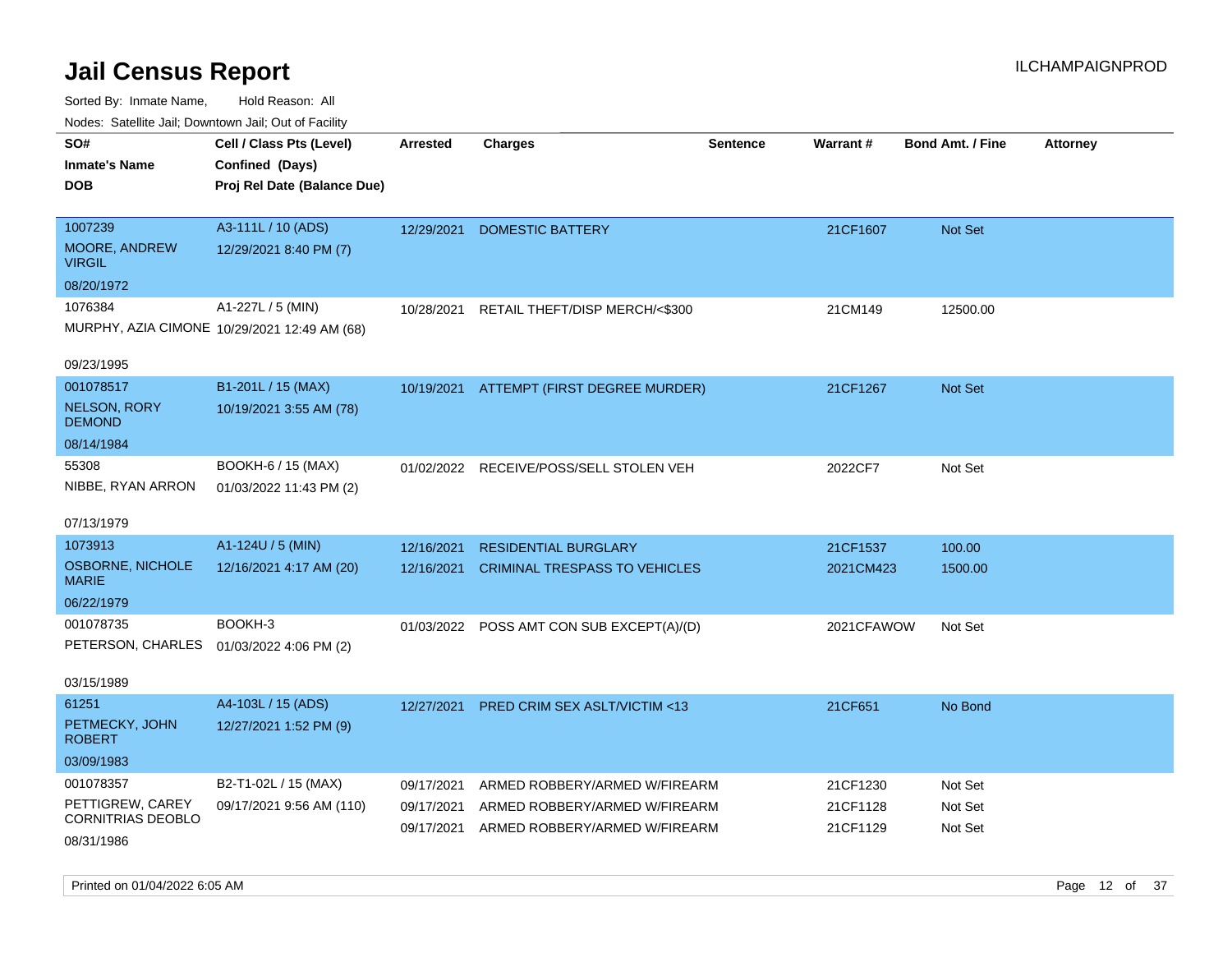| SO#                                 | Cell / Class Pts (Level)                       | <b>Arrested</b> | <b>Charges</b>                           | <b>Sentence</b> | Warrant#   | <b>Bond Amt. / Fine</b> | <b>Attorney</b> |
|-------------------------------------|------------------------------------------------|-----------------|------------------------------------------|-----------------|------------|-------------------------|-----------------|
| <b>Inmate's Name</b>                | Confined (Days)                                |                 |                                          |                 |            |                         |                 |
| <b>DOB</b>                          | Proj Rel Date (Balance Due)                    |                 |                                          |                 |            |                         |                 |
| 999352                              | B4-225L / 10 (MED)                             | 09/09/2021      | <b>VIOLATE OP/OTHER PRIOR</b>            | 2y (DOC)        | 21CF1092   | Not Set                 |                 |
| PIRLOT, JUSTIN LEE                  | 09/09/2021 11:28 AM (118)                      | 10/23/2021      | <b>FALSE REPORT OF OFFENSE</b>           |                 | 2019CF836  | 5000.00                 |                 |
| 11/08/1982                          |                                                |                 |                                          |                 |            |                         |                 |
| 001078669<br>RANGEL, ADRIAN         | B1-206U / 10 (MED)<br>12/10/2021 12:53 AM (26) | 12/10/2021      | AGG DISCHARGE FIREARM/BLDG/SCH           |                 | 21CF1507   | Not Set                 |                 |
| 11/25/2000                          |                                                |                 |                                          |                 |            |                         |                 |
| 1069524                             | B4-224L / 15 (MAX)                             | 08/08/2021      | MFG/DEL CANNABIS/30-500 GRAMS            |                 | 21CF953    | Not Set                 |                 |
| RAY-DAVIS, KAMARI<br><b>DAYVON</b>  | 08/09/2021 2:44 AM (149)                       |                 |                                          |                 |            |                         |                 |
| 03/30/2000                          |                                                |                 |                                          |                 |            |                         |                 |
| 740131                              | BOOKH-7                                        | 01/03/2022      | DOMESTIC BATTERY                         |                 | 2021CFAWOW | Not Set                 |                 |
| RENNELS, PAUL LEE                   | 01/03/2022 11:05 AM (2)                        |                 |                                          |                 |            |                         |                 |
| 02/05/1981                          |                                                |                 |                                          |                 |            |                         |                 |
| 45473                               | B1-202L / 15 (MAX)                             | 11/23/2021      | CHIL SEX OFFEN/RESIDE DAY CARE           |                 | 21CF1275   | 10000.00                |                 |
| REXROAD, CALVIN<br><b>ALLEN</b>     | 11/23/2021 6:27 PM (43)                        | 11/23/2021      | VIOLATE SEX OFFENDER REGIS               |                 | 21CF546    | 50000.00                |                 |
| 10/04/1970                          |                                                |                 |                                          |                 |            |                         |                 |
| 1062463                             | BOOKF-2                                        |                 | 01/03/2022 RETAIL THEFT/FALSE REP/>\$300 |                 | 2016CF764  | 10000.00                |                 |
| RICE, RONISE LOVEIL                 | 01/03/2022 11:37 PM (2)                        |                 |                                          |                 |            |                         |                 |
| 12/09/1994                          |                                                |                 |                                          |                 |            |                         |                 |
| 979485                              | B2-T4-16L / 15 (ADS)                           | 03/12/2021      | <b>PRED CRIM SEX ASLT/VICTIM &lt;13</b>  |                 | 21CF282    | Not Set                 |                 |
| RODRIGUEZ, JOSHUA<br><b>ANTHONY</b> | 03/12/2021 1:57 PM (299)                       |                 |                                          |                 |            |                         |                 |
| 04/06/1990                          |                                                |                 |                                          |                 |            |                         |                 |
| 61330                               | B4-123L / 15 (MAX)                             | 12/01/2021      | ARMED HABITUAL CRIMINAL                  |                 | 21CF1473   | Not Set                 |                 |
| RUFFIN, JONATHON<br><b>CECIL</b>    | 12/01/2021 5:34 AM (35)                        | 12/01/2021      | <b>PAROLE REVOCATION</b>                 |                 | CH2107545  | No Bond                 |                 |
| 05/10/1984                          |                                                |                 |                                          |                 |            |                         |                 |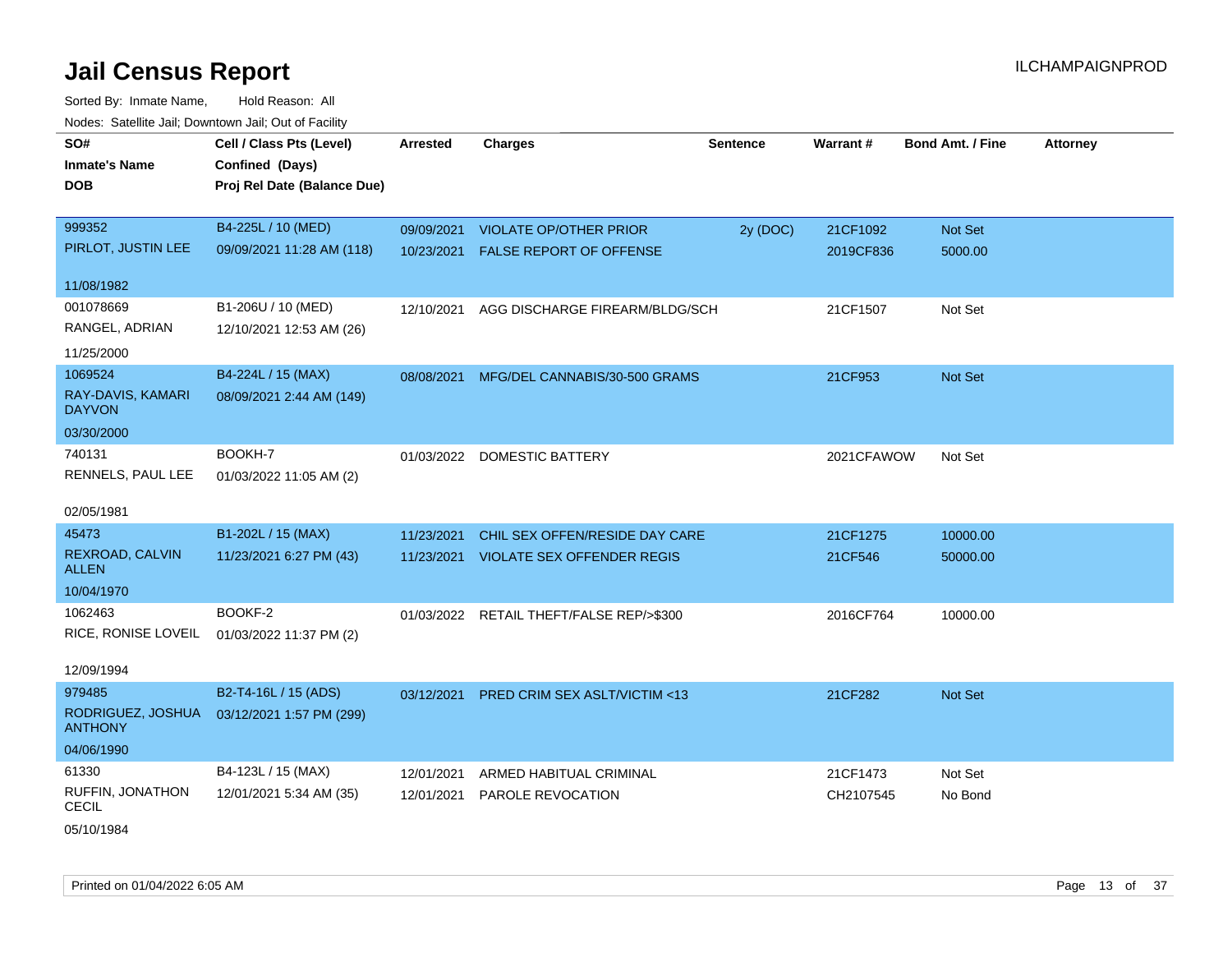Sorted By: Inmate Name, Hold Reason: All

Nodes: Satellite Jail; Downtown Jail; Out of Facility

| roacs. Catellite Jall, Downtown Jall, Out of Facility |                                              |                 |                                     |                 |            |                         |                 |
|-------------------------------------------------------|----------------------------------------------|-----------------|-------------------------------------|-----------------|------------|-------------------------|-----------------|
| SO#                                                   | Cell / Class Pts (Level)                     | <b>Arrested</b> | <b>Charges</b>                      | <b>Sentence</b> | Warrant#   | <b>Bond Amt. / Fine</b> | <b>Attorney</b> |
| <b>Inmate's Name</b>                                  | Confined (Days)                              |                 |                                     |                 |            |                         |                 |
| <b>DOB</b>                                            | Proj Rel Date (Balance Due)                  |                 |                                     |                 |            |                         |                 |
|                                                       |                                              |                 |                                     |                 |            |                         |                 |
| 1071161                                               | B4-124L / 15 (MAX)                           | 08/18/2021      | DELIVERY OF OR POSSESSION OF W/ INT |                 | 21CF1008   | No Bond                 |                 |
| <b>SANDERS, MARKELL</b><br><b>LAMAR</b>               | 08/18/2021 6:18 PM (140)                     |                 |                                     |                 |            |                         |                 |
| 02/02/2000                                            |                                              |                 |                                     |                 |            |                         |                 |
| 1047469                                               | B3-W5-18L / 10 (MED)                         | 07/03/2021      | CRIMINAL SEX ASSAULT/CONSENT        |                 | 21CF773    | Not Set                 |                 |
| ALLEN                                                 | SCHINDLER, RICHARD 07/03/2021 10:25 PM (186) |                 |                                     |                 |            |                         |                 |
| 10/16/1979                                            |                                              |                 |                                     |                 |            |                         |                 |
| 001078698                                             | B3-W3-10L / 5 (MIN)                          | 12/20/2021      | DIRECT CRIMINAL CONTEMPT            |                 | 2019F44    | No Bond                 |                 |
| SIDES, BRIAN KEITH                                    | 12/20/2021 4:23 PM (16)                      |                 |                                     |                 |            |                         |                 |
|                                                       |                                              |                 |                                     |                 |            |                         |                 |
| 12/08/1969                                            |                                              |                 |                                     |                 |            |                         |                 |
| 47195                                                 | A3-215U / 5 (ADS)                            | 12/27/2021      | RESIDENTIAL BURGLARY                |                 | 2020CF1222 | 10000.00                |                 |
| SIMMONS, JAMES                                        | 12/27/2021 8:42 AM (9)                       | 12/28/2021      | FORGERY/ISSUE DOCUMENT/1 UPC        |                 | 2021CF1595 | Not Set                 |                 |
| ROBERT                                                |                                              | 12/28/2021      | <b>RESIDENTIAL BURGLARY</b>         |                 | 2021CF1596 | Not Set                 |                 |
| 03/13/1975                                            |                                              |                 |                                     |                 |            |                         |                 |
| 001078441                                             | BOOKF-3 / 15 (ADS)                           | 10/01/2021      | <b>ARMED HABITUAL CRIMINAL</b>      |                 | 21CF1182   | <b>Not Set</b>          |                 |
| SINGLETON, CORRIE<br><b>DERRELL</b>                   | 10/01/2021 12:36 PM (96)                     | 12/20/2021      | SPEEDING 26-34 MPH OVER LIMIT       |                 | 2021TR2701 | 1000.00                 |                 |
| 05/07/1983                                            |                                              |                 |                                     |                 |            |                         |                 |
| 001078732                                             | A4-104L                                      | 01/03/2022      | DRIVING ON REVOKED LICENSE          |                 | 2021TR6406 | No Bond                 |                 |
| SPANGLO, A JOSEPH                                     | 01/03/2022 11:09 AM (2)                      |                 |                                     |                 |            |                         |                 |
|                                                       |                                              |                 |                                     |                 |            |                         |                 |
| 06/26/1965                                            | 1/12/2022 (0.00)                             |                 |                                     |                 |            |                         |                 |
| 38305                                                 | B2-T2-06L / 10 (SPH)                         |                 | 03/18/2020 CRIMINAL SEXUAL ABUSE    |                 | 20CF-343   | 500000.00               |                 |
| STOVER, JOSH<br><b>ANDREW</b>                         | 03/18/2020 10:24 AM (658)                    |                 |                                     |                 |            |                         |                 |
| 08/18/1973                                            |                                              |                 |                                     |                 |            |                         |                 |
| 1066794                                               | B3-W4-16L / 5 (MIN)                          | 09/07/2021      | VIOLATE OP/OTHER PRIOR              |                 | 21CF1061   | Not Set                 |                 |
| TAYLOR, STANLEY<br><b>JAMES</b>                       | 09/07/2021 7:01 AM (120)                     |                 |                                     |                 |            |                         |                 |
| 01/05/1994                                            |                                              |                 |                                     |                 |            |                         |                 |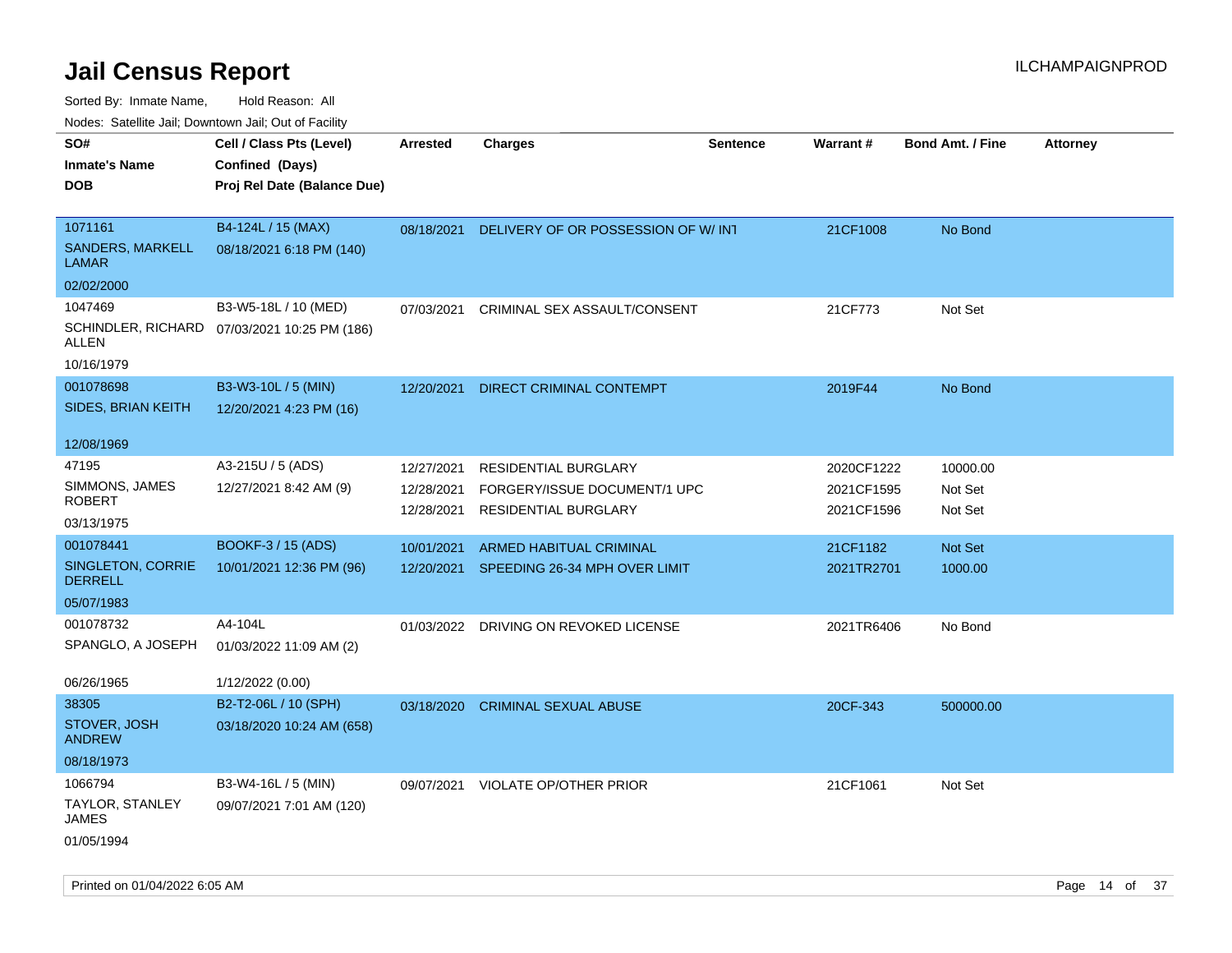Sorted By: Inmate Name, Hold Reason: All

|                                               | Nodes: Satellite Jail; Downtown Jail; Out of Facility |                 |                                        |                 |            |                         |                 |
|-----------------------------------------------|-------------------------------------------------------|-----------------|----------------------------------------|-----------------|------------|-------------------------|-----------------|
| SO#                                           | Cell / Class Pts (Level)                              | <b>Arrested</b> | <b>Charges</b>                         | <b>Sentence</b> | Warrant#   | <b>Bond Amt. / Fine</b> | <b>Attorney</b> |
| <b>Inmate's Name</b>                          | Confined (Days)                                       |                 |                                        |                 |            |                         |                 |
| <b>DOB</b>                                    | Proj Rel Date (Balance Due)                           |                 |                                        |                 |            |                         |                 |
|                                               |                                                       |                 |                                        |                 |            |                         |                 |
| 962484                                        | A3-115L / 10 (ADS)                                    | 12/29/2021      | AGGRAVATED DOMESTIC BATTERY            |                 | 21CF1608   | <b>Not Set</b>          |                 |
| <b>TAYLOR, VINCENT</b><br><b>REGINALD</b>     | 12/29/2021 7:23 AM (7)                                |                 |                                        |                 |            |                         |                 |
| 11/03/1988                                    |                                                       |                 |                                        |                 |            |                         |                 |
| 001078471                                     | B4-127U / 10 (MED)                                    | 10/11/2021      | AGG UUW/VEHICLE/<21                    |                 | 21CF1210   | 100.00                  |                 |
| THATCH, OMARION<br><b>DIAMONTE</b>            | 10/11/2021 1:26 AM (86)                               |                 |                                        |                 |            |                         |                 |
| 09/05/2003                                    |                                                       |                 |                                        |                 |            |                         |                 |
| 21252                                         | B4-121U / 15 (MAX)                                    | 10/18/2021      | MFG/DEL 1<15 GR COCAINE/ANLG           |                 | 2021CF172  | 25000.00                |                 |
| THOMAS, ELIJAH                                | 10/18/2021 12:35 AM (79)                              |                 |                                        |                 |            |                         |                 |
| 07/31/1962                                    |                                                       |                 |                                        |                 |            |                         |                 |
| 32058                                         | B4-123U / 15 (MAX)                                    | 06/14/2021      | AGG DISCH FIREARM                      |                 | 21CF690    | Not Set                 |                 |
| THOMPSON, STEVEN<br><b>ONEAL</b>              | 06/14/2021 6:44 AM (205)                              |                 |                                        |                 |            |                         |                 |
| 03/14/1969                                    |                                                       |                 |                                        |                 |            |                         |                 |
| 32910                                         | B3-W3-12L / 10 (MED)                                  | 10/04/2021      | DOM BTRY/HARM/1-2 PRECONV              |                 | 21CF1189   | Not Set                 |                 |
| <b>TULL, CHRISTOPHER</b><br><b>MICHAEL</b>    | 10/04/2021 10:53 PM (93)                              |                 |                                        |                 |            |                         |                 |
| 04/02/1971                                    |                                                       |                 |                                        |                 |            |                         |                 |
| 1052810                                       | BOOKH-7 / 10 (MED)                                    |                 | 01/01/2022 AGGRAVATED DOMESTIC BATTERY |                 | 2022CF2    | No Bond                 |                 |
| WALKER, DESMOND<br><b>JEROME</b>              | 01/01/2022 2:16 AM (4)                                |                 |                                        |                 |            |                         |                 |
| 08/05/1987                                    |                                                       |                 |                                        |                 |            |                         |                 |
| 1070737                                       | A1-126L / 15 (MAX)                                    | 10/14/2021      | AGG KIDNAPG/<13/INTEL DISABL           |                 | 2020CF418  | 250000.00               |                 |
| <b>WASHINGTON,</b><br><b>JASTINA VIRGINIA</b> | 10/14/2021 12:02 PM (83)                              |                 |                                        |                 |            |                         |                 |
| 04/11/2000                                    |                                                       |                 |                                        |                 |            |                         |                 |
| 001077889                                     | BOOKH-1                                               | 01/03/2022      | <b>DOMESTIC BATTERY</b>                |                 | 2022CMAWOW | No Bond                 |                 |
| <b>WASHINGTON,</b><br><b>MALCOLM LEGEIE</b>   | 01/03/2022 8:24 PM (2)                                |                 | 01/03/2022 UNLAWFUL RESTRAINT          |                 | 2022CFAWOW | No Bond                 |                 |
| 08/17/1995                                    |                                                       |                 |                                        |                 |            |                         |                 |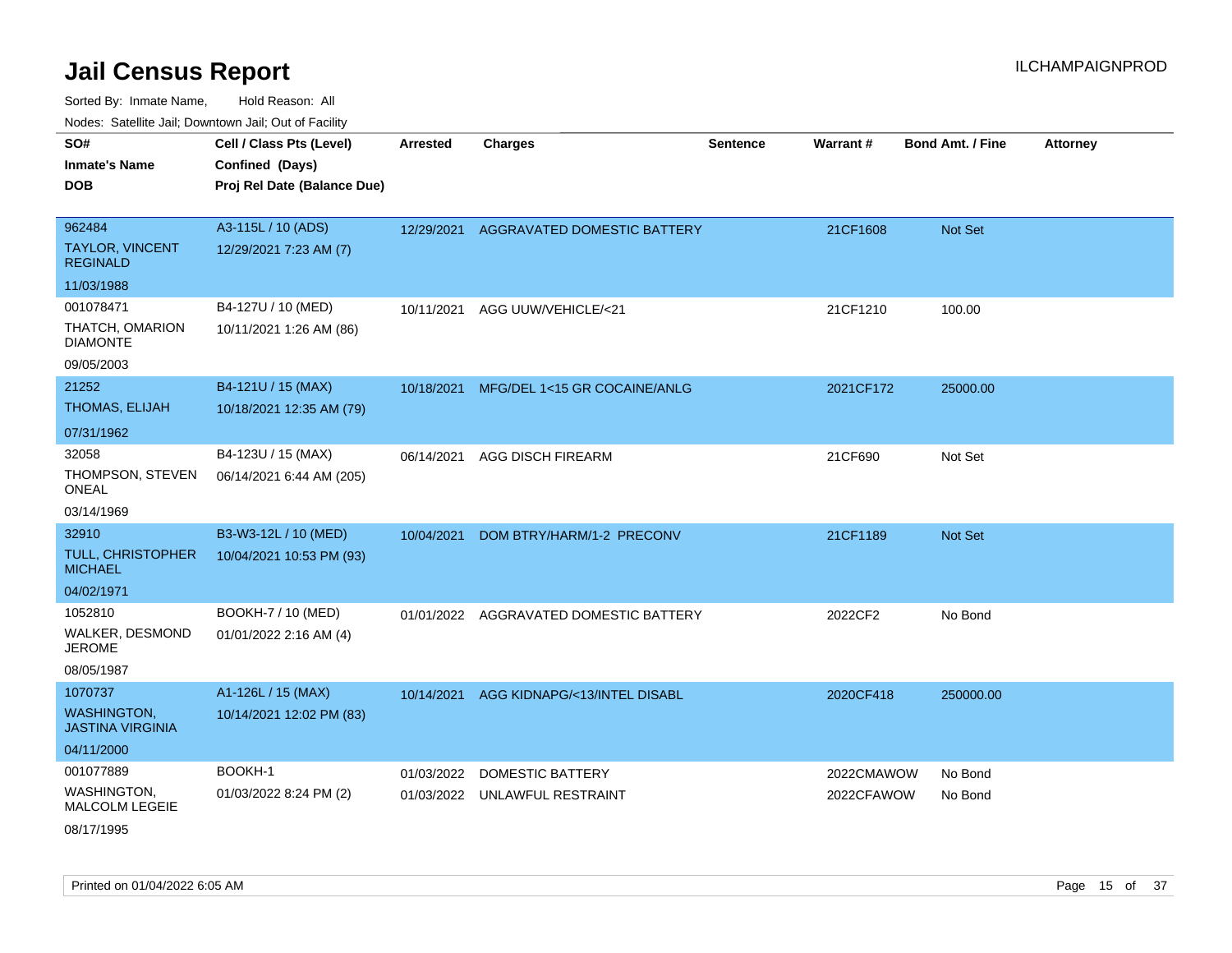| ivodes. Satellite Jali, Downtown Jali, Out of Facility |                             |                 |                                 |                 |             |                         |                 |      |
|--------------------------------------------------------|-----------------------------|-----------------|---------------------------------|-----------------|-------------|-------------------------|-----------------|------|
| SO#                                                    | Cell / Class Pts (Level)    | <b>Arrested</b> | <b>Charges</b>                  | <b>Sentence</b> | Warrant#    | <b>Bond Amt. / Fine</b> | <b>Attorney</b> |      |
| Inmate's Name                                          | Confined (Days)             |                 |                                 |                 |             |                         |                 |      |
| <b>DOB</b>                                             | Proj Rel Date (Balance Due) |                 |                                 |                 |             |                         |                 |      |
|                                                        |                             |                 |                                 |                 |             |                         |                 |      |
| 977140                                                 | B1-203L / 10 (MED)          | 10/24/2021      | ARMED HABITUAL CRIMINAL         |                 | 21CF1289    | <b>Not Set</b>          |                 |      |
| WEBSTER, DERRIAL<br><b>DEVON</b>                       | 10/24/2021 2:46 AM (73)     |                 |                                 |                 |             |                         |                 |      |
| 01/14/1990                                             |                             |                 |                                 |                 |             |                         |                 |      |
| 001078328                                              | B1-207U / 15 (MAX)          | 08/30/2021      | FELON POSS/USE WEAPON/FIREARM   |                 | 21CF1045    | Not Set                 |                 |      |
| WHITE, JUSTIN<br>STEVEN                                | 08/30/2021 10:48 AM (128)   |                 |                                 |                 |             |                         |                 |      |
| 10/25/1995                                             |                             |                 |                                 |                 |             |                         |                 |      |
| 54212                                                  | A3-214L / 10 (MED)          | 12/21/2021      | ARMED VIOLENCE/CATEGORY I       |                 | 21CF1576    | <b>Not Set</b>          |                 |      |
| WHITLOCK, GEORGE                                       | 12/21/2021 1:20 PM (15)     | 12/21/2021      | RECEIVE/POSS/SELL STOLEN VEH    |                 | 2021CF669   | 10000.00                |                 |      |
| ABRAM                                                  |                             | 12/21/2021      | <b>VIOLATE ORDER PROTECTION</b> |                 | 2021CM391   | 1000.00                 |                 |      |
| 11/10/1978                                             |                             | 12/21/2021      | OBSTRUCT JUST/DESTROY EVIDENCE  |                 | 2021CF1223  | 700.00                  |                 |      |
| 001078709                                              | A3-212L / 15 (MAX)          | 12/22/2021      | ARMED VIOLENCE/CATEGORY I       |                 | 21CF1586    | Not Set                 |                 |      |
| WILLIAMS, DAVID LEE                                    | 12/22/2021 11:00 AM (14)    |                 |                                 |                 |             |                         |                 |      |
|                                                        |                             |                 |                                 |                 |             |                         |                 |      |
| 12/18/1989                                             |                             |                 |                                 |                 |             |                         |                 |      |
| 1019420                                                | B1-105L / 10 (MED)          | 12/14/2021      | METH MANUFACTURING/15<100 GR    | 8y (DOC)        | 21CF205     | No Bond                 |                 |      |
| WILLIAMS.<br><b>MARSHAWN ANTONIO</b>                   | 12/14/2021 1:56 PM (22)     |                 |                                 |                 |             |                         |                 |      |
| 06/02/1994                                             |                             |                 |                                 |                 |             |                         |                 |      |
| 638552                                                 | B2-DR / 5 (SPH)             | 10/07/2021      | CHILD PORNOGRAPHY/PHOTOGRAPH    |                 | 2021CF1207  | No Bond                 |                 |      |
| WILLIAMS, MICHAEL<br>JAMES                             | 10/07/2021 12:20 PM (90)    |                 |                                 |                 |             |                         |                 |      |
| 03/29/1964                                             |                             |                 |                                 |                 |             |                         |                 |      |
| 1066370                                                | B1-101L / 15 (MAX)          | 07/28/2021      | ARMED VIOLENCE/CATEGORY III     |                 | 2021 CF 882 | <b>Not Set</b>          |                 |      |
| <b>WILLIAMS, REONTE</b><br><b>REMIR</b>                | 07/28/2021 5:40 AM (161)    |                 |                                 |                 |             |                         |                 |      |
| 05/14/1999                                             |                             |                 |                                 |                 |             |                         |                 |      |
| 001078711                                              | A3-116L / 10 (MED)          | 12/22/2021      | AGG DISCHARGE FIREARM/OCC BLDG  |                 | 21CF1585    | Not Set                 |                 |      |
| WILLIS, RANDY<br>RAMEEL                                | 12/22/2021 4:15 PM (14)     |                 |                                 |                 |             |                         |                 |      |
| 09/10/2003                                             |                             |                 |                                 |                 |             |                         |                 |      |
|                                                        |                             |                 |                                 |                 |             |                         |                 |      |
| Printed on 01/04/2022 6:05 AM                          |                             |                 |                                 |                 |             |                         | Page 16 of      | - 37 |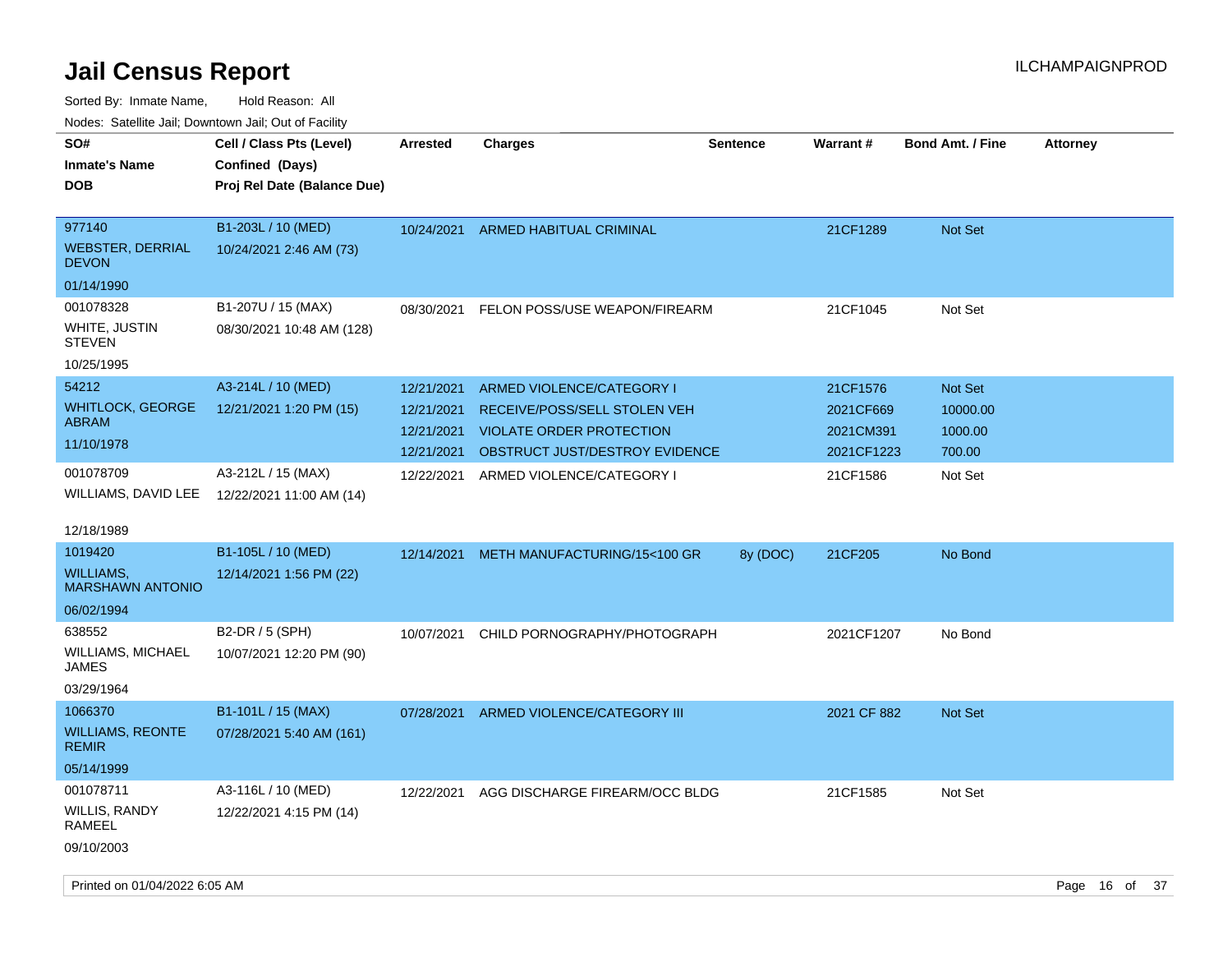| SO#                              | Cell / Class Pts (Level)    | Arrested          | Charges                                    | <b>Sentence</b> | Warrant#   | <b>Bond Amt. / Fine</b> | <b>Attorney</b> |
|----------------------------------|-----------------------------|-------------------|--------------------------------------------|-----------------|------------|-------------------------|-----------------|
| <b>Inmate's Name</b>             | Confined (Days)             |                   |                                            |                 |            |                         |                 |
| <b>DOB</b>                       | Proj Rel Date (Balance Due) |                   |                                            |                 |            |                         |                 |
|                                  |                             |                   |                                            |                 |            |                         |                 |
| 1072086                          | BOOKH-4                     |                   | 01/03/2022 THEFT/DISP MERCH/<\$300/PRECONV |                 | 2021CF875  | 5000.00                 |                 |
| <b>WOODS, MAURICE</b>            | 01/03/2022 11:53 PM (2)     |                   | 01/03/2022 CRIMINAL TRESPASS TO LAND       |                 | 2021CM304  | 5000.00                 |                 |
| <b>ANTONIO</b>                   |                             |                   | 01/03/2022 AGG BATTERY/PUBLIC PLACE        |                 | 2021CF1461 | 25000.00                |                 |
| 01/14/1989                       |                             |                   | 01/03/2022 CRIMINAL TRESPASS TO VEHICLES   |                 | 2021CM320  | 5000.00                 |                 |
|                                  |                             |                   |                                            |                 |            |                         |                 |
| <b>Total Satellite Jail: 124</b> |                             | <b>Males: 108</b> | Females: 16<br>Unknown: 0                  |                 |            |                         |                 |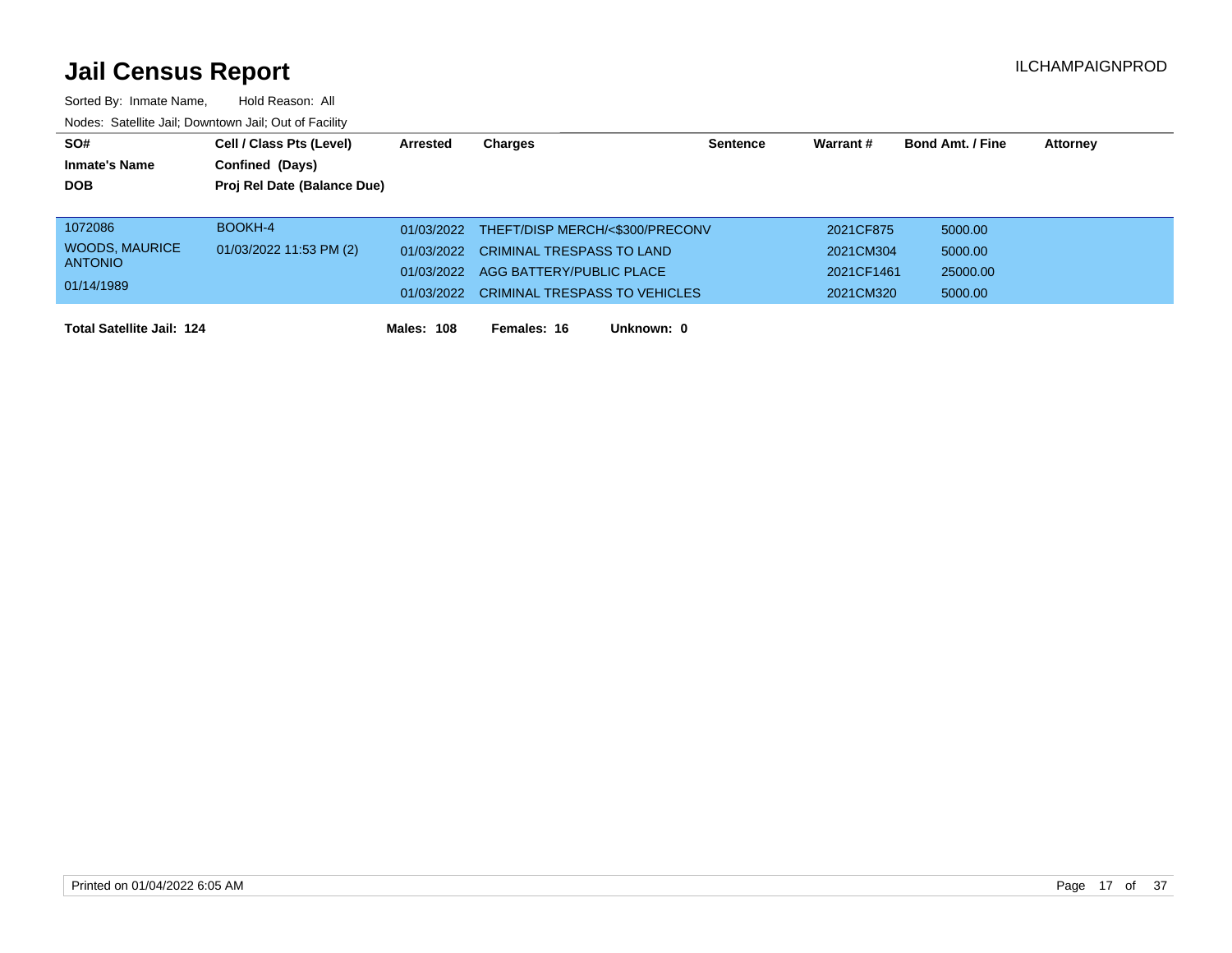| <b>Downtown Jail</b><br>SO#<br><b>Inmate's Name</b><br><b>DOB</b>                            | Cell / Class Pts (Level)<br>Confined (Days)<br>Proj Rel Date (Balance Due)            | <b>Arrested</b>                                                    | <b>Charges</b>                                                                                                                                            | <b>Sentence</b> | Warrant#                                               | <b>Bond Amt. / Fine</b>                                      | <b>Attorney</b> |
|----------------------------------------------------------------------------------------------|---------------------------------------------------------------------------------------|--------------------------------------------------------------------|-----------------------------------------------------------------------------------------------------------------------------------------------------------|-----------------|--------------------------------------------------------|--------------------------------------------------------------|-----------------|
| 1073165<br><b>ACKERMAN, CODY</b><br><b>JAMES</b><br>02/01/1989<br>969121<br>BECKLEY, ANTHONY | G4L / 5 (MIN)<br>04/30/2021 4:48 PM (250)<br>B1 / 15 (SPH)<br>11/25/2021 7:16 PM (41) | 04/30/2021<br>04/30/2021<br>04/30/2021<br>05/03/2021<br>11/25/2021 | UNLWFL POSS/DRIVER/VEH/STOLEN<br>FORGERY/ISSUE/DELIVER DOCUMENT<br><b>BURGLARY</b><br>FORGERY/ISSUE/DELIVER DOCUMENT<br><b>CRIM TRESPASS TO RESIDENCE</b> |                 | 21CF486<br>19CF143<br>21CF516<br>2018CF689<br>21CF1444 | Not Set<br>75000.00<br>Not Set<br>2500.00 / 75.00<br>Not Set |                 |
| <b>PATRICK</b><br>06/30/1989                                                                 |                                                                                       |                                                                    |                                                                                                                                                           |                 |                                                        |                                                              |                 |
| 517915<br><b>BOXLEY, CHARLES</b><br><b>OMAR</b><br>01/10/1985                                | G5U / 5 (MIN)<br>08/03/2021 2:18 PM (155)                                             | 08/03/2021<br>08/03/2021<br>08/03/2021                             | <b>BURGLARY</b><br><b>BURGLARY</b><br>FORGERY/ISSUE/DELIVER DOCUMENT                                                                                      |                 | 21CF289<br>21CF679                                     | 20000.00<br>20000.00<br>No Bond                              |                 |
| 1027929<br><b>BROUGHTON, MARK</b><br>ANTHONY, Junior<br>02/15/1990                           | F6L / 15 (MAX)<br>12/18/2021 2:55 AM (18)                                             | 12/18/2021                                                         | HOME INVASION/CAUSE INJURY                                                                                                                                |                 | 21CF1560                                               | No Bond                                                      |                 |
| 1067476<br><b>BROWN, JAMES</b><br><b>BRONELL</b><br>01/08/1996                               | F5L / 10 (MED)<br>11/13/2021 2:35 AM (53)                                             | 11/13/2021<br>11/13/2021                                           | AGG DOMESTIC BATTERY/STRANGLE<br><b>RESIDENTIAL BURGLARY</b>                                                                                              |                 | 20CF575<br>21CF385                                     | 5000.00<br>25000.00                                          |                 |
| 995432<br>BROWN, JAVON<br><b>SHANTEZ</b><br>10/14/1991                                       | H5L / 10 (ADS)<br>12/20/2021 2:06 AM (16)                                             | 12/20/2021                                                         | FAIL TO RPT WKLY/NO FIXED ADDR                                                                                                                            |                 | 21CF1559                                               | Not Set                                                      |                 |
| 1075941<br><b>BROWN, LIONEL</b><br><b>TERRELL</b><br>10/19/1981                              | G2L / 5 (MIN)<br>10/08/2021 5:16 PM (89)                                              | 10/08/2021                                                         | <b>HARASS WITNESS/FAMILY MBR/REP</b>                                                                                                                      |                 | 2021CF1188                                             | 500000.00                                                    |                 |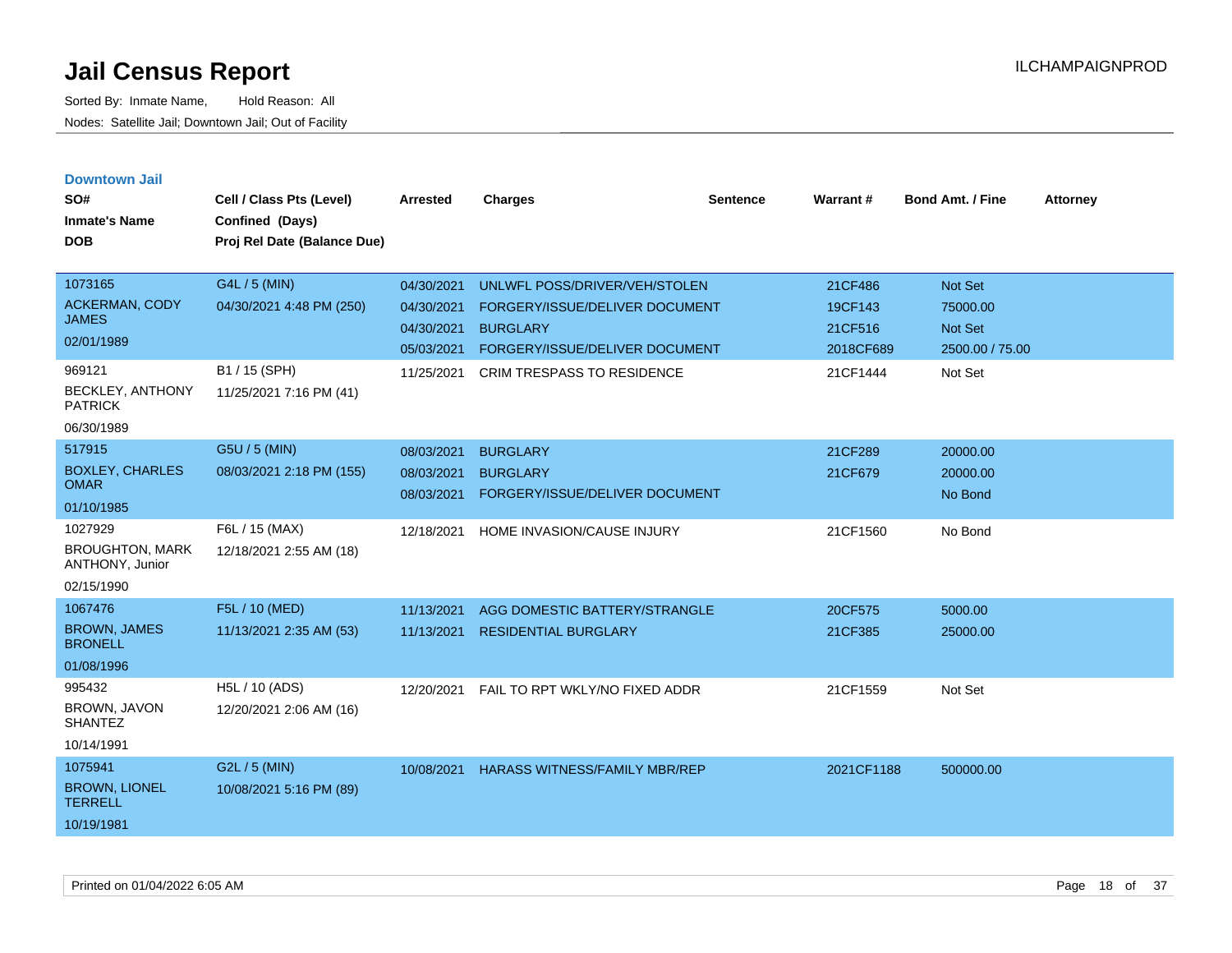Sorted By: Inmate Name, Hold Reason: All Nodes: Satellite Jail; Downtown Jail; Out of Facility

| <u>Rodos.</u> Odiolino dali, Downtown dali, Odi of Fabilit |                                             |                 |                                     |                      |          |                         |                 |
|------------------------------------------------------------|---------------------------------------------|-----------------|-------------------------------------|----------------------|----------|-------------------------|-----------------|
| SO#                                                        | Cell / Class Pts (Level)                    | <b>Arrested</b> | <b>Charges</b>                      | <b>Sentence</b>      | Warrant# | <b>Bond Amt. / Fine</b> | <b>Attorney</b> |
| <b>Inmate's Name</b>                                       | Confined (Days)                             |                 |                                     |                      |          |                         |                 |
| <b>DOB</b>                                                 | Proj Rel Date (Balance Due)                 |                 |                                     |                      |          |                         |                 |
|                                                            |                                             |                 |                                     |                      |          |                         |                 |
| 1068812                                                    | F1L / 15 (MAX)                              | 12/21/2021      | AGG DISCHARGE FIREARM/OCC VEH       |                      | 21CF741  | Not Set                 |                 |
| <b>BRYANT, DANNY</b><br><b>EUGENE</b>                      | 12/21/2021 1:50 PM (15)                     | 12/21/2021      | <b>FELON POSS/USE FIREARM PRIOR</b> |                      | 21CF1568 | <b>Not Set</b>          |                 |
| 11/22/1989                                                 |                                             |                 |                                     |                      |          |                         |                 |
| 61904                                                      | D4 / 15 (ADS)                               | 10/23/2021      | <b>ROBBERY</b>                      |                      | 21CF1287 | Not Set                 |                 |
| <b>BURNETT, TIMOTHY</b><br>LYNN                            | 10/23/2021 5:43 PM (74)                     |                 |                                     |                      |          |                         |                 |
| 09/09/1983                                                 |                                             |                 |                                     |                      |          |                         |                 |
| 001077954                                                  | F1U / 10 (MED)                              | 12/21/2021      | <b>RESIDENTIAL BURGLARY</b>         |                      | 21CF1570 | Not Set                 |                 |
|                                                            | CALKINS, STEVEN RAY 12/21/2021 6:35 AM (15) |                 |                                     |                      |          |                         |                 |
|                                                            |                                             |                 |                                     |                      |          |                         |                 |
| 01/01/1992                                                 |                                             |                 |                                     |                      |          |                         |                 |
| 1029088                                                    | C3L / 10 (MED)                              | 12/21/2021      | FELON POSS/USE FIREARM PRIOR        |                      | 21CF1338 | 250000.00               |                 |
| CHAPPLE, MALIK<br><b>BIANCO</b>                            | 12/22/2021 10:02 AM (14)                    |                 |                                     |                      |          |                         |                 |
| 10/25/1994                                                 |                                             |                 |                                     |                      |          |                         |                 |
| 1075361                                                    | J6L / 5 (ADS)                               | 04/16/2021      | <b>BURGLARY</b>                     |                      | 21CF414  | Not Set                 |                 |
| <b>COWART, TORREY</b><br>BENJAMEN, Junior                  | 04/16/2021 9:17 PM (264)                    |                 |                                     |                      |          |                         |                 |
| 11/22/1987                                                 |                                             |                 |                                     |                      |          |                         |                 |
| 1076276                                                    | G1L / 5 (MIN)                               | 12/20/2021      | THEFT/CONTROL <\$500/PRIOR          | 2y/6m (DOC) 21CF1565 |          | Not Set                 |                 |
| COX, SEAN MICHAEL                                          | 12/20/2021 12:45 PM (16)                    | 12/20/2021      | WARRANT OUT OF COUNTY               |                      | 21CM99   | 3000.00                 |                 |
|                                                            |                                             |                 |                                     |                      |          |                         |                 |
| 02/06/1985                                                 |                                             |                 |                                     |                      |          |                         |                 |
| 1067370                                                    | E3L / 15 (MAX)                              | 11/05/2021      | FIREARM/FOID INVALID/NOT ELIG       |                      | 21CF1370 | <b>Not Set</b>          |                 |
| DAVIS, AUSTIN<br><b>CHRISTOPHER</b>                        | 11/06/2021 12:23 AM (60)                    |                 |                                     |                      |          |                         |                 |
| 08/11/1997                                                 |                                             |                 |                                     |                      |          |                         |                 |
| 1066719                                                    | E4L / 10 (MED)                              | 06/09/2021      | AGG DOMESTIC BATTERY/STRANGLE       |                      | 21CF310  | 100000.00               |                 |
| DAVIS, TAVEON                                              | 06/09/2021 10:50 PM (210)                   | 06/09/2021      | RET THEFT/DISP MERCH/>\$300         |                      | 19CF959  | 5000.00                 |                 |
| <b>CORNELIUS</b>                                           |                                             | 06/09/2021      | RETAIL THEFT/DISP MERCH/<\$300      |                      | 19CM897  | 3000.00                 |                 |
| 12/21/1997                                                 |                                             |                 |                                     |                      |          |                         |                 |

Printed on 01/04/2022 6:05 AM Page 19 of 37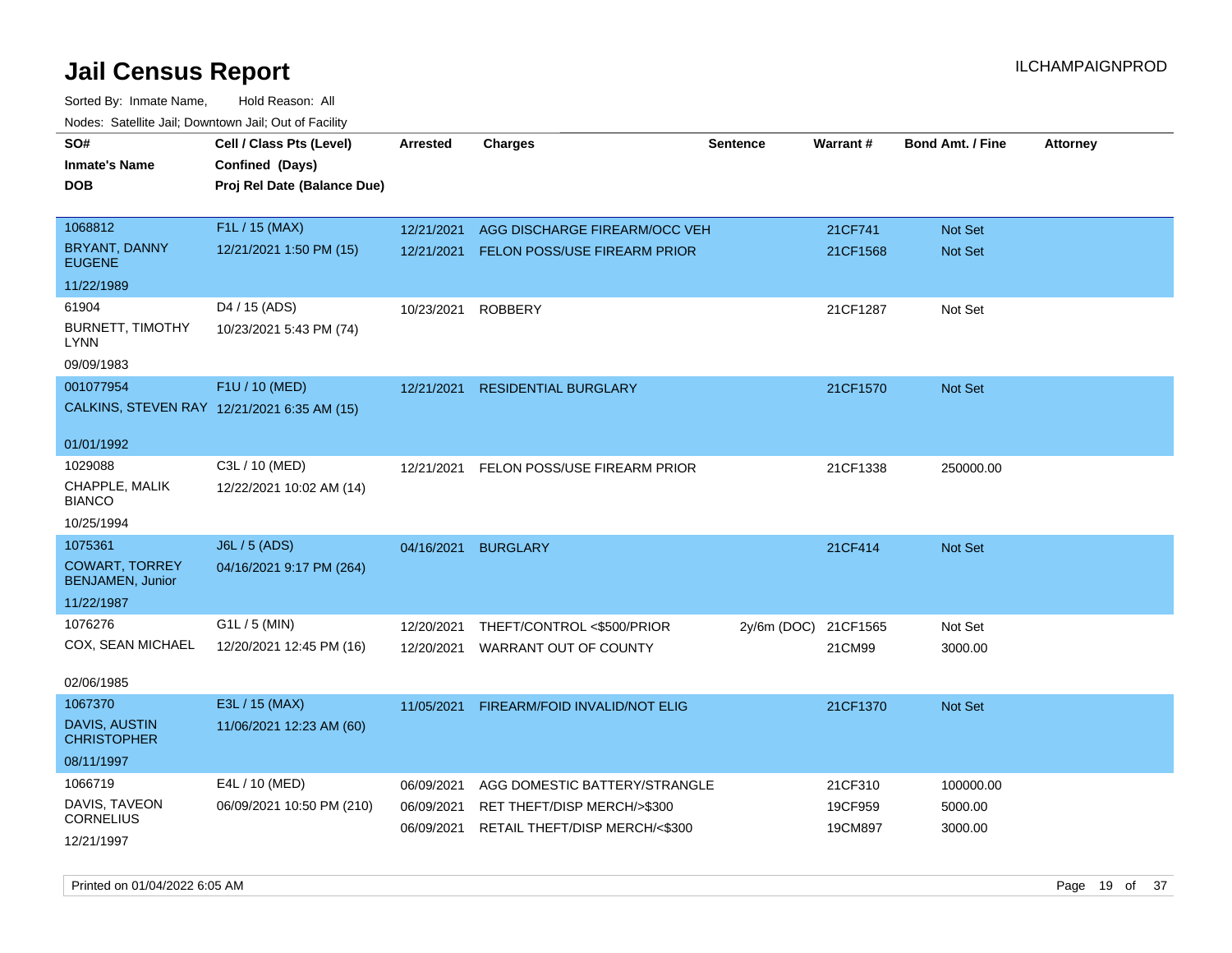Sorted By: Inmate Name, Hold Reason: All Nodes: Satellite Jail; Downtown Jail; Out of Facility

| <b>Houce.</b> Catellite ball, Downtown ball, Out of Fability<br>SO# | Cell / Class Pts (Level)                     | <b>Arrested</b> | <b>Charges</b>                          | <b>Sentence</b> | Warrant#   | <b>Bond Amt. / Fine</b> | <b>Attorney</b> |
|---------------------------------------------------------------------|----------------------------------------------|-----------------|-----------------------------------------|-----------------|------------|-------------------------|-----------------|
| <b>Inmate's Name</b>                                                | Confined (Days)                              |                 |                                         |                 |            |                         |                 |
| <b>DOB</b>                                                          | Proj Rel Date (Balance Due)                  |                 |                                         |                 |            |                         |                 |
|                                                                     |                                              |                 |                                         |                 |            |                         |                 |
| 001077214                                                           | F9U / 15 (MAX)                               | 12/20/2021      | <b>MURDER</b>                           |                 | 21CF1572   | <b>Not Set</b>          |                 |
| DAVIS-MURDOCK,<br><b>ERION VASSHAD</b>                              | 12/21/2021 10:13 AM (15)                     | 12/22/2021      | <b>PAROLE REVOCATION</b>                |                 | CH2107977  | <b>Not Set</b>          |                 |
| 06/22/1998                                                          |                                              |                 |                                         |                 |            |                         |                 |
| 001078223                                                           | G6L / 5 (MIN)                                |                 | 11/09/2021 AGG DUI/NO VALID DL          |                 | 21CF1382   | Not Set                 |                 |
| DIEGO-MATEO,<br><b>JOAQUIN</b>                                      | 11/09/2021 10:52 PM (57)                     |                 |                                         |                 |            |                         |                 |
| 01/23/2002                                                          |                                              |                 |                                         |                 |            |                         |                 |
| 571307                                                              | J3L / 15 (ADS)                               | 09/14/2020      | <b>CRIM SEXUAL ABUSE/CONSENT</b>        |                 | 2020CF1026 | Not Set                 |                 |
| DOMINGO-<br>CASTANEDA,                                              | 09/14/2020 11:19 PM (478)                    | 09/14/2020      | <b>PRED CRIM SEX ASLT/VICTIM &lt;13</b> |                 | 2020CF1025 | <b>Not Set</b>          |                 |
| 09/29/1989                                                          |                                              |                 |                                         |                 |            |                         |                 |
| 527379                                                              | C9U / 15 (ADS)                               | 10/25/2021      | ARMED HABITUAL CRIMINAL                 |                 | 21CF1297   | Not Set                 |                 |
| DRAKE, MARCELL<br><b>DEON</b>                                       | 10/25/2021 5:05 PM (72)                      | 10/27/2021      | AGG DOMESTIC BATTERY/STRANGLE           |                 | 21CF1245   | Not Set                 |                 |
| 04/20/1987                                                          |                                              |                 |                                         |                 |            |                         |                 |
| 959292                                                              | K1 / 15 (ADS)                                | 04/01/2021      | ATTEMPT (FIRST DEGREE MURDER)           |                 | 2020CF565  | 2000000.00              |                 |
| DUNCAN, COREYON<br><b>ANTHONY</b>                                   | 04/01/2021 8:46 PM (279)                     | 12/17/2021      | <b>MURDER</b>                           |                 | 21CF1542   | <b>Not Set</b>          |                 |
| 01/17/1989                                                          |                                              |                 |                                         |                 |            |                         |                 |
| 43977                                                               | $15/5$ (MIN)                                 | 12/20/2021      | AGG FLEEING POLICE/21 MPH OVER          |                 | 21CF1566   | Not Set                 |                 |
| <b>EMKES, DOUGLAS</b><br><b>ALAN</b>                                | 12/20/2021 9:59 AM (16)                      | 12/20/2021      | PAROLE REVOCATION                       |                 |            | No Bond                 |                 |
| 06/08/1959                                                          |                                              |                 |                                         |                 |            |                         |                 |
| 1053207                                                             | K <sub>2</sub> / 15 (SPH)                    | 06/06/2019      | MURDER/INTENT TO KILL/INJURE            |                 | 2019-CF849 | 2000000.00              |                 |
| FAUST, JAQUAVEON<br><b>LAVELL</b>                                   | 06/06/2019 2:24 PM (944)                     |                 |                                         |                 |            |                         |                 |
| 07/25/1996                                                          |                                              |                 |                                         |                 |            |                         |                 |
| 962759                                                              | E6L / 5 (ADS)                                | 07/16/2021      | METH DELIVERY<5 GRAMS                   |                 | 21CF833    | Not Set                 |                 |
|                                                                     | FINLEY, KEVIN DANTE 07/16/2021 9:44 PM (173) |                 | 07/29/2021 AGG CRIM SEX ASSAULT/FELONY  |                 | 21CF891    | No Bond                 |                 |

12/28/1988

Printed on 01/04/2022 6:05 AM Page 20 of 37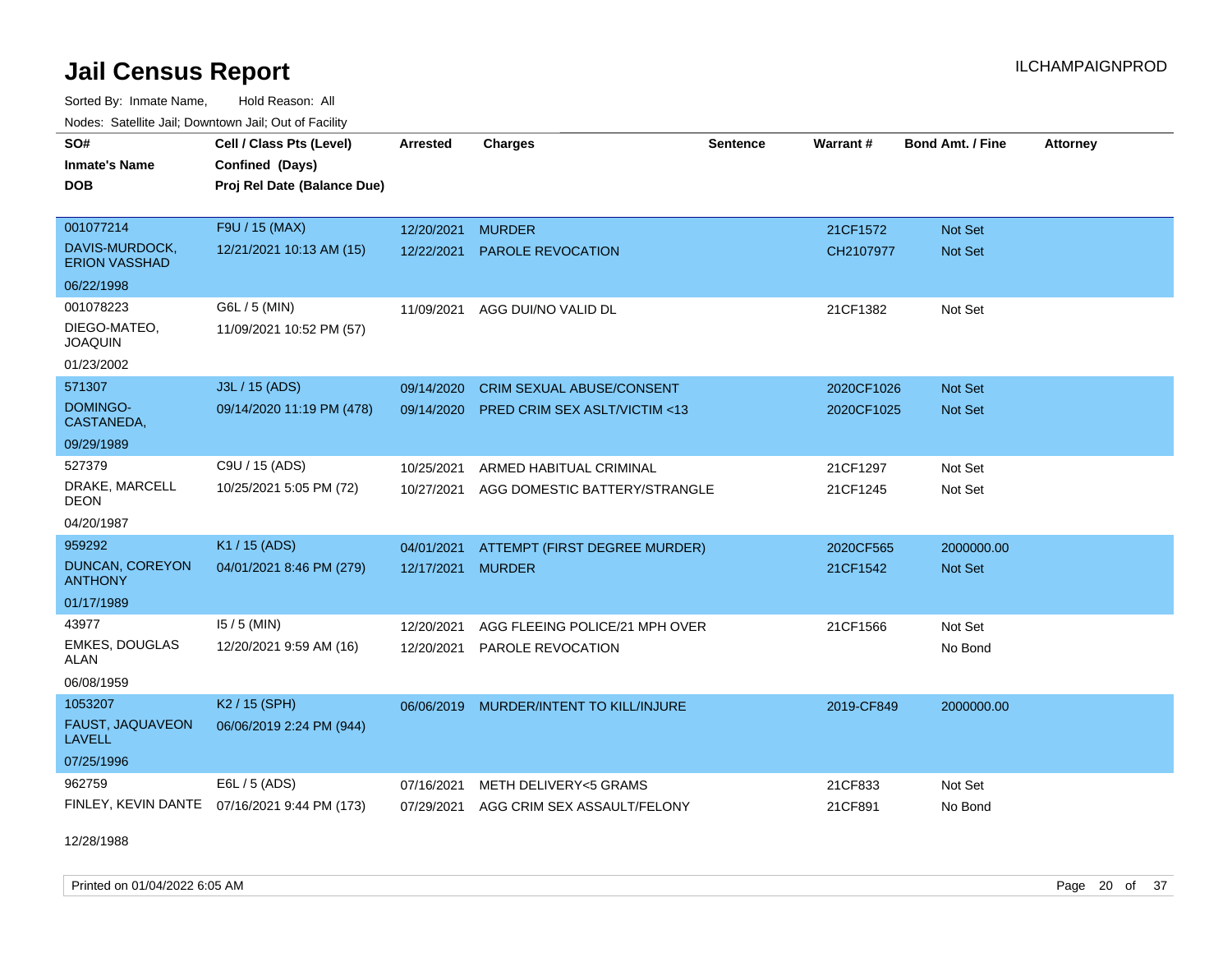| SO#                                           | Cell / Class Pts (Level)    | <b>Arrested</b> | <b>Charges</b>                          | <b>Sentence</b> | Warrant#    | <b>Bond Amt. / Fine</b> | <b>Attorney</b> |
|-----------------------------------------------|-----------------------------|-----------------|-----------------------------------------|-----------------|-------------|-------------------------|-----------------|
| <b>Inmate's Name</b>                          | Confined (Days)             |                 |                                         |                 |             |                         |                 |
| <b>DOB</b>                                    | Proj Rel Date (Balance Due) |                 |                                         |                 |             |                         |                 |
|                                               |                             |                 |                                         |                 |             |                         |                 |
| 524764                                        | G3L / 5 (MIN)               |                 | 09/18/2021 METH DELIVERY/15<100 GRAMS   |                 | 21CF627     | 50000.00                |                 |
| <b>FISCUS, ROBERT</b><br><b>LOWELL</b>        | 09/18/2021 10:50 AM (109)   |                 |                                         |                 |             |                         |                 |
| 02/17/1986                                    |                             |                 |                                         |                 |             |                         |                 |
| 1068518                                       | G8U / 5 (MIN)               | 12/16/2021      | <b>BURGLARY</b>                         |                 | 21CF54      | 10000.00                |                 |
| FULFORD, WILLIE                               | 12/15/2021 11:16 PM (21)    | 12/16/2021      | <b>BURGLARY</b>                         |                 | 21CF416     | 10000.00                |                 |
| Junior                                        |                             | 12/16/2021      | <b>RESIST/OBSTRUCT WITH INJURY</b>      |                 | 21C370      | 5000.00                 |                 |
| 12/12/1963                                    |                             |                 |                                         |                 |             |                         |                 |
| 1068917                                       | $H1L / 5$ (MIN)             |                 | 08/11/2021 VIO ORDER/PRIOR VIO OF ORDER |                 | 21CF965     | Not Set                 |                 |
| <b>GARCIA, JUAN</b><br><b>CARLOS</b>          | 08/11/2021 9:24 PM (147)    |                 |                                         |                 |             |                         |                 |
| 10/21/1997                                    |                             |                 |                                         |                 |             |                         |                 |
| 32913                                         | I1 / 15 (ADS)               | 12/03/2021      | PRED CRIM SEX ASLT/VICTIM <13           |                 | 21CF1481    | Not Set                 |                 |
| GROB, WARREN A,<br>Junior                     | 12/03/2021 4:24 PM (33)     |                 |                                         |                 |             |                         |                 |
| 12/07/1950                                    |                             |                 |                                         |                 |             |                         |                 |
| 1073611                                       | G3U / 5 (MIN)               | 02/09/2021      | DELIVERY OF OR POSSESSION OF W/INT      |                 | 21CF160     | Not Set                 |                 |
| <b>HAYES, CAMERON</b><br><b>TAYLOR MALEEK</b> | 02/09/2021 3:10 PM (330)    |                 | 02/09/2021 MFG 15>100 GR ECSTASY/ANALOG |                 | 21CF121     | 500000.00               |                 |
| 08/10/1998                                    |                             |                 |                                         |                 |             |                         |                 |
| 544770                                        | D3 / 10 (MED)               | 08/14/2021      | AGG DOMESTIC BATTERY/STRANGLE           |                 | 2021CF514   | 25000.00                |                 |
| HAYES, DEVON<br><b>JERMAINE</b>               | 08/14/2021 2:56 AM (144)    | 08/14/2021      | AGGRAVATED DOMESTIC BATTERY             |                 | 21CF977     | No Bond                 |                 |
| 11/07/1987                                    |                             |                 |                                         |                 |             |                         |                 |
| 001078705                                     | G4U / 5 (MIN)               | 12/21/2021      | OBSTRUCT JUST/DESTROY EVIDENCE          |                 | 2021CF1283  | 100000.00               |                 |
| <b>HAYES, QUINCY</b><br><b>AARON</b>          | 12/21/2021 2:31 PM (15)     |                 |                                         |                 |             |                         |                 |
| 01/14/1994                                    |                             |                 |                                         |                 |             |                         |                 |
| 1024228                                       | K3 / 15 (SPH)               | 04/24/2018      | *MURDER/INTENT TO KILL/INJURE           |                 | 2018-CF1170 | 5000000.00              |                 |
| HILL, JAMONTE<br><b>RASHAD</b>                | 04/24/2018 4:07 PM (1,352)  |                 |                                         |                 |             |                         |                 |
| 05/23/1994                                    |                             |                 |                                         |                 |             |                         |                 |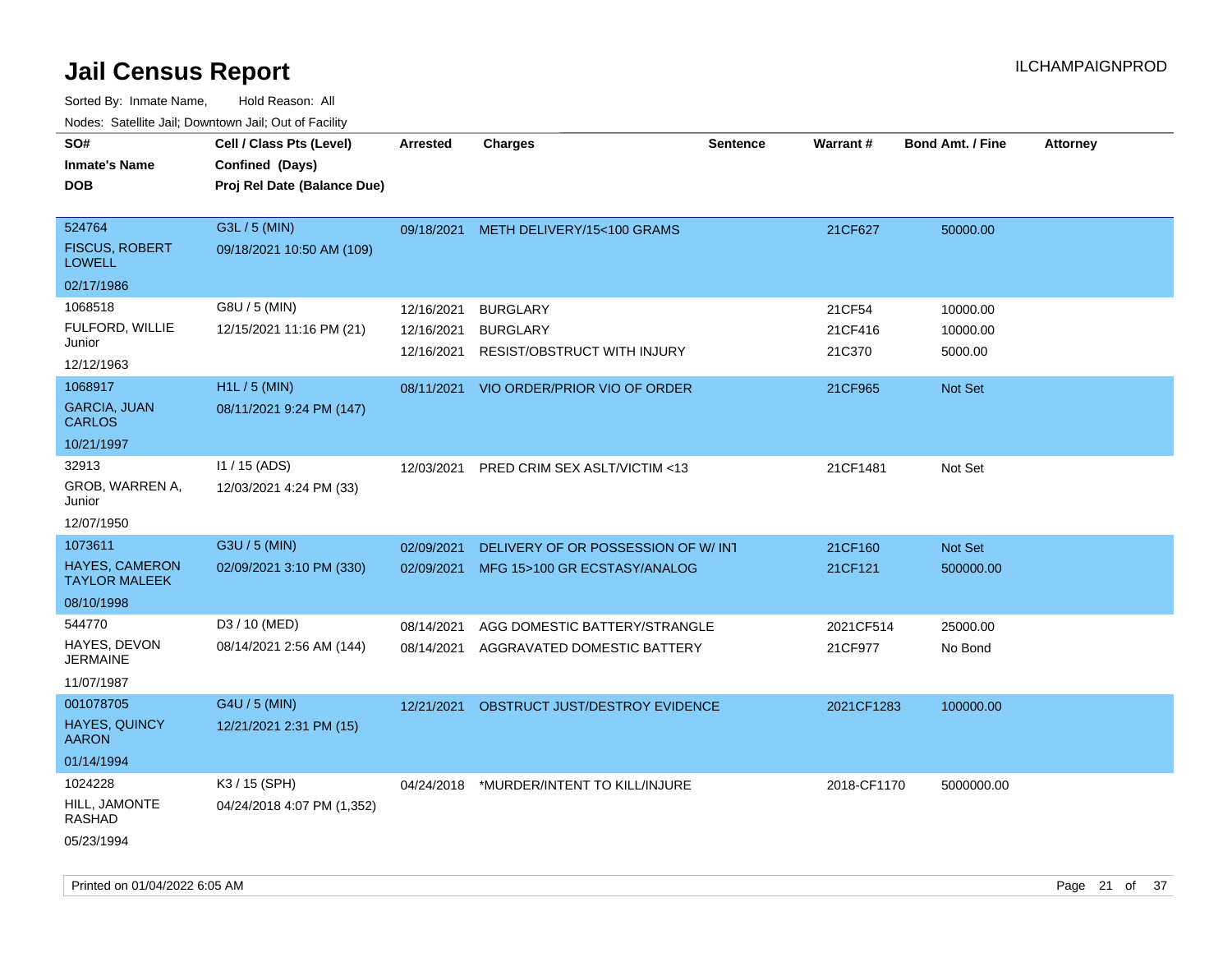| roaco. Odichile Jan, Downtown Jan, Out of Facility |                                             |                 |                               |                 |            |                         |                 |
|----------------------------------------------------|---------------------------------------------|-----------------|-------------------------------|-----------------|------------|-------------------------|-----------------|
| SO#                                                | Cell / Class Pts (Level)                    | <b>Arrested</b> | <b>Charges</b>                | <b>Sentence</b> | Warrant#   | <b>Bond Amt. / Fine</b> | <b>Attorney</b> |
| <b>Inmate's Name</b>                               | Confined (Days)                             |                 |                               |                 |            |                         |                 |
| <b>DOB</b>                                         | Proj Rel Date (Balance Due)                 |                 |                               |                 |            |                         |                 |
|                                                    |                                             |                 |                               |                 |            |                         |                 |
| 972300                                             | F6U / 10 (MED)                              | 12/22/2021      | <b>RESIDENTIAL BURGLARY</b>   |                 | 18CF1691   | 25000.00                |                 |
| <b>HOLT, MICHAEL</b><br><b>TERRELL</b>             | 12/22/2021 8:36 AM (14)                     | 12/22/2021      | AGG CRIM SEX ABUSE/VICTIM <9  |                 | 19CF1277   | 250000.00               |                 |
| 12/25/1989                                         |                                             |                 |                               |                 |            |                         |                 |
| 1063119                                            | J5L / 10 (MED)                              | 11/05/2021      | <b>BURGLARY</b>               |                 | 2018CF877  | 10000.00                |                 |
| HUNT, KHALLEEL<br><b>MALIK</b>                     | 11/05/2021 7:47 AM (61)                     |                 |                               |                 |            |                         |                 |
| 03/28/1999                                         |                                             |                 |                               |                 |            |                         |                 |
| 001077437                                          | C8L / 10 (MED)                              | 08/23/2021      | DOM BTRY/CONTACT/1-2 PRECONV  |                 | 21CF1025   | Not Set                 |                 |
| JOHNSON, ANTONIO<br><b>LASHAUN</b>                 | 08/23/2021 7:48 PM (135)                    |                 |                               |                 |            |                         |                 |
| 01/06/1980                                         |                                             |                 |                               |                 |            |                         |                 |
| 1073894                                            | E1U / 10 (ADS)                              | 09/09/2021      | VIOLATE SEX OFFENDER REGIS/2+ |                 | 2021CF920  | 10000.00                |                 |
|                                                    | JOKICH, ANTON VEGO 09/09/2021 2:14 PM (118) |                 |                               |                 |            |                         |                 |
|                                                    |                                             |                 |                               |                 |            |                         |                 |
| 05/30/1969                                         |                                             |                 |                               |                 |            |                         |                 |
| 23138                                              | D1 / 15 (MAX)                               | 06/17/2021      | AGG STALKING/CONFINE/RESTRAIN | 5y (DOC)        | 18-CF-1333 | Not Set                 |                 |
| <b>JONES, GLENN</b><br><b>CLAYTON</b>              | 06/17/2021 12:51 PM (202)                   |                 |                               |                 |            |                         |                 |
| 08/17/1958                                         |                                             |                 |                               |                 |            |                         |                 |
| 24308                                              | D <sub>2</sub> / 15 (MAX)                   | 06/03/2021      | <b>ROBBERY</b>                |                 | 21CF625    | No Bond                 |                 |
| KWIATKOWSKI,<br>ROBERT JOHN                        | 06/03/2021 10:40 PM (216)                   |                 |                               |                 |            |                         |                 |
| 08/08/1963                                         |                                             |                 |                               |                 |            |                         |                 |
| 001078693                                          | G1U / 5 (MIN)                               | 12/19/2021      | <b>RETAIL THEFT</b>           |                 | 2021CF422  | 20000.00                |                 |
| LARGE, JOSHUA DALE 12/19/2021 4:54 AM (17)         |                                             | 12/19/2021      | RECEIVE/POSS/SELL STOLEN VEH  |                 | 21CF1555   | Not Set                 |                 |
|                                                    |                                             | 12/19/2021      | <b>RETAIL THEFT</b>           |                 | 2021CM216  | 5000.00                 |                 |
| 10/27/1985                                         |                                             |                 |                               |                 |            |                         |                 |
| 26787                                              | F4U / 10 (MED)                              | 12/18/2021      | <b>RESIDENTIAL BURGLARY</b>   |                 | 21CF1558   | Not Set                 |                 |
| LAURENT, JOHN<br><b>WAYNE</b>                      | 12/18/2021 9:30 PM (18)                     |                 |                               |                 |            |                         |                 |
| 02/01/1967                                         |                                             |                 |                               |                 |            |                         |                 |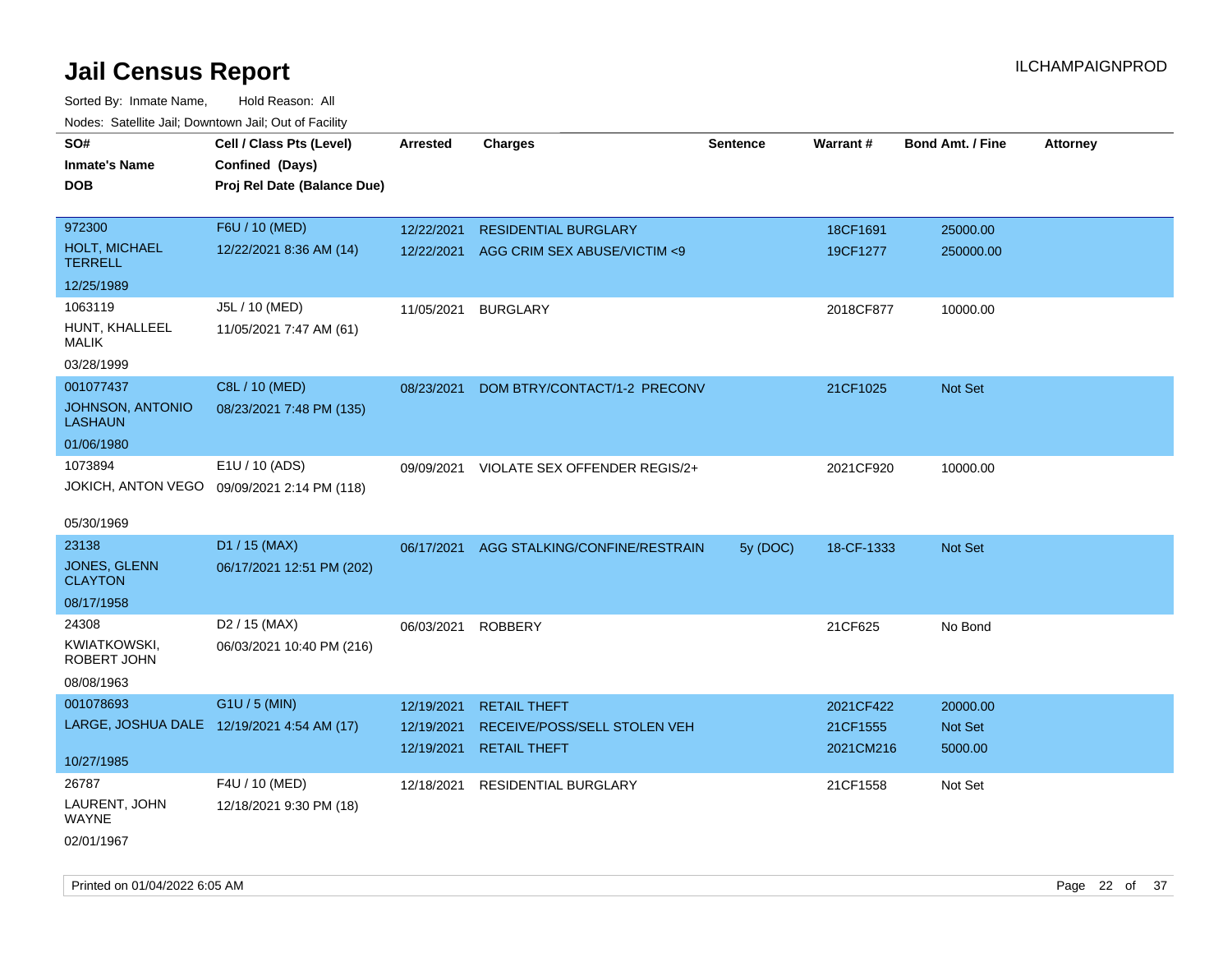| roaco. Odiollito dall, Downtown dall, Out of Fability      |                                                                            |                          |                                         |                 |                       |                         |                 |
|------------------------------------------------------------|----------------------------------------------------------------------------|--------------------------|-----------------------------------------|-----------------|-----------------------|-------------------------|-----------------|
| SO#<br><b>Inmate's Name</b><br>DOB                         | Cell / Class Pts (Level)<br>Confined (Days)<br>Proj Rel Date (Balance Due) | Arrested                 | <b>Charges</b>                          | <b>Sentence</b> | Warrant#              | <b>Bond Amt. / Fine</b> | <b>Attorney</b> |
| 29681<br>LENOIR, JOHN<br><b>CHRISTOPHER</b>                | J2L / 15 (ADS)<br>07/14/2020 12:51 PM (540)                                | 07/14/2020               | PREDATORY CRIMINAL SEX ASSLT/CHILD      |                 | 20CF-781              | 250000.00               |                 |
| 04/20/1966                                                 |                                                                            |                          |                                         |                 |                       |                         |                 |
| 001078320<br>MARSH, PAUL<br>OLUFUNMILAYO                   | J1L / 10 (SPH)<br>11/23/2021 2:32 PM (43)                                  | 11/23/2021               | RESIST/OBSTRUCTING A PEACE OFFICEF      |                 | 21CM539               | Not Set                 |                 |
| 07/13/1994                                                 |                                                                            |                          |                                         |                 |                       |                         |                 |
| 45113<br><b>MARTIN, JEREMIAH</b><br><b>FRANCIS</b>         | E2L / 15 (MAX)<br>11/20/2021 1:18 AM (46)                                  | 11/20/2021               | ARMED HABITUAL CRIMINAL                 |                 | 21CF1424              | No Bond                 |                 |
| 01/18/1977                                                 |                                                                            |                          |                                         |                 |                       |                         |                 |
| 1063030<br>02/22/1991                                      | I3 / 15 (ADS)<br>MASON, RYAN ONEIAL 12/21/2021 9:30 AM (15)                | 12/20/2021<br>12/22/2021 | <b>MURDER</b><br>PAROLE REVOCATION      |                 | 21CF1571<br>CH2107979 | Not Set<br>Not Set      |                 |
| 1066623                                                    | G6U / 5 (MIN)                                                              | 11/17/2021               | MFG/DEL 15<100 GR COCA/ANALOG           |                 | 17CF1093              | 75000.00                |                 |
| MATA-OROZCO,<br><b>OLEGARIO</b>                            | 11/17/2021 5:08 PM (49)                                                    |                          |                                         |                 |                       |                         |                 |
| 03/06/1995                                                 |                                                                            |                          |                                         |                 |                       |                         |                 |
| 001078249<br>MCCLENDON, CALVIN<br>м<br>04/29/1990          | B3 / 10 (MED)<br>08/07/2021 8:56 AM (151)                                  | 08/07/2021               | FELON POSS/USE WEAPON/FIREARM           |                 | 21CF947               | Not Set                 |                 |
| 40235<br>MERRIWEATHER,<br><b>MARCUS TODD</b><br>11/28/1967 | G9U / 5 (MIN)<br>10/04/2021 4:41 PM (93)                                   | 10/04/2021 AGG DUI/4     |                                         |                 | 2021CF1145            | 35000.00                |                 |
| 1040273<br>METCALFE, LANELL<br>JARON<br>09/22/1988         | E5U / 15 (ADS)<br>09/30/2021 11:32 PM (97)                                 | 09/30/2021               | <b>PRED CRIM SEX ASLT/VICTIM &lt;13</b> |                 | 21CF329               | 500000.00               |                 |
|                                                            |                                                                            |                          |                                         |                 |                       |                         |                 |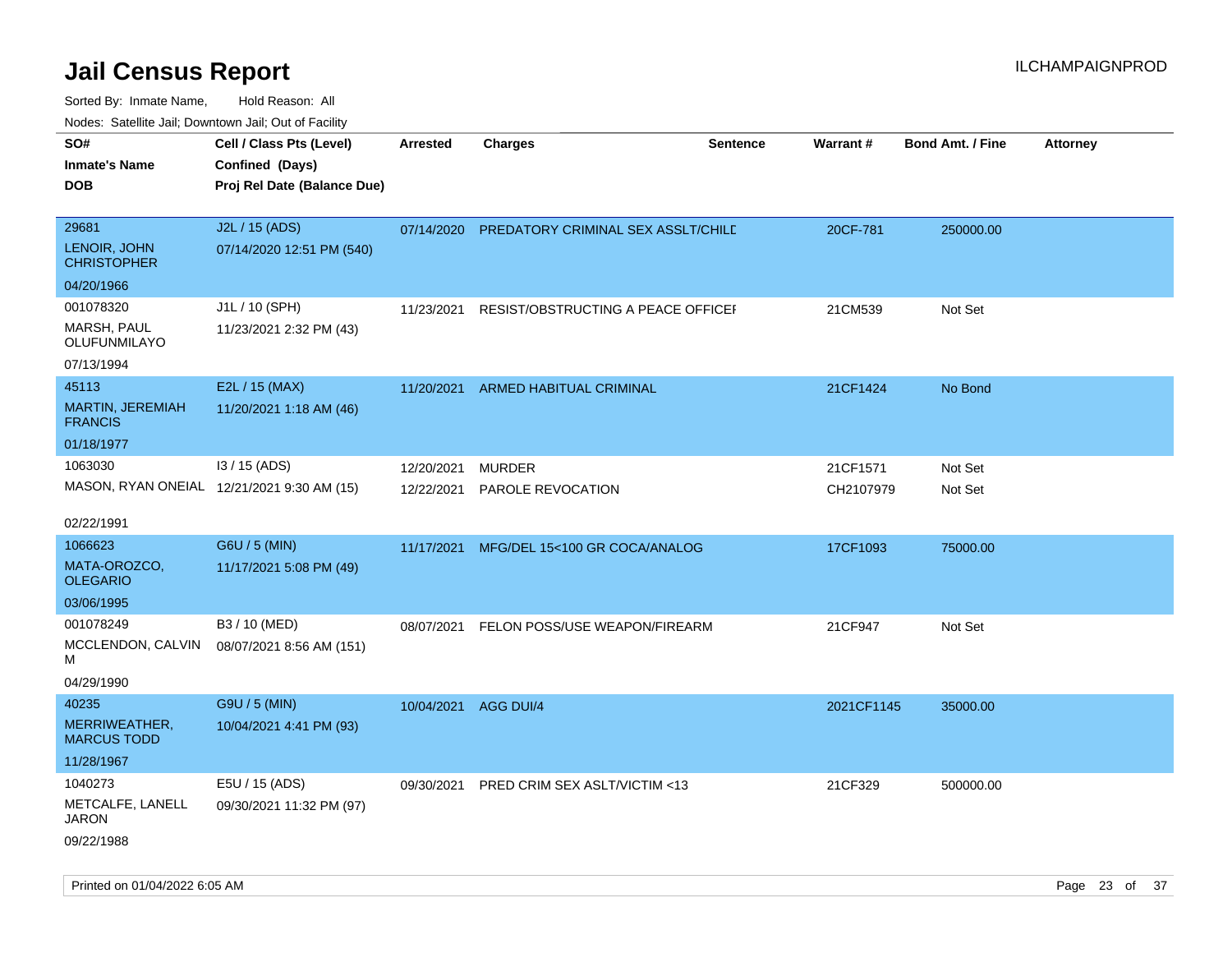| ivouss. Saleling Jali, Downtown Jali, Out of Facility |                                            |                 |                               |                 |              |                         |                 |
|-------------------------------------------------------|--------------------------------------------|-----------------|-------------------------------|-----------------|--------------|-------------------------|-----------------|
| SO#                                                   | Cell / Class Pts (Level)                   | <b>Arrested</b> | <b>Charges</b>                | <b>Sentence</b> | Warrant#     | <b>Bond Amt. / Fine</b> | <b>Attorney</b> |
| <b>Inmate's Name</b>                                  | Confined (Days)                            |                 |                               |                 |              |                         |                 |
| <b>DOB</b>                                            | Proj Rel Date (Balance Due)                |                 |                               |                 |              |                         |                 |
|                                                       |                                            |                 |                               |                 |              |                         |                 |
| 1075635                                               | B <sub>2</sub> / 10 (ADS)                  | 05/11/2021      | MFG/DEL CANNABIS/30-500 GRAMS |                 | 20CF1402     | 100000.00               |                 |
| MILES, DEVLON VON,<br>Junior                          | 05/11/2021 10:39 PM (239)                  | 05/11/2021      | AGG DISCHARGE FIREARM/OCC VEH |                 | 21CF538      | Not Set                 |                 |
| 11/04/2000                                            |                                            |                 |                               |                 |              |                         |                 |
| 48033                                                 | G9L / 5 (ADS)                              | 12/04/2021      | DOMESTIC BATTERY/OTHER PRIOR  | 4y (DOC)        | 21CF1482     | Not Set                 |                 |
| MOORE.<br><b>CHRISTOPHER ALLEN</b>                    | 12/04/2021 4:38 PM (32)                    |                 |                               |                 |              |                         |                 |
| 07/02/1976                                            |                                            |                 |                               |                 |              |                         |                 |
| 1069209                                               | 14 / 10 (ADS)                              | 04/07/2021      | AGG BATTERY/GREAT BODILY HARM |                 | 21CF376      | Not Set                 |                 |
| MOORE, DEVONTE<br>JAMAL                               | 04/07/2021 6:25 PM (273)                   |                 |                               |                 |              |                         |                 |
| 09/24/1995                                            |                                            |                 |                               |                 |              |                         |                 |
| 1074169                                               | F4L / 10 (MED)                             | 12/21/2021      | AGGRAVATED DOMESTIC BATTERY   |                 | 21CF1567     | Not Set                 |                 |
| PANZER, IAN RICHARD 12/21/2021 2:24 PM (15)           |                                            |                 |                               |                 |              |                         |                 |
| 07/04/1988                                            |                                            |                 |                               |                 |              |                         |                 |
| 1022441                                               | H6L / 10 (ADS)                             | 10/27/2021      | AGG BATTERY/PEACE OFFICER     |                 | 2021 CF 12   | No Bond                 |                 |
| PICKENS, DONTRELL<br><b>DEMAR</b>                     | 10/27/2021 1:39 PM (70)                    | 10/27/2021      | AGG BATTERY/PEACE OFFICER     |                 | 2020 CF 1488 | No Bond                 |                 |
| 12/10/1993                                            |                                            |                 |                               |                 |              |                         |                 |
| 001078602                                             | C7L / 10 (MED)                             | 11/21/2021      | AGGRAVATED DOMESTIC BATTERY   |                 | 21CF1428     | Not Set                 |                 |
| RICHARDSON,<br>JOHNNY LINDAL                          | 11/21/2021 10:00 AM (45)                   |                 |                               |                 |              |                         |                 |
| 06/27/2000                                            |                                            |                 |                               |                 |              |                         |                 |
| 1072114                                               | A1U / 15 (SPH)                             | 01/17/2021      | ATTEMPT (FIRST DEGREE MURDER) |                 | 2021CF65     | Not Set                 |                 |
|                                                       | ROBINSON, DONNELL 01/17/2021 2:40 PM (353) | 01/17/2021      | ARMED ROBBERY/NO FIREARM      |                 | 2020CF824    | 75000.00                |                 |
| <b>LEVON</b>                                          |                                            | 02/17/2021      | <b>AGGRAVATED BATTERY</b>     | 4y (DOC)        |              | 250000.00               |                 |
| 10/23/2000                                            |                                            |                 |                               |                 |              |                         |                 |
| 1068592                                               | J7L / 15 (ADS)                             | 11/12/2021      | <b>BURGLARY</b>               |                 | 21CF1393     | Not Set                 |                 |
| ROSS, TEVONTAE<br><b>TERRANCE</b>                     | 11/12/2021 8:41 AM (54)                    |                 |                               |                 |              |                         |                 |
| 12/15/1998                                            |                                            |                 |                               |                 |              |                         |                 |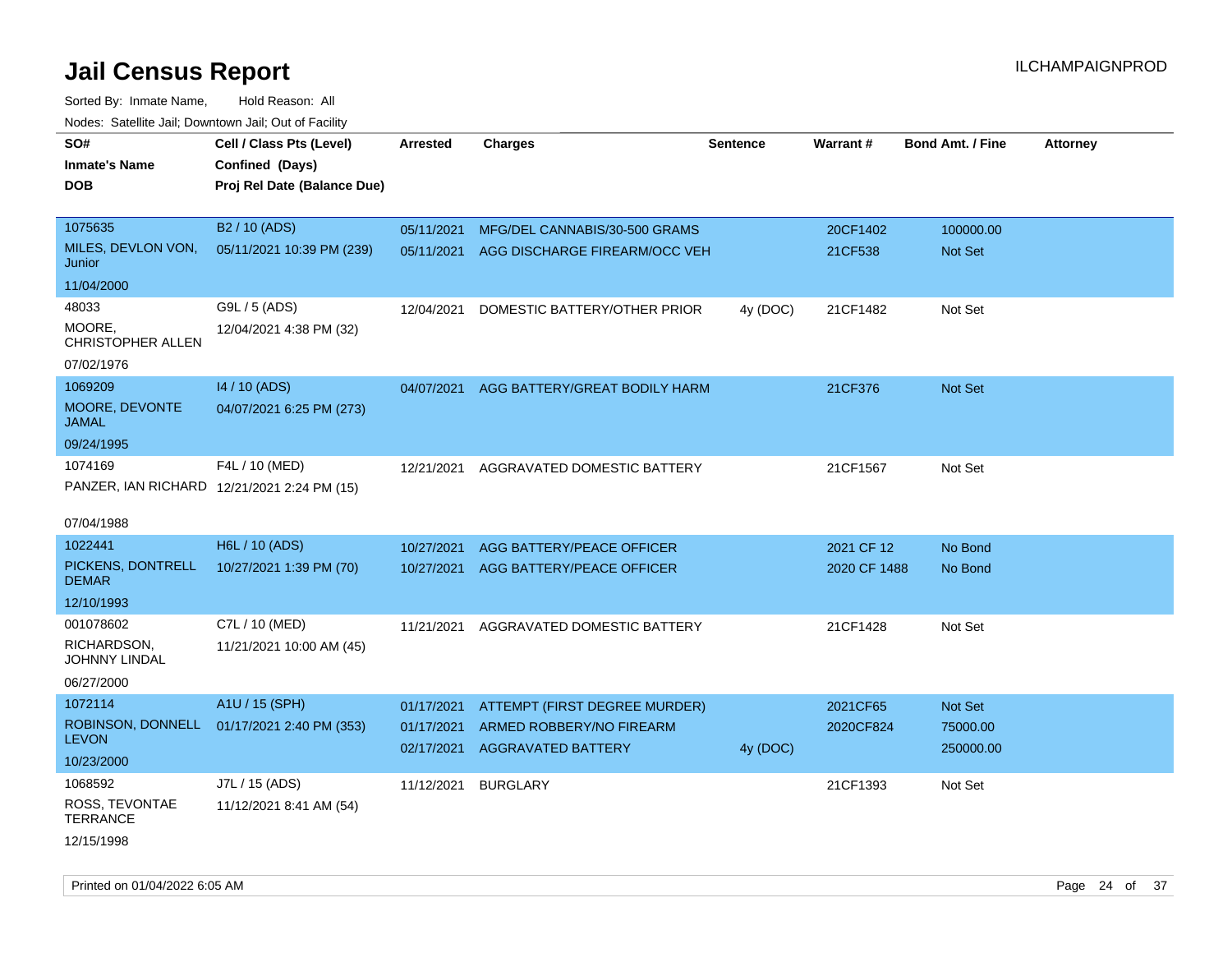Sorted By: Inmate Name, Hold Reason: All Nodes: Satellite Jail; Downtown Jail; Out of Facility

| roaco. Calcinio dan, Downtown dan, Cal or Fability |                                                                            |                          |                                               |                 |                     |                         |                 |
|----------------------------------------------------|----------------------------------------------------------------------------|--------------------------|-----------------------------------------------|-----------------|---------------------|-------------------------|-----------------|
| SO#<br>Inmate's Name<br><b>DOB</b>                 | Cell / Class Pts (Level)<br>Confined (Days)<br>Proj Rel Date (Balance Due) | <b>Arrested</b>          | <b>Charges</b>                                | <b>Sentence</b> | <b>Warrant#</b>     | <b>Bond Amt. / Fine</b> | <b>Attorney</b> |
| 59178                                              | F8L / 15 (MAX)                                                             |                          | 12/13/2021 AGG DISCHARGE FIREARM/OCC VEH      |                 | 21CF1274            | 1500000.00              |                 |
| <b>SANDERS, MICHAEL</b><br>JEAN                    | 12/13/2021 4:17 PM (23)                                                    |                          |                                               |                 |                     |                         |                 |
| 12/22/1967                                         |                                                                            |                          |                                               |                 |                     |                         |                 |
| 001078704                                          | F9L / 15 (MAX)                                                             | 12/21/2021               | MURDER/INTENT TO KILL/INJURE                  |                 | 21CF1575            | Not Set                 |                 |
| SHORTER, JAQUAN<br><b>MAURICE</b>                  | 12/23/2021 1:23 AM (13)                                                    |                          |                                               |                 |                     |                         |                 |
| 10/08/1998                                         |                                                                            |                          |                                               |                 |                     |                         |                 |
| 1057312                                            | G2U / 5 (MIN)                                                              | 11/10/2021               | <b>HOME INVASION/FIREARM</b>                  |                 | 21CF1388            | <b>Not Set</b>          |                 |
| <b>STARKS, RAMEON</b><br>TAHZIER                   | 11/10/2021 9:51 PM (56)                                                    | 11/30/2021 THEFT         |                                               |                 | 21CF1194            | 100000.00               |                 |
| 12/18/1996                                         |                                                                            |                          |                                               |                 |                     |                         |                 |
| 1051104                                            | G5L / 5 (MIN)                                                              | 05/26/2021               | METH DELIVERY/5<15 GRAMS                      |                 | 21CF598             | Not Set                 |                 |
| STOVER, ANDREW<br>WADE                             | 05/27/2021 12:59 AM (223)                                                  | 05/26/2021<br>05/26/2021 | DRIVING ON REVOKED LICENSE<br><b>BURGLARY</b> |                 | 21TR4000<br>21CF667 | Not Set<br>Not Set      |                 |
| 07/20/1994                                         |                                                                            |                          |                                               |                 |                     |                         |                 |
| 001078182                                          | G7L / 5 (MIN)                                                              | 12/20/2021               | DRIVING ON REVOKED LICENSE                    |                 | 2021CF800           | No Bond                 |                 |
| <b>STRONG, KEVIN</b><br><b>GARDNER</b>             | 12/20/2021 4:34 PM (16)                                                    |                          |                                               |                 |                     |                         |                 |
| 02/12/1963                                         | 3/19/2022 (0.00)                                                           |                          |                                               |                 |                     |                         |                 |
| 65920                                              | F3L / 15 (MAX)                                                             | 12/21/2021               | ARMED ROBBERY/ARMED W/FIREARM                 |                 | 2021CF1543          | 100000.00               |                 |
| TAPSCOTT,<br>CORNELIUS                             | 12/21/2021 10:57 PM (15)                                                   |                          |                                               |                 |                     |                         |                 |
| 07/14/1985                                         |                                                                            |                          |                                               |                 |                     |                         |                 |
| 1068839                                            | F7U / 15 (MAX)                                                             | 08/07/2020 HOMICIDE      |                                               |                 | 2020-CF851          | 1000000.00              |                 |
| <b>TAYLOR, LONDON</b><br>JAVON                     | 08/07/2020 10:30 AM (516)                                                  |                          |                                               |                 |                     |                         |                 |
| 08/16/1999                                         |                                                                            |                          |                                               |                 |                     |                         |                 |
| 1004142                                            | F7L / 15 (MAX)                                                             | 10/27/2021               | POSSESSION OF METH/15<100GRAMS                |                 | 2021CF1298          | 1500000.00              |                 |
| TOY, KAYON LARENZ                                  | 10/22/2021 1:01 PM (75)                                                    |                          |                                               |                 |                     |                         |                 |

09/12/1991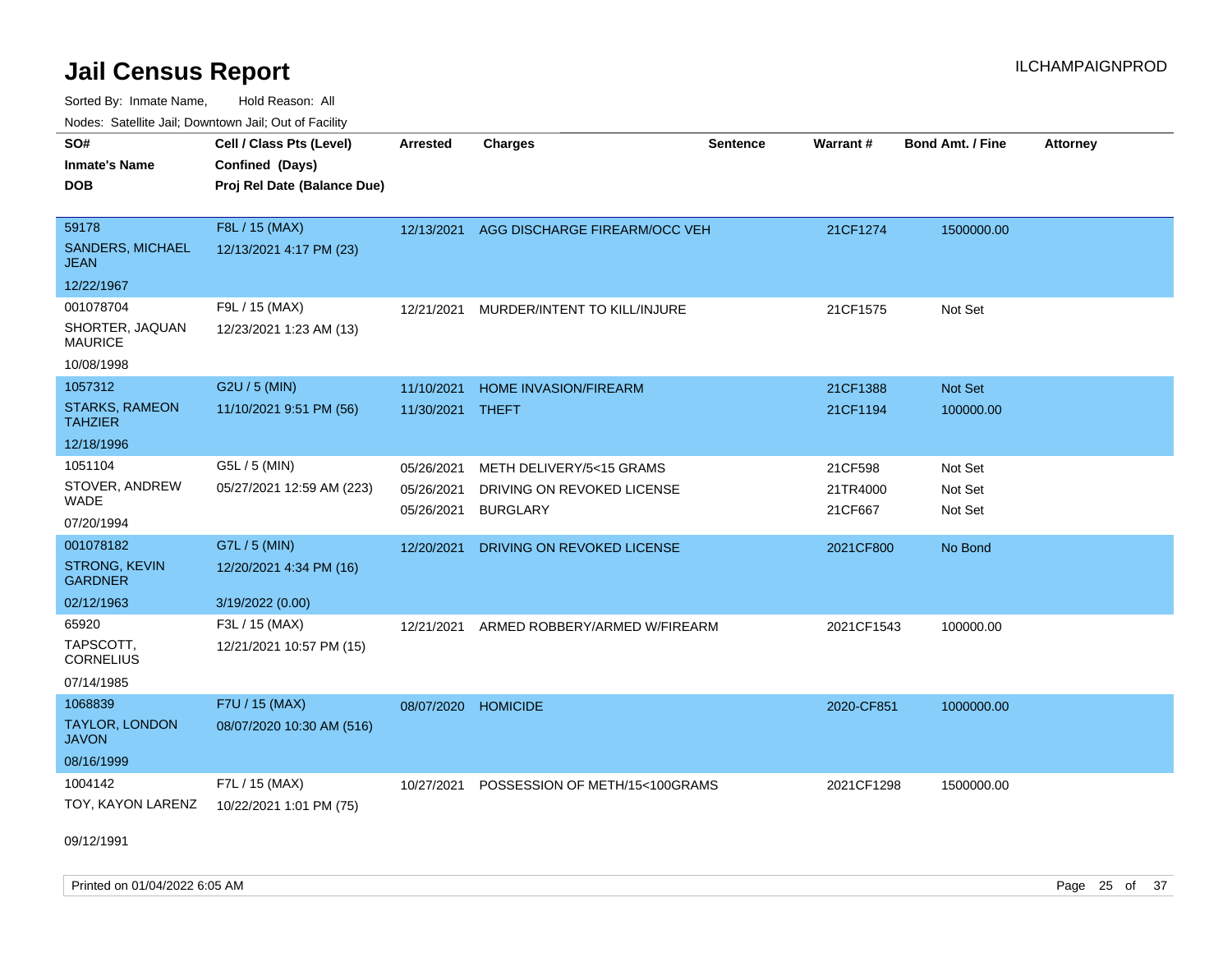| roaco. Catolino dall, Downtown dall, Out of Fability |                             |                 |                                     |                 |           |                         |                 |
|------------------------------------------------------|-----------------------------|-----------------|-------------------------------------|-----------------|-----------|-------------------------|-----------------|
| SO#                                                  | Cell / Class Pts (Level)    | <b>Arrested</b> | <b>Charges</b>                      | <b>Sentence</b> | Warrant#  | <b>Bond Amt. / Fine</b> | <b>Attorney</b> |
| <b>Inmate's Name</b>                                 | Confined (Days)             |                 |                                     |                 |           |                         |                 |
| <b>DOB</b>                                           | Proj Rel Date (Balance Due) |                 |                                     |                 |           |                         |                 |
|                                                      |                             |                 |                                     |                 |           |                         |                 |
| 1056971                                              | D6 / 10 (ADS)               | 08/07/2021      | FELON POSS/USE WEAPON/FIREARM       |                 | 21CF948   | No Bond                 |                 |
| <b>TRAVIS, DENZEL</b><br><b>DANTRELL</b>             | 08/07/2021 7:36 AM (151)    |                 | 08/08/2021 AGG BATTERY/PUBLIC PLACE |                 | 2020CF647 | 25000.00                |                 |
| 03/21/1993                                           |                             |                 |                                     |                 |           |                         |                 |
| 001078250                                            | F2L / 10 (MED)              | 08/07/2021      | FELON POSS WEAPON/BODY ARMOR        |                 | 21CF950   | Not Set                 |                 |
| TRAVIS, JORDAN<br><b>TESHAUN</b>                     | 08/07/2021 10:27 AM (151)   |                 |                                     |                 |           |                         |                 |
| 03/03/1996                                           |                             |                 |                                     |                 |           |                         |                 |
| 56994                                                | A1L / 15 (SPH)              | 12/09/2021      | STALKING/CAUSE FEAR FOR SAFETY      |                 | 21CF1514  | <b>Not Set</b>          |                 |
| <b>TURNER, ROBERT</b><br><b>EARL, Senior</b>         | 12/09/2021 9:23 PM (27)     | 12/13/2021      | <b>PAROLE REVOCATION</b>            |                 | CH2107735 | Not Set                 |                 |
| 09/07/1982                                           |                             |                 |                                     |                 |           |                         |                 |
| 30108                                                | J4L / 15 (ADS)              | 07/30/2021      | <b>MURDER</b>                       |                 | 21CF902   | 2000000.00              |                 |
| VANDYKE, DARYL<br><b>ANTHONY</b>                     | 07/30/2021 8:29 PM (159)    |                 |                                     |                 |           |                         |                 |
| 10/04/1965                                           |                             |                 |                                     |                 |           |                         |                 |
| 968681                                               | D5 / 15 (ADS)               | 08/27/2021      | AGG CRIM SX AB/VIC 13<18/TRUST      |                 | 2020CF499 | 250000.00               |                 |
| <b>WADE, DEMETRIUS</b><br><b>DARYL</b>               | 08/27/2021 2:25 AM (131)    | 08/27/2021      | <b>INDIRECT CRIMINAL CONTEMPT</b>   | 3y (DOC)        | 2021CC16  | No Bond                 |                 |
| 01/07/1987                                           |                             |                 |                                     |                 |           |                         |                 |
| 1070904                                              | G7U / 5 (MIN)               | 10/28/2021      | <b>BURGLARY</b>                     | 3y (DOC)        | 2021CF321 | 15000.00                |                 |
| WANKEL, JONAH<br>JAMES                               | 10/28/2021 3:42 AM (69)     |                 |                                     |                 |           |                         |                 |
| 12/15/1993                                           |                             |                 |                                     |                 |           |                         |                 |
| 1070971                                              | H3L / 5 (ADS)               | 12/07/2021      | <b>IDENTITY THEFT/&lt;\$300</b>     |                 | 20CF922   | <b>Not Set</b>          |                 |
| <b>WEIR, CLINTON</b><br><b>HOWARD</b>                | 12/08/2021 3:45 AM (28)     | 12/07/2021      | <b>RECKLESS DRIVING</b>             |                 | 19TR2348  | <b>Not Set</b>          |                 |
| 03/15/1983                                           |                             |                 |                                     |                 |           |                         |                 |
| 1058072                                              | A2U / 15 (SPH)              | 02/25/2021      | ARMED HABITUAL CRIMINAL             |                 |           | Not Set                 |                 |
| WILLIAMS, KENNETH<br><b>BERNARD</b>                  | 02/25/2021 3:24 PM (314)    |                 |                                     |                 |           |                         |                 |
| 10/04/1985                                           |                             |                 |                                     |                 |           |                         |                 |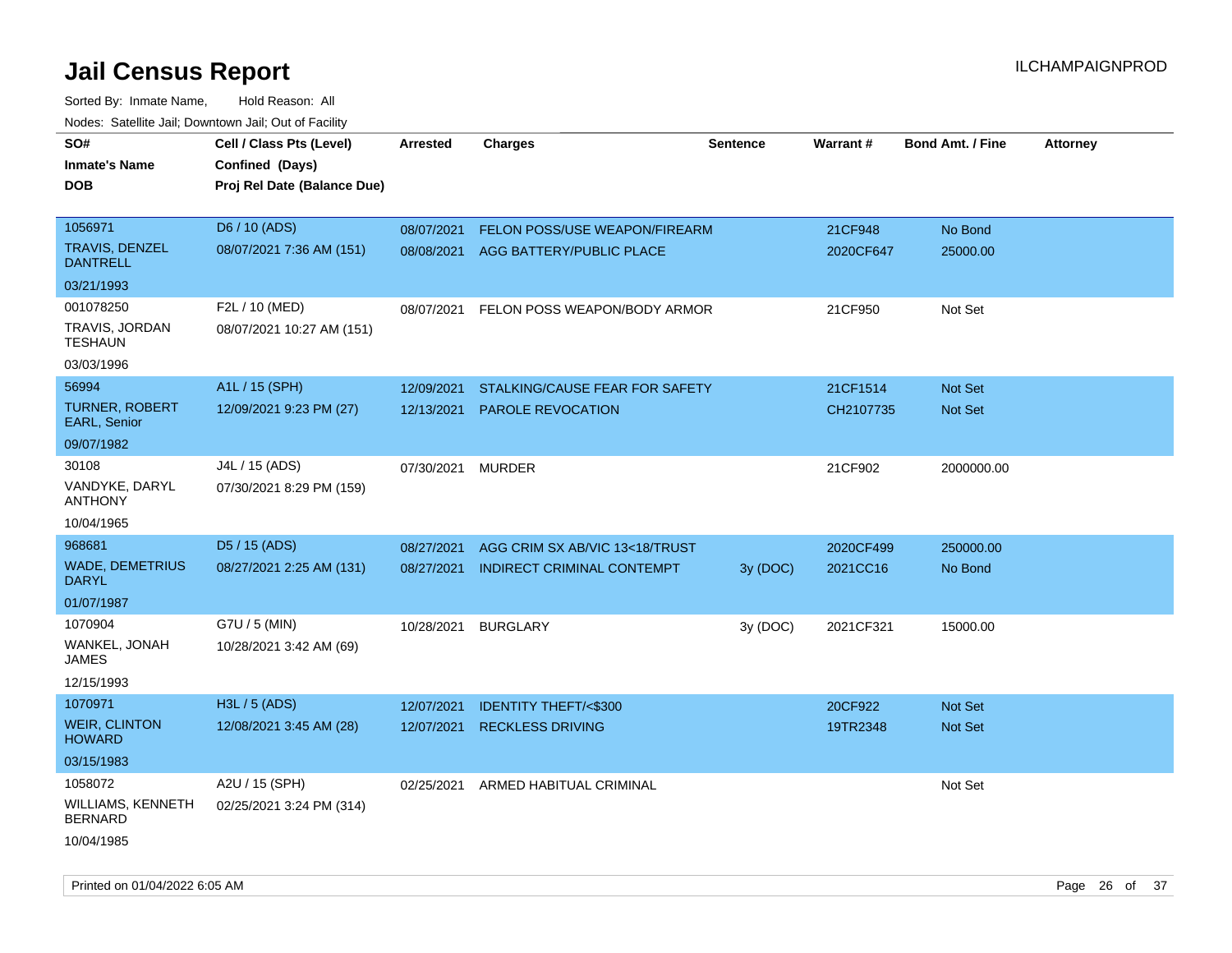| SO#<br><b>Inmate's Name</b><br><b>DOB</b>           | Cell / Class Pts (Level)<br>Confined (Days)<br>Proj Rel Date (Balance Due) | Arrested   | Charges         |            | <b>Sentence</b> | Warrant#    | <b>Bond Amt. / Fine</b> | Attorney |
|-----------------------------------------------------|----------------------------------------------------------------------------|------------|-----------------|------------|-----------------|-------------|-------------------------|----------|
| 9326<br>YOUNG, ANTHONY<br><b>PAUL</b><br>03/13/1954 | $12/5$ (ADS)<br>06/14/2021 12:07 PM (205)                                  | 06/14/2021 | <b>BURGLARY</b> |            |                 | 2020-CF-625 | Not Set                 |          |
| <b>Total Downtown Jail: 72</b>                      |                                                                            | Males: 72  | Females: 0      | Unknown: 0 |                 |             |                         |          |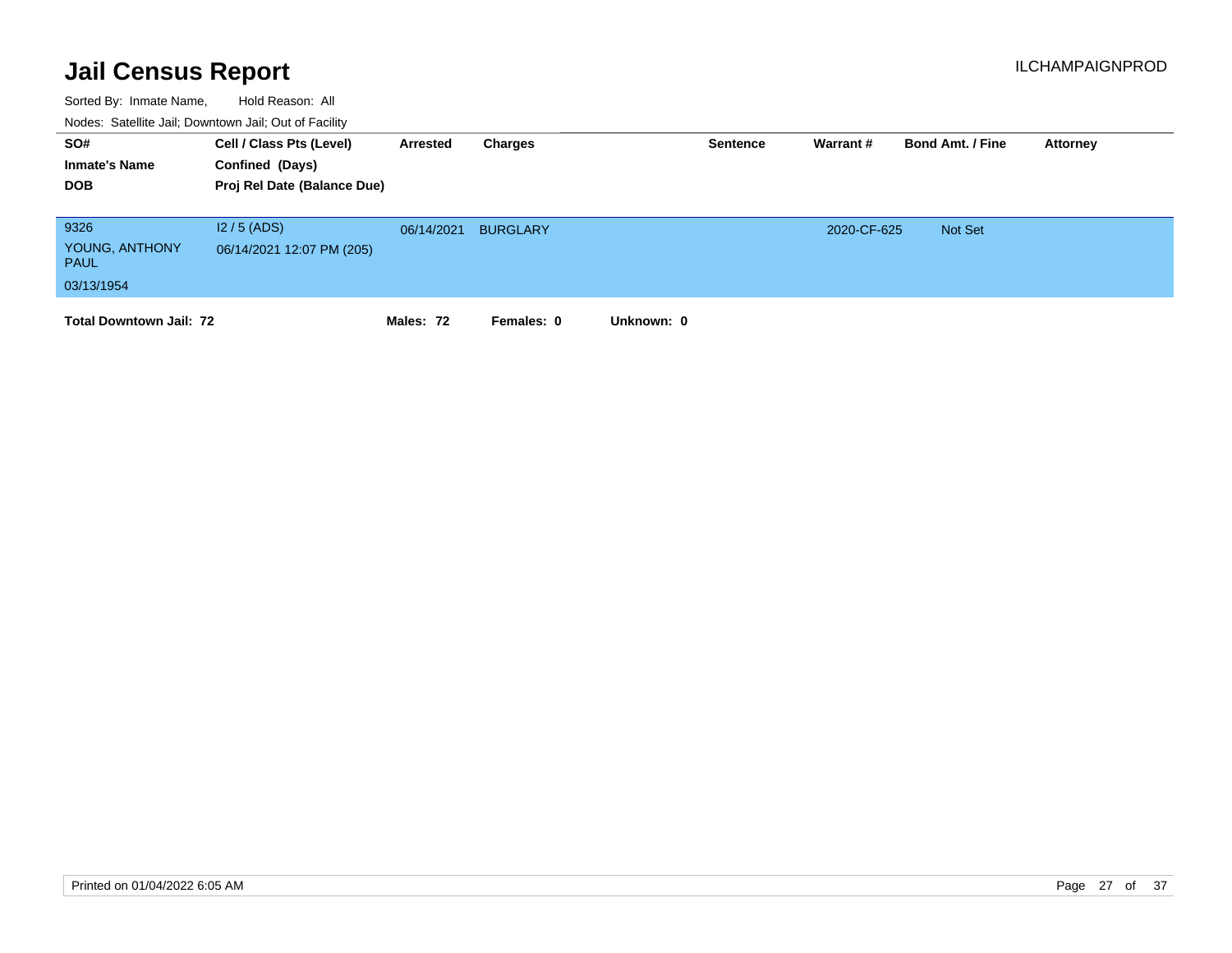|  | <b>Out of Facility</b> |  |
|--|------------------------|--|

| SO#<br><b>Inmate's Name</b><br><b>DOB</b> | Cell / Class Pts (Level)<br>Confined (Days)<br>Proj Rel Date (Balance Due) | <b>Arrested</b> | <b>Charges</b>                     | <b>Sentence</b> | Warrant#   | <b>Bond Amt. / Fine</b> | <b>Attorney</b> |
|-------------------------------------------|----------------------------------------------------------------------------|-----------------|------------------------------------|-----------------|------------|-------------------------|-----------------|
| 61095<br>AMOS, DERRICK<br><b>JAMES</b>    | <b>DEW / 10 (ADS)</b><br>05/02/2021 9:02 PM (248)                          | 05/02/2021      | HOME INVASION/CAUSE INJURY         |                 | 2021CF323  | 100000.00               |                 |
| 06/12/1985                                |                                                                            |                 |                                    |                 |            |                         |                 |
| 19971                                     | EHD                                                                        | 11/09/2021      | DRIVING RVK/SUSP DUI/SSS 4-9       |                 | 2021CF968  | Not Set                 |                 |
| <b>LYNN</b>                               | BARNESKE, RAYMOND 11/09/2021 9:32 AM (57)                                  |                 |                                    |                 |            |                         |                 |
| 08/17/1961                                | 5/6/2022 (0.00)                                                            |                 |                                    |                 |            |                         |                 |
| 516062                                    | <b>DEW / 15 (MAX)</b>                                                      | 02/22/2021      | PHONE HARASSMENT/2+                |                 | 20CF194    | 5000.00                 |                 |
| <b>BENNETT, JOHN</b><br><b>MICHAEL</b>    | 02/22/2021 10:47 AM (317)                                                  | 02/22/2021      | AGG DISCH FIR/VEH/PC OFF/FRMAN     |                 | 21CF210    | No Bond                 |                 |
| 04/30/1986                                |                                                                            |                 |                                    |                 |            |                         |                 |
| 976538                                    | EHD<br>BLISSIT, WYATT TYRES 10/12/2021 10:05 AM (85)                       | 10/12/2021      | DOMESTIC BATTERY/OTHER PRIOR       |                 | 2020CF1095 | Not Set                 |                 |
| 09/05/1989                                | 1/6/2022 (0.00)                                                            |                 |                                    |                 |            |                         |                 |
| 33993                                     | <b>DEW / 10 (MED)</b>                                                      | 06/14/2021      | <b>AGGRAVATED DOMESTIC BATTERY</b> |                 | 21CF688    | Not Set                 |                 |
| <b>BOOKER, STEPHON</b>                    | 06/14/2021 7:42 PM (205)                                                   | 06/14/2021      | POSSESSING A CONTROLLED SUBSTANC   |                 | 21CF657    | Not Set                 |                 |
| <b>MONTELL</b>                            |                                                                            | 06/14/2021      | <b>PAROLE REVOCATION</b>           |                 | CH2103612  | No Bond                 |                 |
| 06/11/1971                                |                                                                            |                 |                                    |                 |            |                         |                 |
| 1074315                                   | DEW / 15 (MAX)                                                             | 07/27/2021      | AGG DISCHARGE FIREARM/VEH/SCH      |                 | 21CF927    | Not Set                 |                 |
| <b>BRIGGS, PATRICK</b><br><b>MONTAY</b>   | 08/03/2021 4:56 PM (155)                                                   |                 |                                    |                 |            |                         |                 |
| 08/05/2001                                |                                                                            |                 |                                    |                 |            |                         |                 |
| 001078065                                 | <b>KAN / 10 (ADS)</b>                                                      | 06/17/2021      | AGG BATTERY/DISCHARGE FIREARM      |                 | 21CF704    | 1000000.00              |                 |
| <b>BROWN, CHARMAN</b><br><b>LAKEEF</b>    | 06/17/2021 12:32 PM (202)                                                  |                 |                                    |                 |            |                         |                 |
| 11/30/2002                                |                                                                            |                 |                                    |                 |            |                         |                 |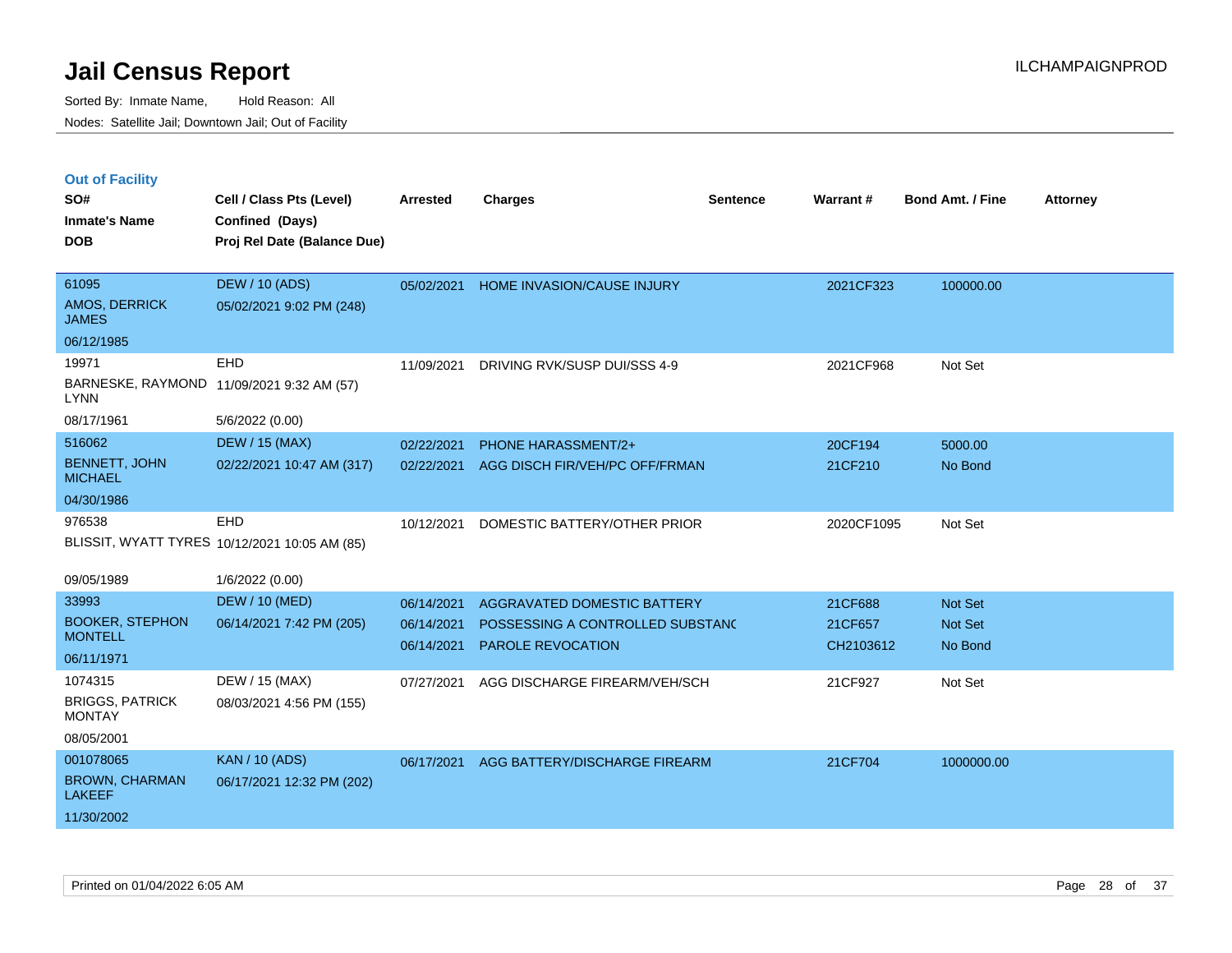| Hougo. Catolino can, Bowmown can, Cat or Fagint<br>SO# | Cell / Class Pts (Level)                       | <b>Arrested</b> | <b>Charges</b>                           | <b>Sentence</b> | Warrant#   | <b>Bond Amt. / Fine</b> | <b>Attorney</b> |
|--------------------------------------------------------|------------------------------------------------|-----------------|------------------------------------------|-----------------|------------|-------------------------|-----------------|
| <b>Inmate's Name</b><br><b>DOB</b>                     | Confined (Days)<br>Proj Rel Date (Balance Due) |                 |                                          |                 |            |                         |                 |
|                                                        |                                                |                 |                                          |                 |            |                         |                 |
| 1038554                                                | <b>KAN / 15 (MAX)</b>                          | 08/18/2021      | ARMED HABITUAL CRIMINAL                  |                 | 21CF1162   | Not Set                 |                 |
| <b>BROWN, CORRION</b><br><b>DEVONTAE</b>               | 08/18/2021 5:40 PM (140)                       | 08/18/2021      | DELIVERY OF OR POSSESSION OF W/INT       |                 | 21CF1009   | No Bond                 |                 |
| 04/19/1995                                             |                                                |                 |                                          |                 |            |                         |                 |
| 1038579                                                | KAN / 15 (MAX)                                 | 08/18/2021      | FELON POSS/USE WEAPON/FIREARM            |                 | 21CF1010   | Not Set                 |                 |
| <b>BROWN, MARKEL</b><br><b>RIKKI</b>                   | 08/18/2021 2:05 PM (140)                       |                 |                                          |                 |            |                         |                 |
| 01/06/1995                                             |                                                |                 |                                          |                 |            |                         |                 |
| 1003006                                                | <b>KAN / 15 (MAX)</b>                          | 08/19/2021      | FELON POSS/USE MACHINE GUN               |                 | 21CF1011   | No Bond                 |                 |
| <b>BROWN, ROCKEITH</b><br><b>JAVONTE</b>               | 08/19/2021 12:55 AM (139)                      |                 |                                          |                 |            |                         |                 |
| 07/23/1991                                             |                                                |                 |                                          |                 |            |                         |                 |
| 987334                                                 | DEW / 15 (MAX)                                 |                 | 03/10/2021 ATTEMPT (FIRST DEGREE MURDER) |                 | 19CF689    | Not Set                 |                 |
| CAIN, ISAIAH<br><b>DEPRIEST</b>                        | 03/10/2021 2:22 PM (301)                       |                 |                                          |                 |            |                         |                 |
| 12/23/1990                                             |                                                |                 |                                          |                 |            |                         |                 |
| 001078638                                              | <b>EHD</b>                                     | 12/15/2021      | DRIVING ON SUSPENDED LICENSE             |                 | 2021TR1120 | Not Set                 |                 |
| CAMPBELL, CARLA<br><b>GISSELLE</b>                     | 12/15/2021 11:03 AM (21)                       |                 |                                          |                 |            |                         |                 |
| 08/12/1980                                             | 2/12/2022 (0.00)                               |                 |                                          |                 |            |                         |                 |
| 992962                                                 | DEW / 15 (ADS)                                 | 05/25/2021      | MURDER/INTENT TO KILL/INJURE             |                 | 2018CF1045 | 1000000.00              |                 |
| CAMPBELL, KEITH<br>KNAQEEB                             | 05/25/2021 1:19 PM (225)                       |                 |                                          |                 |            |                         |                 |
| 07/22/1991                                             |                                                |                 |                                          |                 |            |                         |                 |
| 001078576                                              | <b>KAN / 15 (MAX)</b>                          | 11/09/2021      | UNLAWFUL USE OF A WEAPON                 |                 | 21CF1383   | <b>Not Set</b>          |                 |
| CARTER, DEMONDRE<br><b>DAVON</b>                       | 11/09/2021 6:01 PM (57)                        |                 |                                          |                 |            |                         |                 |
| 05/27/2001                                             |                                                |                 |                                          |                 |            |                         |                 |
| 1064992                                                | KAN / 15 (MAX)                                 | 09/20/2021      | ARMED VIOLENCE/CATEGORY I                |                 | 21CF1137   | Not Set                 |                 |
| CARTER, KEJUAN<br>JAVONTE                              | 09/20/2021 11:42 PM (107)                      |                 |                                          |                 |            |                         |                 |
| 06/27/1998                                             |                                                |                 |                                          |                 |            |                         |                 |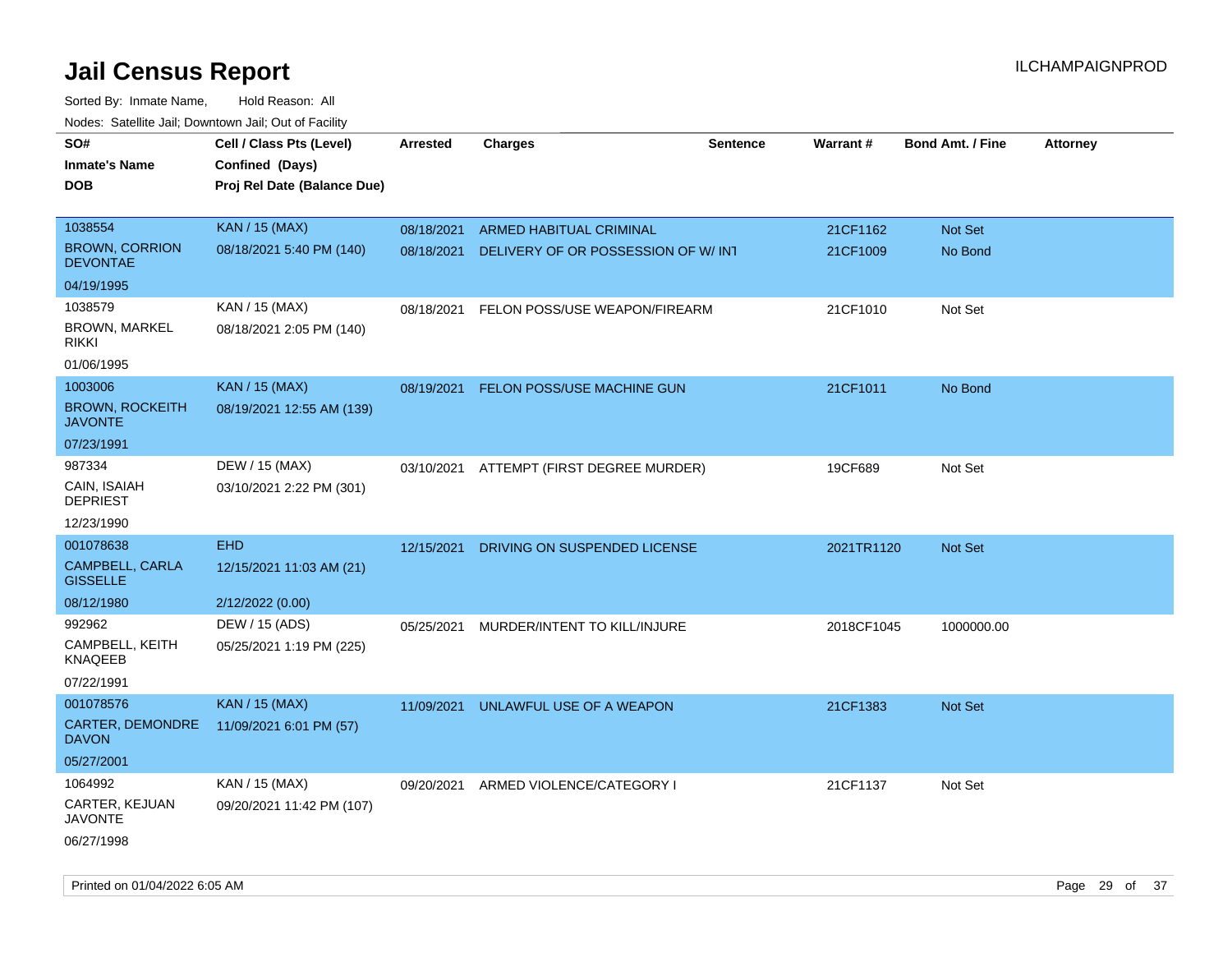| SO#                                       | Cell / Class Pts (Level)    | <b>Arrested</b> | <b>Charges</b>                       | <b>Sentence</b> | <b>Warrant#</b> | <b>Bond Amt. / Fine</b> | <b>Attorney</b> |
|-------------------------------------------|-----------------------------|-----------------|--------------------------------------|-----------------|-----------------|-------------------------|-----------------|
| <b>Inmate's Name</b>                      | Confined (Days)             |                 |                                      |                 |                 |                         |                 |
| <b>DOB</b>                                | Proj Rel Date (Balance Due) |                 |                                      |                 |                 |                         |                 |
|                                           |                             |                 |                                      |                 |                 |                         |                 |
| 001078461                                 | <b>KAN / 10 (MED)</b>       | 10/07/2021      | AGG UNLAWFUL USE WEAPON/PERSON       |                 | 2021CF1209      | No Bond                 |                 |
| <b>COLE, ERIC JOSE</b>                    | 10/08/2021 12:25 AM (89)    | 10/07/2021      | AGG DOMESTIC BATTERY/STRANGLE        |                 | 2021CF1208      | Not Set                 |                 |
| 01/24/2002                                |                             | 10/08/2021      | <b>HARASS WITNESS/FAMILY MBR/REP</b> |                 | 21CF1218        | Not Set                 |                 |
| 57733                                     | KAN / 15 (SPH)              | 02/25/2020      | <b>HOMICIDE</b>                      |                 | 2020-CF250      | 2000000.00              |                 |
| <b>CRAIG, ANTOINE</b><br><b>DARRELL</b>   | 02/25/2020 4:08 PM (680)    | 02/25/2020      | FELON POSS/USE WEAPON/FIREARM        |                 | 19CF-1827       | 80000.00                |                 |
| 10/09/1982                                |                             |                 |                                      |                 |                 |                         |                 |
| 001077939                                 | <b>DEW / 10 (MED)</b>       | 05/10/2021      | FIREARM/FOID INVALID/NOT ELIG        |                 | 21CF526         | No Bond                 |                 |
| <b>CROSS, PATRICK</b><br><b>DONTRELLE</b> | 05/10/2021 7:31 PM (240)    | 06/02/2021      | POSS STOLEN VEHICLE > \$25,000       |                 | 21CF612         | Not Set                 |                 |
| 11/07/2001                                |                             |                 |                                      |                 |                 |                         |                 |
| 1061304                                   | DEW / 15 (MAX)              | 10/11/2021      | ARMED HABITUAL CRIMINAL              |                 | 21CF1226        | No Bond                 |                 |
| DORRIS, KEMION                            | 10/11/2021 7:30 PM (86)     | 10/11/2021      | ARMED HABITUAL CRIMINAL              |                 | 21CF1227        | No Bond                 |                 |
| <b>DAETOCE</b>                            |                             | 10/11/2021      | HOME INVASION/FIREARM                |                 | 21CF1228        | No Bond                 |                 |
| 11/19/1997                                |                             |                 |                                      |                 |                 |                         |                 |
| 60154                                     | <b>EHD</b>                  | 10/20/2021      | AGG DUI/LIC SUSP OR REVOKED          |                 | 2021cf261       | Not Set                 |                 |
| GARCIA-MEZA,<br><b>CARLOS</b>             | 10/20/2021 9:23 AM (77)     |                 |                                      |                 |                 |                         |                 |
| 03/06/1983                                | 1/16/2022 (0.00)            |                 |                                      |                 |                 |                         |                 |
| 986642                                    | <b>EHD</b>                  | 12/14/2021      | DRIVING ON SUSPENDED LICENSE         |                 | 2020TR8374      | Not Set                 |                 |
| <b>GARELLI, SAMMY</b><br><b>JOSEPH</b>    | 12/14/2021 9:32 AM (22)     |                 |                                      |                 |                 |                         |                 |
| 06/24/1982                                | 1/12/2022 (0.00)            |                 |                                      |                 |                 |                         |                 |
| 001077363                                 | <b>KAN / 25 (SPH)</b>       | 10/30/2020      | <b>HOME INVASION/FIREARM</b>         |                 | 20CF1202        | 500000.00               |                 |
| GARY, DAKOTA<br><b>TREVON</b>             | 10/30/2020 10:41 AM (432)   |                 |                                      |                 |                 |                         |                 |
| 12/31/2001                                |                             |                 |                                      |                 |                 |                         |                 |
| 1013012                                   | KAN / 15 (MAX)              | 07/08/2021      | ATTEMPT (FIRST DEGREE MURDER)        |                 | 2021CF790       | 1000000.00              |                 |
| GARY, XAVIER LAMAR                        | 07/08/2021 9:24 AM (181)    | 07/08/2021      | FELON POSS/USE FIREARM PRIOR         |                 | 2020CF650       | 25000.00                |                 |
|                                           |                             | 07/08/2021      | FELON POSS/USE FIREARM PRIOR         |                 | 21CF798         | Not Set                 |                 |
| 12/14/1991                                |                             |                 |                                      |                 |                 |                         |                 |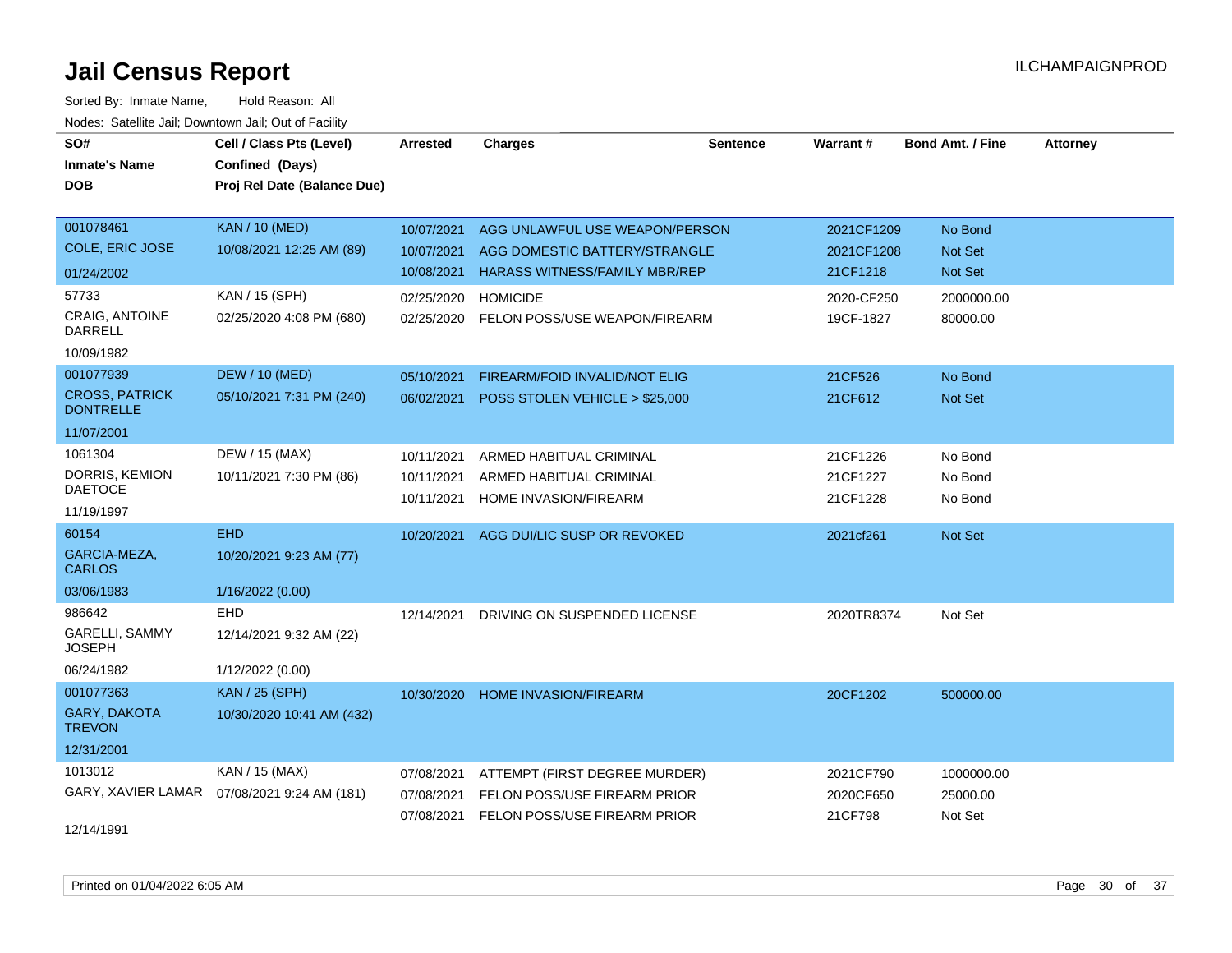| SO#<br><b>Inmate's Name</b><br><b>DOB</b> | Cell / Class Pts (Level)<br>Confined (Days)<br>Proj Rel Date (Balance Due) | Arrested   | <b>Charges</b>                            | <b>Sentence</b> | Warrant#  | <b>Bond Amt. / Fine</b> | <b>Attorney</b> |
|-------------------------------------------|----------------------------------------------------------------------------|------------|-------------------------------------------|-----------------|-----------|-------------------------|-----------------|
| 1065946                                   | <b>KAN / 10 (MED)</b>                                                      | 09/04/2021 | AGG BATTERY/DISCHARGE FIREARM             |                 | 21CF1057  | 750000.00               |                 |
| GODBOLT, DESMOND<br><b>DEVONTAE</b>       | 09/04/2021 1:17 AM (123)                                                   | 09/04/2021 | <b>RESIST/OBSTRUCTING A PEACE OFFICEF</b> |                 | 21CM407   | <b>Not Set</b>          |                 |
| 11/15/1997                                |                                                                            |            |                                           |                 |           |                         |                 |
| 1070118                                   | KAN / 15 (MAX)                                                             | 08/31/2021 | AGGRAVATED DOMESTIC BATTERY               |                 | 21CF1049  | No Bond                 |                 |
| <b>GRAHAM, CORTEZ</b><br>LAMON            | 08/31/2021 9:32 PM (127)                                                   | 09/02/2021 | <b>PROBATION VIOLATION</b>                |                 | 21CF55    | Not Set                 |                 |
| 03/31/1976                                |                                                                            |            |                                           |                 |           |                         |                 |
| 1000641                                   | <b>KAN / 10 (MED)</b>                                                      | 09/14/2021 | ARMED HABITUAL CRIMINAL                   |                 | 21CF1116  | No Bond                 |                 |
| <b>GRANT, CEDRIC</b><br><b>DYSHAWN</b>    | 09/14/2021 6:32 PM (113)                                                   |            |                                           |                 |           |                         |                 |
| 01/03/1991                                |                                                                            |            |                                           |                 |           |                         |                 |
| 1076506                                   | KAN / 15 (MAX)                                                             | 09/17/2021 | AGG UUW/PERSON/CM THREAT VIOL             |                 | 21CF1131  | Not Set                 |                 |
|                                           | GRAY, JAMARH EMERE 09/17/2021 10:41 AM (110)                               | 09/20/2021 | DOMESTIC BATTERY                          |                 | 21CM430   | Not Set                 |                 |
| 06/21/2003                                |                                                                            |            |                                           |                 |           |                         |                 |
| 973845                                    | <b>EHD</b>                                                                 | 12/21/2021 | DRIVING ON SUSPENDED LICENSE              |                 | 2021TR647 | <b>Not Set</b>          |                 |
| <b>GRIFFITH, PRESTON</b><br><b>JOEL</b>   | 12/21/2021 10:42 AM (15)                                                   |            |                                           |                 |           |                         |                 |
| 08/16/1982                                | 1/19/2022 (0.00)                                                           |            |                                           |                 |           |                         |                 |
| 1041176                                   | DEW / 15 (MAX)                                                             | 10/05/2021 | PAROLE REVOCATION                         |                 |           | Not Set                 |                 |
| HART, DAVEON<br>LATTEEF                   | 10/05/2021 10:35 AM (92)                                                   | 10/06/2021 | AGGRAVATED DOMESTIC BATTERY               |                 |           | Not Set                 |                 |
| 03/15/1996                                |                                                                            |            |                                           |                 |           |                         |                 |
| 1045186                                   | <b>DEW / 15 (MAX)</b>                                                      | 08/16/2021 | ARMED VIOLENCE/CATEGORY I                 |                 | 21CF934   | 1000000.00              |                 |
| HOLBROOK, JOHNNIE                         | 08/16/2021 11:07 AM (142)                                                  | 08/16/2021 | FELON POSS/USE WEAPON/FIREARM             |                 | 19CF968   | <b>Not Set</b>          |                 |
| <b>MATHIS</b>                             |                                                                            | 08/16/2021 | AGG FLEEING POLICE/21 MPH OVER            |                 | 21CF988   | <b>Not Set</b>          |                 |
| 07/19/1996                                |                                                                            | 08/16/2021 | FELON POSS/USE WEAPON/FIREARM             |                 | 21CF989   | Not Set                 |                 |
| 001078146                                 | DEW / 15 (MAX)                                                             | 07/09/2021 | AGG BATTERY/DISCHARGE FIREARM             |                 | 21CF795   | 1000000.00              |                 |
| HUNT, TEIGAN<br><b>JAZAIREO</b>           | 07/09/2021 12:41 PM (180)                                                  | 07/09/2021 | ARMED ROBBERY/ARMED W/FIREARM             |                 | 21CF806   | Not Set                 |                 |
| 05/14/2003                                |                                                                            |            |                                           |                 |           |                         |                 |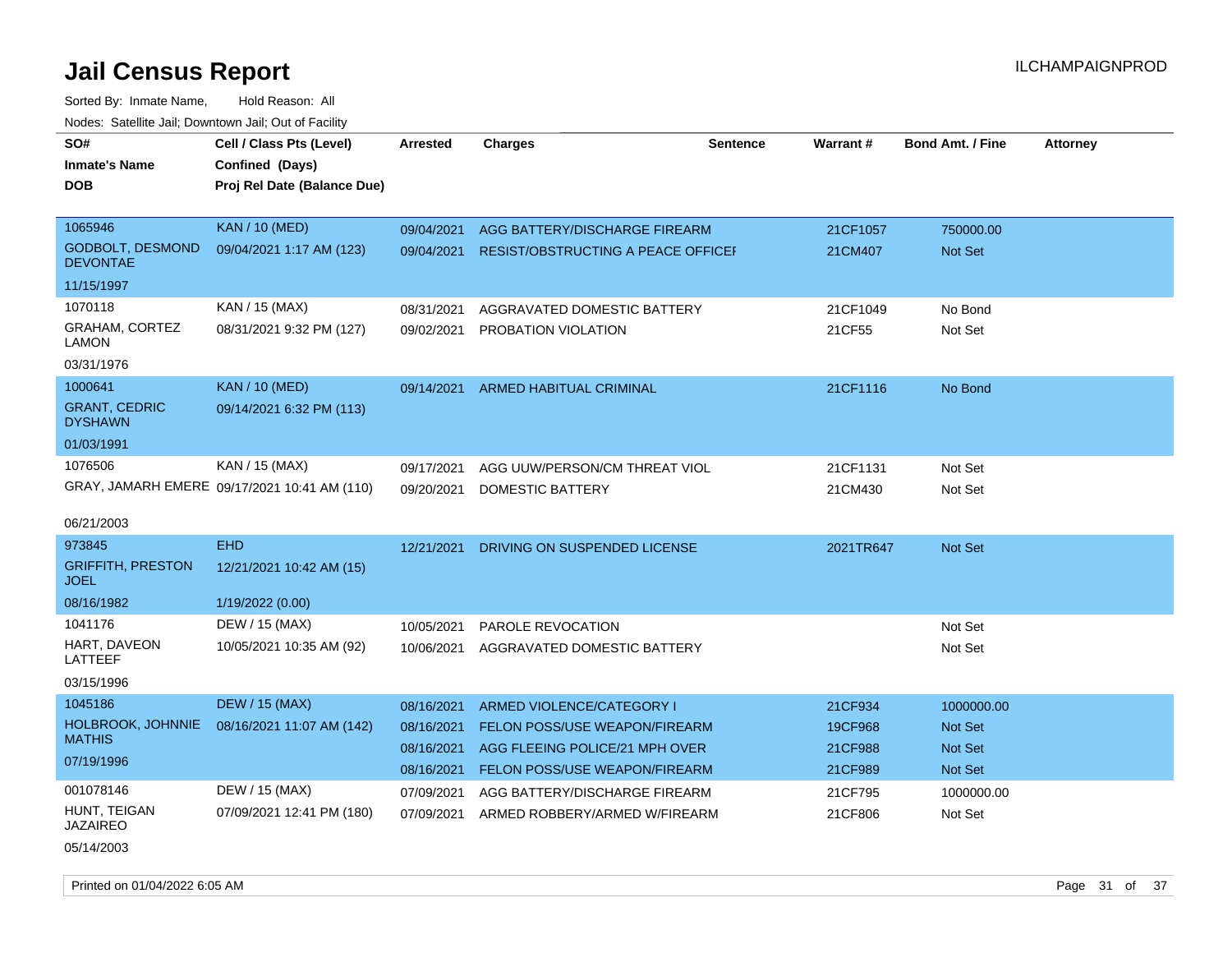| SO#                                    | Cell / Class Pts (Level)    | <b>Arrested</b> | <b>Charges</b>                 | <b>Sentence</b> | <b>Warrant#</b>         | <b>Bond Amt. / Fine</b> | <b>Attorney</b> |
|----------------------------------------|-----------------------------|-----------------|--------------------------------|-----------------|-------------------------|-------------------------|-----------------|
| <b>Inmate's Name</b>                   | Confined (Days)             |                 |                                |                 |                         |                         |                 |
| DOB                                    | Proj Rel Date (Balance Due) |                 |                                |                 |                         |                         |                 |
|                                        |                             |                 |                                |                 |                         |                         |                 |
| 989743                                 | <b>DEW / 15 (ADS)</b>       | 04/13/2021      | AGG DISCHARGE FIREARM/VEH/SCH  |                 | 21CF400                 | Not Set                 |                 |
| JACKSON, STEVE<br><b>ALLEN</b>         | 04/13/2021 2:45 AM (267)    | 04/13/2021      | AGGRAVATED DOMESTIC BATTERY    |                 | 21CF399                 | Not Set                 |                 |
| 06/04/1991                             |                             |                 |                                |                 |                         |                         |                 |
| 50495                                  | <b>EHD</b>                  | 08/10/2021      | DRIVING RVK/SUSP DUI/SSS 10-14 |                 | 2020CF997               | Not Set                 |                 |
| JENKINS, ARNOLD<br><b>FARRIS</b>       | 08/10/2021 9:08 AM (148)    | 08/10/2021      | DRIVING RVK/SUSP DUI/SSS 10-14 |                 | 2019CF1363              | Not Set                 |                 |
| 04/19/1962                             |                             |                 |                                |                 |                         |                         |                 |
| 1076450                                | <b>DEW / 15 (MAX)</b>       | 06/25/2020      | AGG DISCHARGE OF A FIREARM     |                 | 6y/0m/0d (DOI 2020CF703 | Not Set                 |                 |
| <b>JONES, CARLOS</b><br><b>ANTONIO</b> | 06/25/2020 2:13 PM (559)    | 11/02/2020      | <b>HOME INVASION/FIREARM</b>   | 11y (DOC)       | 20CF1204                | No Bond                 |                 |
| 11/18/2001                             |                             |                 |                                |                 |                         |                         |                 |
| 998873                                 | <b>EHD</b>                  | 10/12/2021      | DRIVING RVK/SUSP DUI/SSS 3RD   |                 | 2021CF235               | Not Set                 |                 |
| KINCAID, AMANDA<br><b>MICHELLE</b>     | 10/12/2021 11:31 AM (85)    |                 |                                |                 |                         |                         |                 |
| 01/07/1990                             | 1/9/2022 (0.00)             |                 |                                |                 |                         |                         |                 |
| 001078401                              | <b>DEW / 10 (ADS)</b>       | 09/19/2021      | UNLAWFUL VEHICULAR INVASION    |                 | 21CF1134                | <b>Not Set</b>          |                 |
| <b>KNIGHT, ERIC</b>                    | 09/19/2021 7:32 PM (108)    | 09/19/2021      | HRSMT/THREATEN PERSON/KILL     |                 | 2021CF561               | 50000.00                |                 |
| 07/11/1991                             |                             | 09/21/2021      | <b>BURGLARY</b>                |                 | 21CF1139                | Not Set                 |                 |
| 1064445                                | DEW / 15 (MAX)              | 04/23/2021      | AGG DISCHARGE FIREARM/OCC VEH  |                 | 2021CF295               | 500000.00               |                 |
| LARUE, TERENCE                         | 04/23/2021 11:18 AM (257)   | 04/23/2021      | POSSESS 15<100 GRAMS COCAINE   |                 | 19CF1052                | 10000.00                |                 |
| <b>TRAMEL</b>                          |                             | 04/23/2021      | FELON POSS/USE FIREARM/PAROLE  |                 | 21CF899                 | Not Set                 |                 |
| 12/23/1998                             |                             |                 |                                |                 |                         |                         |                 |
| 001078237                              | <b>KAN / 15 (ADS)</b>       | 08/03/2021      | AGG DISCHARGE FIREARM/OCC VEH  |                 | 21CF928                 | No Bond                 |                 |
| LAWS, TERON<br><b>RAMONTE</b>          | 08/03/2021 6:29 PM (155)    |                 |                                |                 |                         |                         |                 |
| 04/03/2001                             |                             |                 |                                |                 |                         |                         |                 |
| 001078470                              | DEW / 15 (MAX)              | 10/10/2021      | MURDER/INTENT TO KILL/INJURE   |                 | 21CF1221                | Not Set                 |                 |
| LEE, AMAHRION<br><b>JA'MERE</b>        | 10/10/2021 1:23 PM (87)     |                 |                                |                 |                         |                         |                 |
| 11/05/2002                             |                             |                 |                                |                 |                         |                         |                 |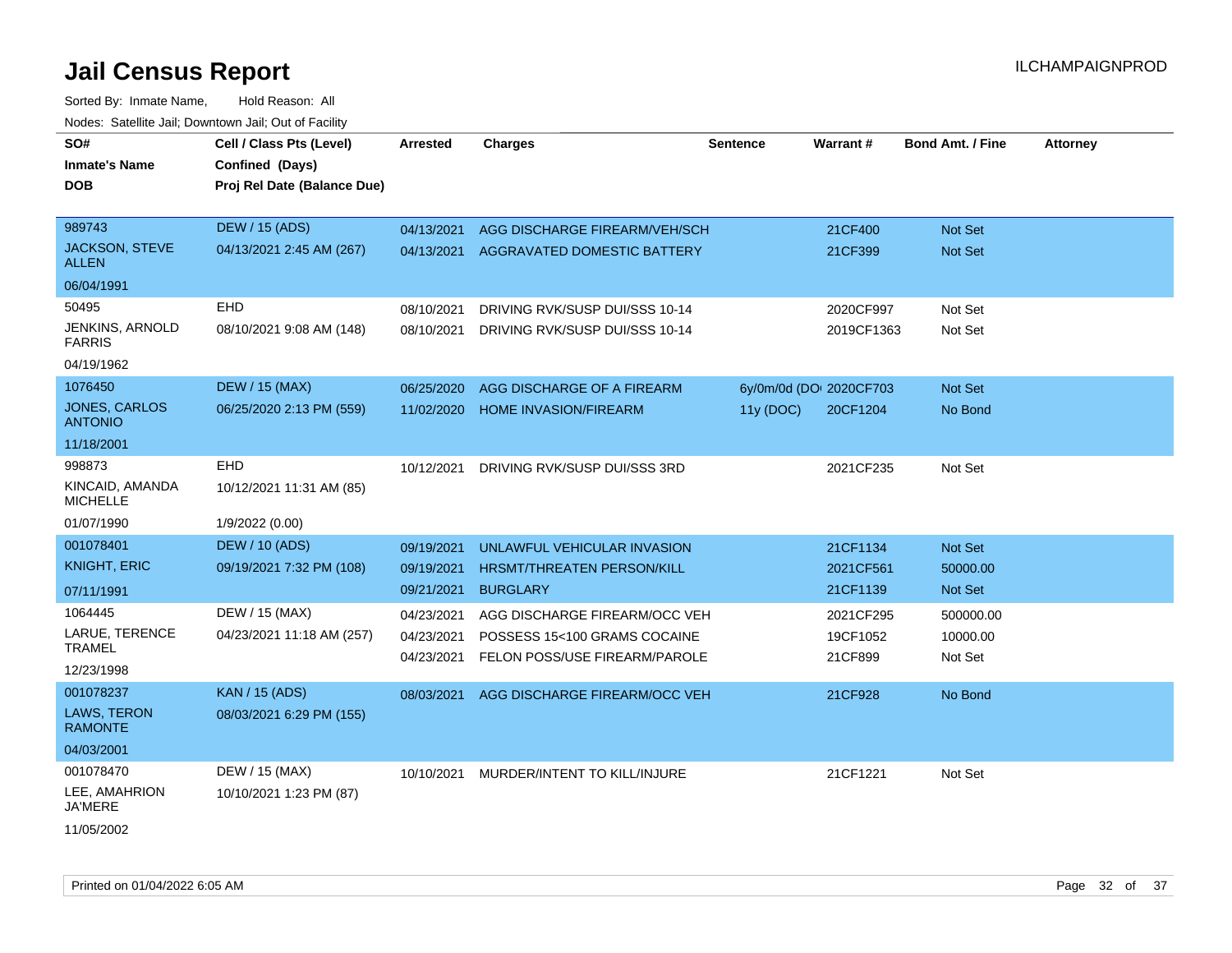Sorted By: Inmate Name, Hold Reason: All Nodes: Satellite Jail; Downtown Jail; Out of Facility

| SO#<br><b>Inmate's Name</b><br>DOB              | Cell / Class Pts (Level)<br>Confined (Days)<br>Proj Rel Date (Balance Due) | <b>Arrested</b> | <b>Charges</b>                 | <b>Sentence</b> | Warrant#    | <b>Bond Amt. / Fine</b> | <b>Attorney</b> |
|-------------------------------------------------|----------------------------------------------------------------------------|-----------------|--------------------------------|-----------------|-------------|-------------------------|-----------------|
| 56792                                           | <b>DEW / 10 (MED)</b>                                                      | 02/02/2021      | ARMED HABITUAL CRIMINAL        |                 | 2021CF141   | 500000.00               |                 |
| LILLARD, LAWRENCE<br><b>TYRONE</b>              | 02/02/2021 2:11 PM (337)                                                   | 02/22/2021      | DRIVING ON REVOKED LICENSE     |                 | 21TR426     | 5000.00                 |                 |
| 10/20/1982                                      |                                                                            |                 |                                |                 |             |                         |                 |
| 001078575                                       | KAN / 10 (MED)                                                             | 11/09/2021      | <b>GUNRUNNING</b>              |                 | 21CF1330    | 750000.00               |                 |
| MCLAURIN, KEYON A                               | 11/09/2021 12:41 PM (57)                                                   |                 |                                |                 |             |                         |                 |
| 11/19/2002                                      |                                                                            |                 |                                |                 |             |                         |                 |
| 1011046                                         | <b>KAN / 15 (ADS)</b>                                                      | 04/10/2021      | ATTEMPT (FIRST DEGREE MURDER)  |                 | 21CF392     | Not Set                 |                 |
| <b>MILES, DARRION</b><br><b>ANTONIO KEVONTA</b> | 04/11/2021 12:46 AM (269)                                                  |                 |                                |                 |             |                         |                 |
| 03/18/1990                                      |                                                                            |                 |                                |                 |             |                         |                 |
| 001077278                                       | DEW / 15 (MAX)                                                             | 10/06/2020      | MURDER/INTENT TO KILL/INJURE   |                 | 2020CF146   | 2000000.00              |                 |
| MILLER, D'ANDRE                                 | 10/06/2020 12:49 PM (456)                                                  | 10/06/2020      | AGG FLEEING POLICE/21 MPH OVER |                 | 2019CF1171  | 50000.00                |                 |
| 09/08/1986                                      |                                                                            |                 |                                |                 |             |                         |                 |
| 1026477                                         | <b>KAN / 15 (ADS)</b>                                                      | 09/21/2021      | AGG DISCHARGE FIREARM/OCC VEH  |                 | 21CF1138    | <b>Not Set</b>          |                 |
| NEWBILL, DEVONTRE<br><b>LAMONT</b>              | 09/21/2021 2:27 AM (106)                                                   | 09/22/2021      | PROBATION VIOLATION            |                 | 20CF577     | Not Set                 |                 |
| 11/22/1993                                      |                                                                            |                 |                                |                 |             |                         |                 |
| 1072907                                         | <b>KAN</b>                                                                 | 07/14/2021      | ATTEMPT (FIRST DEGREE MURDER)  |                 | 2021-CF-832 | 2000000.00              |                 |
| NIKOLAEV, YEVGENIY                              | 07/14/2021 10:10 PM (175)                                                  | 07/14/2021      | CRIMINAL DAMAGE <\$500/SCHOOL  |                 | 2021CF840   | 5000.00                 |                 |
| 10/06/1983                                      |                                                                            |                 |                                |                 |             |                         |                 |
| 001078558                                       | <b>DEW / 10 (MED)</b>                                                      | 11/03/2021      | UNLAWFUL USE OF A WEAPON       |                 | 21CF1352    | Not Set                 |                 |
| PARRISH, DOMINIC<br><b>WALTER</b>               | 11/03/2021 1:25 PM (63)                                                    |                 |                                |                 |             |                         |                 |
| 08/23/2001                                      |                                                                            |                 |                                |                 |             |                         |                 |
| 001078063                                       | DEW / 15 (MAX)                                                             | 06/15/2021      | AGG CRIM SEX ASSAULT/WEAPON    |                 | 2021CF678   | 1000000.00              |                 |
|                                                 | PERRY, ROBERT Junior 06/15/2021 4:37 PM (204)                              | 06/15/2021      | <b>ROBBERY</b>                 |                 | 2021CF159   | 25000.00                |                 |

12/21/1990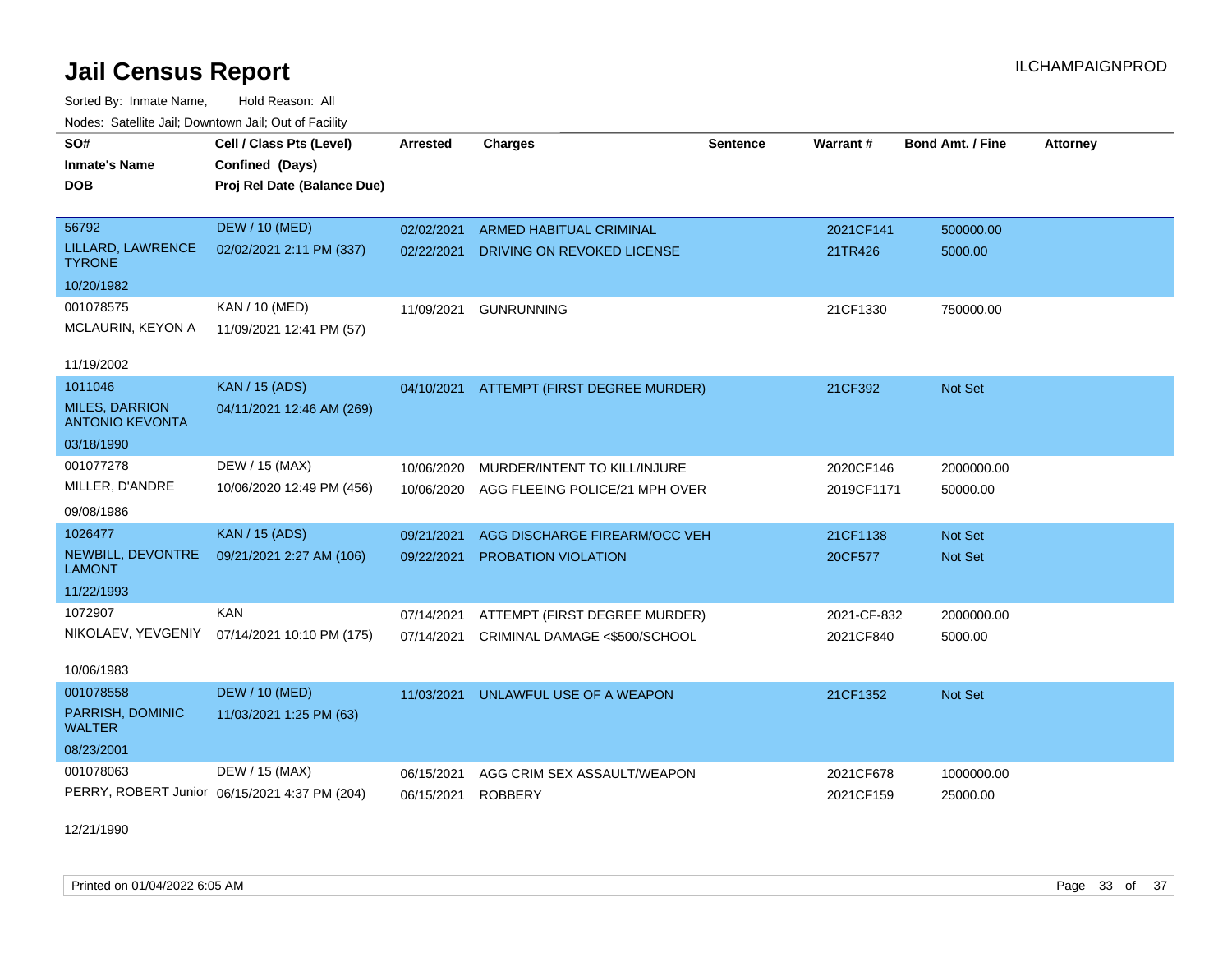| SO#                                     | Cell / Class Pts (Level)                    | <b>Arrested</b> | <b>Charges</b>                 | <b>Sentence</b> | Warrant#    | <b>Bond Amt. / Fine</b> | <b>Attorney</b> |
|-----------------------------------------|---------------------------------------------|-----------------|--------------------------------|-----------------|-------------|-------------------------|-----------------|
| <b>Inmate's Name</b>                    | Confined (Days)                             |                 |                                |                 |             |                         |                 |
| DOB.                                    | Proj Rel Date (Balance Due)                 |                 |                                |                 |             |                         |                 |
|                                         |                                             |                 |                                |                 |             |                         |                 |
| 001077614                               | <b>KAN / 15 (MAX)</b>                       | 01/17/2021      | ATTEMPT (FIRST DEGREE MURDER)  |                 | 21CF66      | Not Set                 |                 |
| <b>DEVON</b>                            | ROBINSON, DONTRELL 01/17/2021 3:08 PM (353) |                 |                                |                 |             |                         |                 |
| 09/22/2002                              |                                             |                 |                                |                 |             |                         |                 |
| 1061216                                 | KAN / 10 (MED)                              | 06/22/2021      | <b>HOME INVASION/FIREARM</b>   |                 | 21CF727     | Not Set                 |                 |
| RUNGE, ANDRE<br><b>MARSEAN</b>          | 06/22/2021 4:42 PM (197)                    |                 |                                |                 |             |                         |                 |
| 12/05/1997                              |                                             |                 |                                |                 |             |                         |                 |
| 650295                                  | <b>PIA / 50 (MAX)</b>                       | 04/22/2020      | <b>CRIMINAL SEXUAL ASSAULT</b> |                 | 2020-CF407  | 750000.00               |                 |
| SANDAGE, JERALD                         | 04/22/2020 6:30 AM (623)                    | 04/22/2020      | <b>CRIMINAL SEXUAL ASSAULT</b> |                 | 2020-CF408  | 750000.00               |                 |
| <b>EUGENE</b>                           |                                             | 04/22/2020      | <b>CRIMINAL SEXUAL ABUSE</b>   |                 | 2020-CF409  | 750000.00               |                 |
| 06/07/1971                              |                                             | 04/22/2020      | <b>CRIMINAL SEXUAL ASSAULT</b> |                 | 2020-CF410  | 750000.00               |                 |
|                                         |                                             | 04/22/2020      | <b>OFFICIAL MISCONDUCT</b>     |                 | 2019-CF1811 | 25000.00                |                 |
| 50614                                   | EHD                                         | 12/15/2021      | DRIVING RVK/SUSP DUI/SSS 3RD   |                 | 2021CF677   | Not Set                 |                 |
| SANFORD, AMBER<br><b>NICOLE</b>         | 12/15/2021 10:18 AM (21)                    |                 |                                |                 |             |                         |                 |
| 12/07/1979                              | 1/12/2022 (0.00)                            |                 |                                |                 |             |                         |                 |
| 1062194                                 | <b>DEW / 15 (MAX)</b>                       | 02/27/2020      | MURDER/OTHER FORCIBLE FELONY   |                 | 20CF-247    | 1000000.00              |                 |
| <b>SIMMONS, MICHAEL</b><br><b>JAMAL</b> | 02/27/2020 1:11 PM (678)                    | 09/23/2020      | AGG BATTERY/DISCHARGE FIREARM  |                 | 20CF1061    | Not Set                 |                 |
| 11/03/1997                              |                                             |                 |                                |                 |             |                         |                 |
| 001078115                               | KAN / 15 (MAX)                              | 07/01/2021      | ARMED VIOLENCE/CATEGORY I      |                 | 21CF772     | Not Set                 |                 |
| SMITH, JAMES<br>NASHAUN, Junior         | 07/01/2021 2:44 PM (188)                    | 07/30/2021      | DRIVING ON SUSPENDED LICENSE   |                 | 21TR5804    | 1500.00                 |                 |
| 09/18/2000                              |                                             |                 |                                |                 |             |                         |                 |
| 001077868                               | <b>DEW / 15 (MAX)</b>                       | 04/21/2021      | ARMED ROBBERY/ARMED W/FIREARM  |                 | 21CF445     | <b>Not Set</b>          |                 |
| SPEARMENT,<br><b>KENTRELL</b>           | 04/21/2021 9:48 PM (259)                    | 08/19/2021      | FLEEING/ATTEMPT ELUDE OFFICER  |                 | 2021TR1053  | 1000.00                 |                 |
| 01/21/2002                              |                                             |                 |                                |                 |             |                         |                 |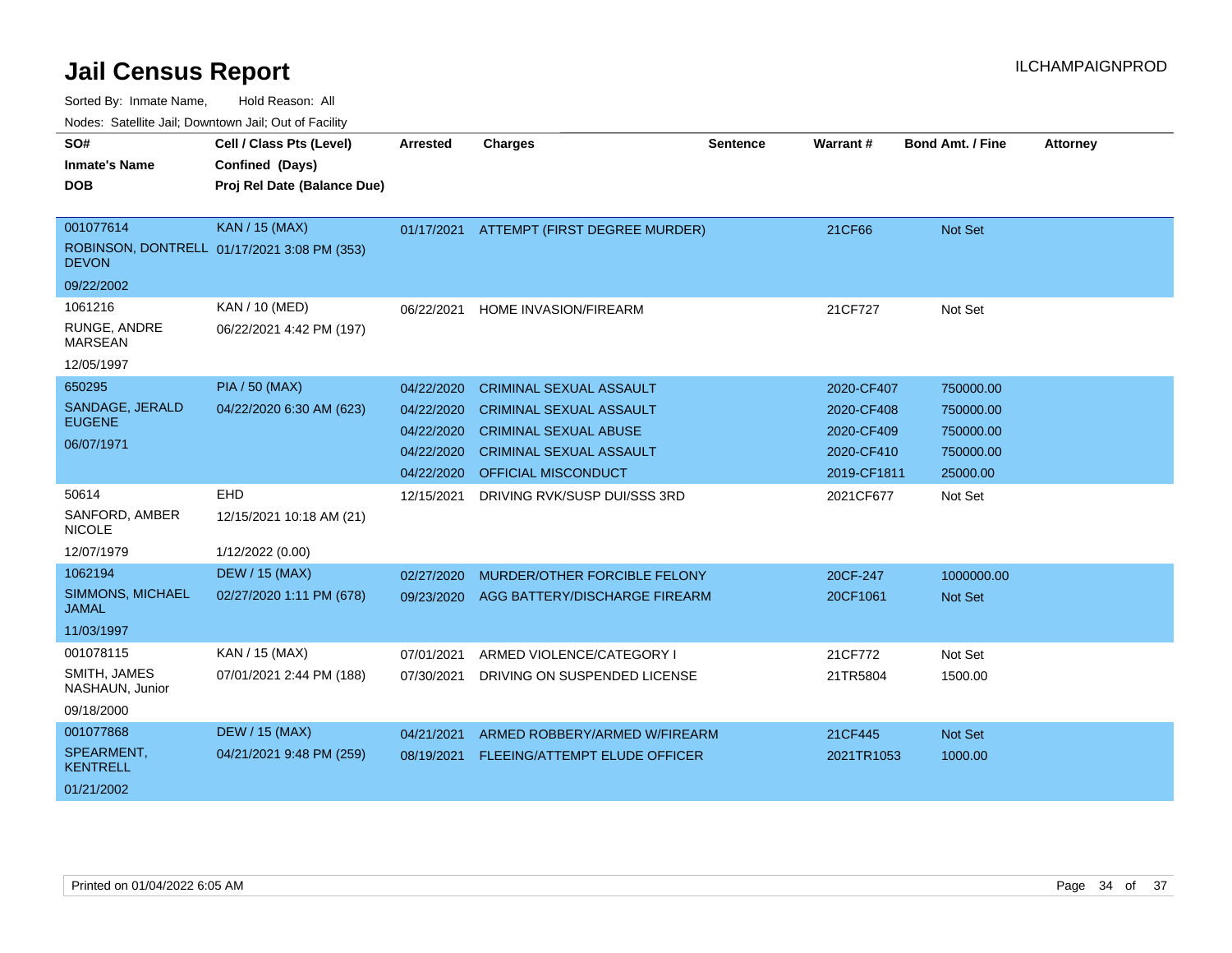| rouce. Calcinic Jan, Downtown Jan, Out or Facility |                                                                            |            |                                          |                 |                 |                         |                 |
|----------------------------------------------------|----------------------------------------------------------------------------|------------|------------------------------------------|-----------------|-----------------|-------------------------|-----------------|
| SO#<br><b>Inmate's Name</b><br><b>DOB</b>          | Cell / Class Pts (Level)<br>Confined (Days)<br>Proj Rel Date (Balance Due) | Arrested   | <b>Charges</b>                           | <b>Sentence</b> | <b>Warrant#</b> | <b>Bond Amt. / Fine</b> | <b>Attorney</b> |
|                                                    |                                                                            |            |                                          |                 |                 |                         |                 |
| 001077854                                          | <b>EHD</b>                                                                 | 09/15/2021 | DRIVING RVK/SUSP DUI/SSS 4-9             |                 | 2021CF306       | Not Set                 |                 |
| STUKINS, DANNY RAY                                 | 09/15/2021 10:17 AM (112)                                                  |            |                                          |                 |                 |                         |                 |
| 07/05/1985                                         | 3/13/2022 (0.00)                                                           |            |                                          |                 |                 |                         |                 |
| 1046632                                            | KAN / 15 (MAX)                                                             | 09/14/2021 | ARMED VIOLENCE/CATEGORY II               |                 | 21CF912         | 750000.00               |                 |
|                                                    | TATE, JAVON MARQUIS 09/14/2021 12:10 PM (113)                              |            |                                          |                 |                 |                         |                 |
| 08/10/1996                                         |                                                                            |            |                                          |                 |                 |                         |                 |
| 1033031                                            | <b>KAN / 15 (MAX)</b>                                                      |            | 08/19/2020 *AGG BATTERY W/FIREARM/PERSON |                 | 2020-CF923      | 500000.00               |                 |
| <b>TOMS, ANDREW</b><br><b>CHUCKY</b>               | 08/19/2020 5:59 PM (504)                                                   |            |                                          |                 |                 |                         |                 |
| 09/28/1978                                         |                                                                            |            |                                          |                 |                 |                         |                 |
| 27007                                              | KAN / 15 (MAX)                                                             | 09/19/2021 | DOMESTIC BATTERY/OTHER PRIOR             |                 | 21CF1133        | No Bond                 |                 |
| TUELL, ROBERT<br><b>STEPHEN</b>                    | 09/19/2021 9:51 AM (108)                                                   |            |                                          |                 |                 |                         |                 |
| 09/25/1967                                         |                                                                            |            |                                          |                 |                 |                         |                 |
| 001078263                                          | <b>KAN / 10 (ADS)</b>                                                      | 08/11/2021 | AGG FLEEING POLICE/21 MPH OVER           | 15m (DOC)       | 2020CF928       | 200000.00               |                 |
| TURK, BRANDON<br><b>LARSHAWN</b>                   | 08/11/2021 6:23 PM (147)                                                   |            |                                          |                 |                 |                         |                 |
| 10/18/1995                                         |                                                                            |            |                                          |                 |                 |                         |                 |
| 001078386                                          | KAN / 10 (MED)                                                             | 09/14/2021 | POSSESSION OF STOLEN FIREARM             |                 | 2021CF1099      | 250000.00               |                 |
| <b>TURNER, AMARIO</b>                              | 09/14/2021 11:42 PM (113)                                                  |            |                                          |                 |                 |                         |                 |
| 09/23/2002                                         |                                                                            |            |                                          |                 |                 |                         |                 |
| 1040925                                            | <b>KAN / 10 (MED)</b>                                                      | 10/05/2021 | AGG BATTERY/DISCHARGE FIREARM            |                 | 2021CF1105      | 1000000.00              |                 |
| <b>WEATHERALL,</b><br><b>JOHNNY EARL JAMES</b>     | 10/05/2021 4:17 PM (92)                                                    |            |                                          |                 |                 |                         |                 |
| 04/29/1994                                         |                                                                            |            |                                          |                 |                 |                         |                 |
| 1062558                                            | DEW / 10 (MED)                                                             |            | 10/02/2021 FELON POSS/USE WEAPON/FIREARM |                 | 21CF1185        | Not Set                 |                 |
| WELLS, JIAMANTE<br>AMORE                           | 10/02/2021 8:29 PM (95)                                                    |            |                                          |                 |                 |                         |                 |
| 09/02/1995                                         |                                                                            |            |                                          |                 |                 |                         |                 |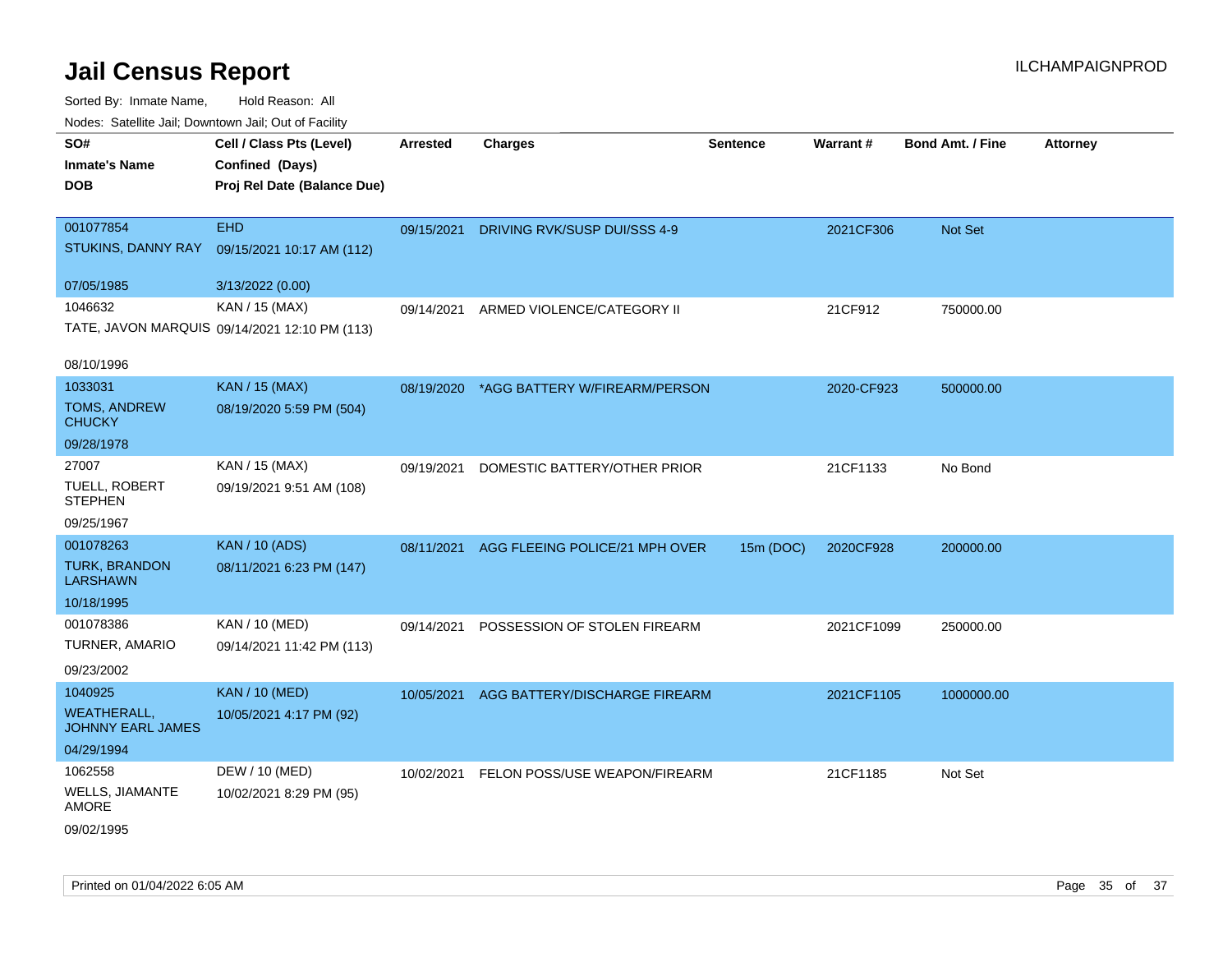| SO#<br><b>Inmate's Name</b><br>DOB          | Cell / Class Pts (Level)<br>Confined (Days)<br>Proj Rel Date (Balance Due) | <b>Arrested</b> | <b>Charges</b>                     | <b>Sentence</b> | Warrant#      | <b>Bond Amt. / Fine</b> | <b>Attorney</b> |
|---------------------------------------------|----------------------------------------------------------------------------|-----------------|------------------------------------|-----------------|---------------|-------------------------|-----------------|
|                                             |                                                                            |                 |                                    |                 |               |                         |                 |
| 1002033                                     | <b>KAN / 15 (MAX)</b>                                                      | 09/08/2021      | DRIVING ON SUSPENDED LICENSE       |                 | 2019-TR-11944 | 5000.00                 |                 |
| <b>WEST, ANTONIO</b>                        | 09/08/2021 11:01 PM (119)                                                  | 09/08/2021      | ARMED ROBBERY/ARMED W/FIREARM      |                 | 2020-CF-1406  | 500000.00               |                 |
| <b>DEONTA</b>                               |                                                                            | 09/08/2021      | AGG UNLAWFUL USE OF WEAPON/VEH     |                 | 2021-CF-AWOW  | <b>Not Set</b>          |                 |
|                                             |                                                                            | 09/08/2021      | <b>OBSTRCT JUSTICE/LEAVE STATE</b> |                 | 2021-CF-AWOW  | <b>Not Set</b>          |                 |
|                                             |                                                                            | 09/08/2021      | ARMED VIOLENCE/CATEGORY I          |                 | 2021-CF-AWOW  | <b>Not Set</b>          |                 |
| 04/15/1992                                  |                                                                            |                 |                                    |                 |               |                         |                 |
| 1022068                                     | DEW / 15 (ADS)                                                             | 10/10/2021      | FELON POSS/USE WEAPON/FIREARM      |                 | 21CF1212      | Not Set                 |                 |
| <b>WILKINS, MICHAEL</b><br>CARL             | 10/10/2021 5:07 AM (87)                                                    |                 |                                    |                 |               |                         |                 |
| 07/10/1992                                  |                                                                            |                 |                                    |                 |               |                         |                 |
| 001077508                                   | <b>DEW / 15 (ADS)</b>                                                      | 12/10/2020      | MURDER/STRONG PROB KILL/INJURE     | 55y (DOC)       | 2020CF1293    | No Bond                 |                 |
| <b>WILLIAMS, CALVIN</b><br><b>TIMOTHY</b>   | 12/10/2020 8:55 PM (391)                                                   |                 |                                    |                 |               |                         |                 |
| 10/23/2002                                  |                                                                            |                 |                                    |                 |               |                         |                 |
| 539662                                      | KAN / 10 (MED)                                                             | 08/14/2021      | AGGRAVATED BATTERY                 |                 | 21CF979       | No Bond                 |                 |
| WILLIAMS, JAVONTAE                          | 08/14/2021 1:28 AM (144)                                                   | 08/14/2021      | AGGRAVATED DOMESTIC BATTERY        |                 | 2020CF1098    | 25000.00                |                 |
| <b>DEMAR</b>                                |                                                                            | 08/14/2021      | DOM BTRY/CONTACT/1-2 PRECONV       |                 | 2021CF770     | 250000.00               |                 |
| 07/28/1991                                  |                                                                            | 08/14/2021      | <b>CITY OV ARREST</b>              |                 | 2017OV893     | 1000.00                 |                 |
| 1037579                                     | <b>KAN / 10 (MED)</b>                                                      | 08/17/2021      | FELON POSS/USE WEAPON/FIREARM      |                 | 2019CF73      | No Bond                 |                 |
| <b>WILLIAMS, STEVEN</b><br>PATRICK, Second  | 08/17/2021 8:16 PM (141)                                                   |                 |                                    |                 |               |                         |                 |
| 11/25/1994                                  |                                                                            |                 |                                    |                 |               |                         |                 |
| 001078632                                   | EHD                                                                        | 12/01/2021      | DRIVING ON SUSPENDED LICENSE       |                 | 2021TR1420    | Not Set                 |                 |
| WILSON, CIERRA<br>LYNAI                     | 12/01/2021 10:27 AM (35)                                                   |                 |                                    |                 |               |                         |                 |
| 03/24/1992                                  | 1/14/2022 (0.00)                                                           |                 |                                    |                 |               |                         |                 |
| 545746                                      | <b>KAN / 15 (ADS)</b>                                                      | 08/07/2021      | FELON POSS/USE WEAPON/FIREARM      |                 | 21CF949       | Not Set                 |                 |
| <b>WOODS, MICHAEL</b><br><b>LACKENDRICK</b> | 08/07/2021 8:40 AM (151)                                                   | 08/07/2021      | <b>BURGLARY</b>                    |                 | 2020CF597     | 50000.00                |                 |
| 10/06/1996                                  |                                                                            | 08/07/2021      | <b>WARRANT OUT OF COUNTY</b>       |                 | 2020TR9119    | 5000.00                 |                 |